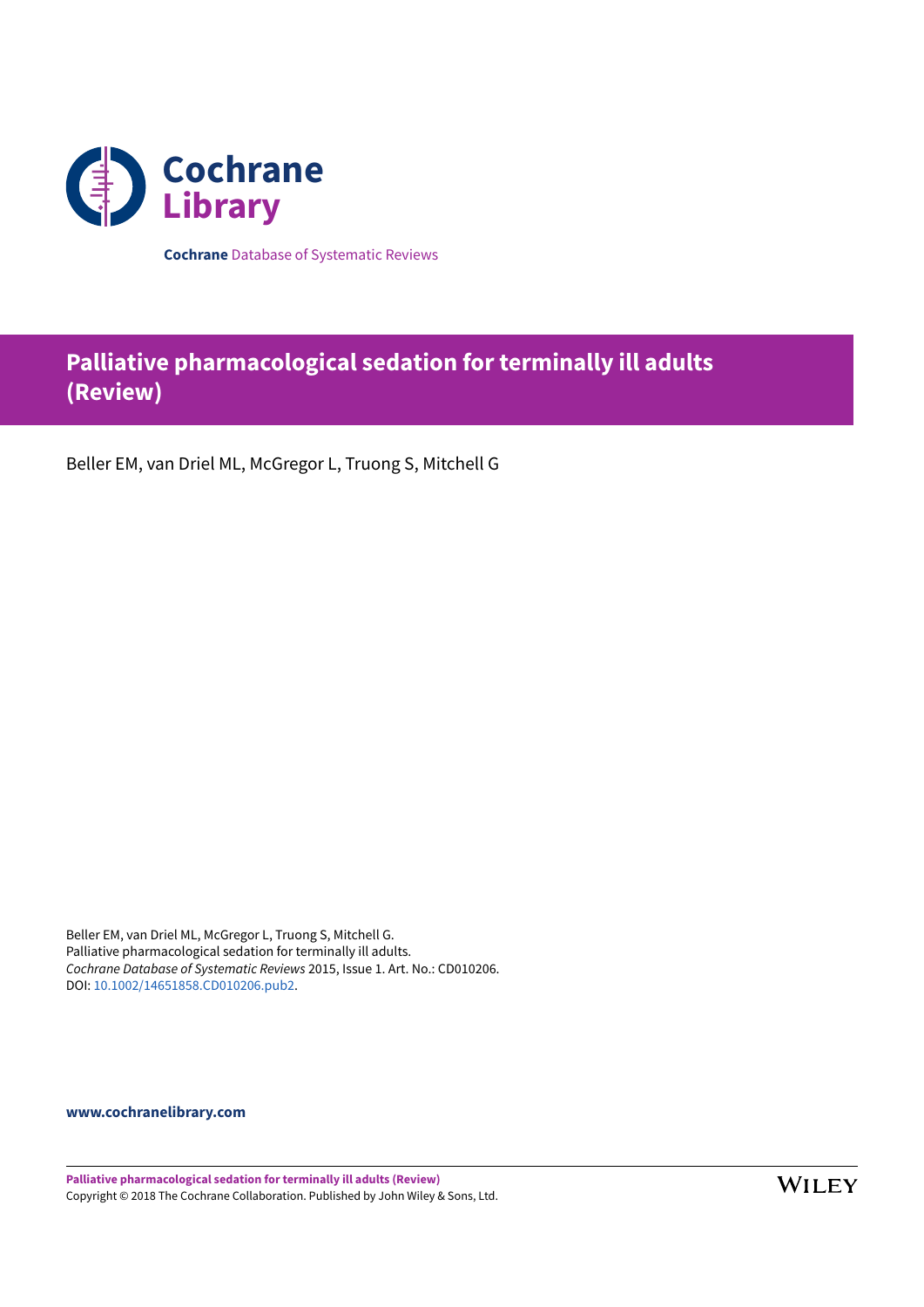

# TABLE OF CONTENTS

|                                                                                                                                                                                                                                | Т. |
|--------------------------------------------------------------------------------------------------------------------------------------------------------------------------------------------------------------------------------|----|
|                                                                                                                                                                                                                                |    |
|                                                                                                                                                                                                                                | 2  |
|                                                                                                                                                                                                                                | 3  |
|                                                                                                                                                                                                                                | 3  |
|                                                                                                                                                                                                                                | 3  |
|                                                                                                                                                                                                                                | 5  |
|                                                                                                                                                                                                                                | 6  |
|                                                                                                                                                                                                                                | 11 |
|                                                                                                                                                                                                                                | 12 |
|                                                                                                                                                                                                                                | 15 |
|                                                                                                                                                                                                                                | 15 |
|                                                                                                                                                                                                                                | 16 |
|                                                                                                                                                                                                                                | 17 |
|                                                                                                                                                                                                                                | 19 |
|                                                                                                                                                                                                                                | 33 |
|                                                                                                                                                                                                                                | 35 |
|                                                                                                                                                                                                                                | 36 |
|                                                                                                                                                                                                                                | 36 |
| DECLARATIONS OF INTEREST Examples and the contract of the contract of the contract of the contract of the contract of the contract of the contract of the contract of the contract of the contract of the contract of the cont | 36 |
|                                                                                                                                                                                                                                | 36 |
|                                                                                                                                                                                                                                | 36 |
| <b>NOTES</b>                                                                                                                                                                                                                   | 36 |
|                                                                                                                                                                                                                                | 37 |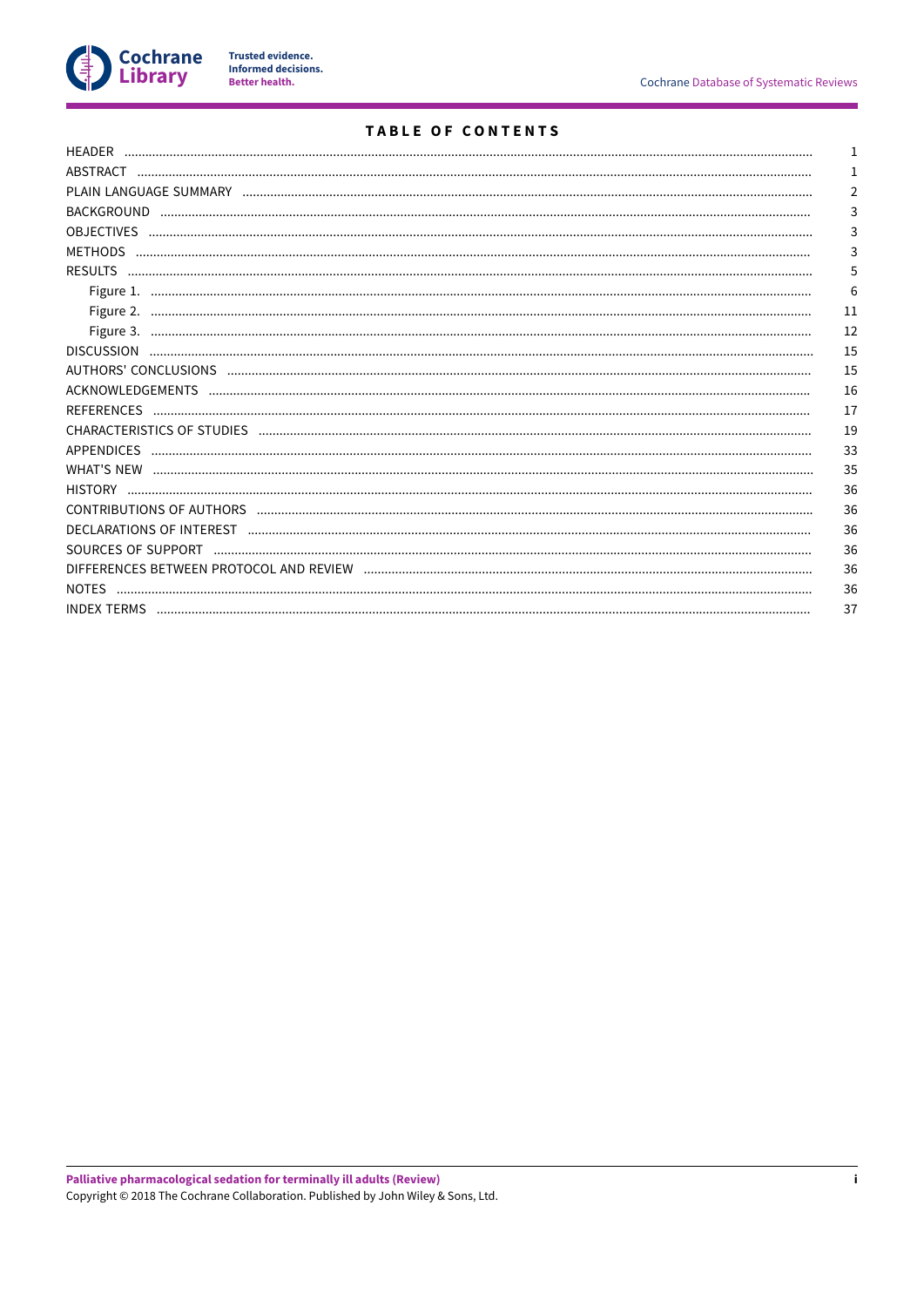

### <span id="page-2-0"></span>**[Intervention Review]**

# **Palliative pharmacological sedation for terminally ill adults**

Elaine M Beller<sup>1</sup>, Mieke L van Driel<sup>2</sup>, Leanne McGregor<sup>3</sup>, Shani Truong<sup>4</sup>, Geoffrey Mitchell<sup>5</sup>

1Centre for Research in Evidence-Based Practice (CREBP), Bond University, Gold Coast, Australia. 2Primary Care Clinical Unit, Faculty of Medicine, The University of Queensland, Brisbane, Australia. <sup>3</sup>Centre of National Research on Disability and Rehabilitation (CONROD), Menzies Health Institute Queensland | School of Allied Health, Griffith University, Southport, Australia. <sup>4</sup>The University of Queensland, Queensland, Australia. 5Discipline of General Practice, School of Medicine, The University of Queensland, Brisbane, Australia

Contact address: Geoffrey Mitchell, Discipline of General Practice, School of Medicine, The University of Queensland, Herston Road, Brisbane, Queensland, 4029, Australia. [g.mitchell@uq.edu.au.](mailto:g.mitchell@uq.edu.au)

**Editorial group:** Cochrane Pain, Palliative and Supportive Care Group **Publication status and date:** Stable (no update expected for reasons given in 'What's new'), published in Issue 11, 2018.

**Citation:** Beller EM, van Driel ML, McGregor L, Truong S, Mitchell G. Palliative pharmacological sedation for terminally ill adults. *Cochrane Database of Systematic Reviews* 2015, Issue 1. Art. No.: CD010206. DOI: [10.1002/14651858.CD010206.pub2](https://doi.org/10.1002%2F14651858.CD010206.pub2).

Copyright © 2018 The Cochrane Collaboration. Published by John Wiley & Sons, Ltd.

### **A B S T R A C T**

#### <span id="page-2-1"></span>**Background**

Terminally ill people experience a variety of symptoms in the last hours and days of life, including delirium, agitation, anxiety, terminal restlessness, dyspnoea, pain, vomiting, and psychological and physical distress. In the terminal phase of life, these symptoms may become refractory, and unable to be controlled by supportive and palliative therapies specifically targeted to these symptoms. Palliative sedation therapy is one potential solution to providing relief from these refractory symptoms. Sedation in terminally ill people is intended to provide relief from refractory symptoms that are not controlled by other methods. Sedative drugs such as benzodiazepines are titrated to achieve the desired level of sedation; the level of sedation can be easily maintained and the effect is reversible.

### **Objectives**

To assess the evidence for the benefit of palliative pharmacological sedation on quality of life, survival, and specific refractory symptoms in terminally ill adults during their last few days of life.

#### **Search methods**

We searched the Cochrane Central Register of Controlled Trials (CENTRAL; 2014, Issue 11), MEDLINE (1946 to November 2014), and EMBASE (1974 to December 2014), using search terms representing the sedative drug names and classes, disease stage, and study designs.

#### **Selection criteria**

We included randomised controlled trials (RCTs), quasi-RCTs, non-RCTs, and observational studies (e.g. before-and-after, interrupted-timeseries) with quantitative outcomes. We excluded studies with only qualitative outcomes or that had no comparison (i.e. no control group or no within-group comparison) (e.g. single arm case series).

#### **Data collection and analysis**

Two review authors independently screened titles and abstracts of citations, and fulltext of potentially eligible studies. Two review authors independently carried out data extraction using standard data extraction forms. A third review author acted as arbiter for both stages. We carried out no meta-analyses due to insufficient data for pooling on any outcome; therefore, we reported outcomes narratively.

#### **Main results**

The searches resulted in 14 included studies, involving 4167 adults, of whom 1137 received palliative sedation. More than 95% of people had cancer. No studies were randomised or quasi-randomised. All were consecutive case series, with only three having prospective data

**Palliative pharmacological sedation for terminally ill adults (Review)** Copyright © 2018 The Cochrane Collaboration. Published by John Wiley & Sons, Ltd.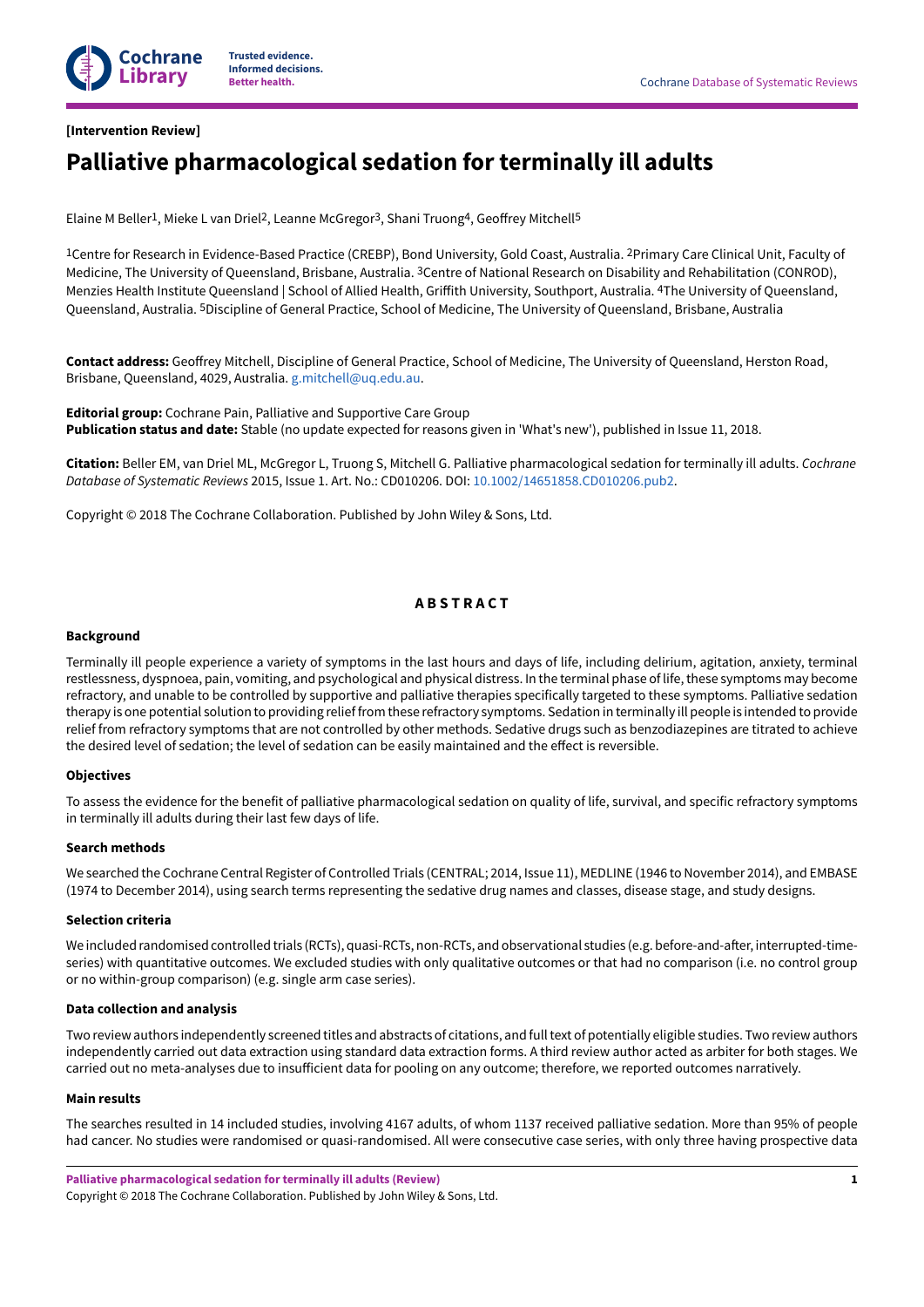

collection. Risk of bias was high, due to lack of randomisation. No studies measured quality of life or participant well-being, which was the primary outcome of the review. Five studies measured symptom control, using four different methods, so pooling was not possible. The results demonstrated that despite sedation, delirium and dyspnoea were still troublesome symptoms in these people in the last few days of life. Control of other symptoms appeared to be similar in sedated and non-sedated people. Only one study measured unintended adverse effects of sedative drugs and found no major events; however, four of 70 participants appeared to have drug-induced delirium. The study noticed no respiratory suppression. Thirteen of the 14 studies measured survival time from admission or referral to death, and all demonstrated no statistically significant difference between sedated and non-sedated groups.

#### **Authors' conclusions**

There was insufficient evidence about the efficacy of palliative sedation in terms of a person's quality of life or symptom control. There was evidence that palliative sedation did not hasten death, which has been a concern of physicians and families in prescribing this treatment. However, this evidence comes from low quality studies, so should be interpreted with caution. Further studies that specifically measure the efficacy and quality of life in sedated people, compared with non-sedated people, and quantify adverse effects are required.

### <span id="page-3-0"></span>**P L A I N L A N G U A G E S U M M A R Y**

#### **Sedation medication for relieving symptoms at the end of life**

#### **Background**

People with diseases that are not curable may have a variety of symptoms at the end of life. These symptoms can include confusion (delirium), anxiety, restlessness, breathlessness (dyspnoea), pain, vomiting, and distress. Medicines that reduce consciousness (sedatives) may help relieve these symptoms when people are close to death.

Treatment with sedatives can vary in terms of the level of sedation (mild, intermediate, and deep), and duration (intermittent or continuous).

#### **Study chara cteristics**

We searched international databases in October 2012 and again in December 2014 for studies of terminally ill adults who required sedation in order to control symptoms. We found 14 studies of around 4000 people. The studies compared sedation versus non-sedation. Most people in the studies had cancer (95%). The studies took place in hospices, palliative care units, hospitals, and the home.

#### **Key results**

Five studies showed that sedatives did not fully relieve delirium or breathlessness. There was no difference between the groups in terms of the other symptoms. There was no difference in time from admission or referral to death

Only one study reported side effects, and did not report any major problems.

Future studies should focus on how sedatives affect a person's quality of life, or peacefulness and comfort during the dying phase, and how well sedation controls the distressing symptoms. Side effects should be better reported.

#### **Quality of evidence**

The studies were not randomised controlled trials (where people are randomly allocated to one of two or more treatment groups), and so we judged the quality of the evidence as poor.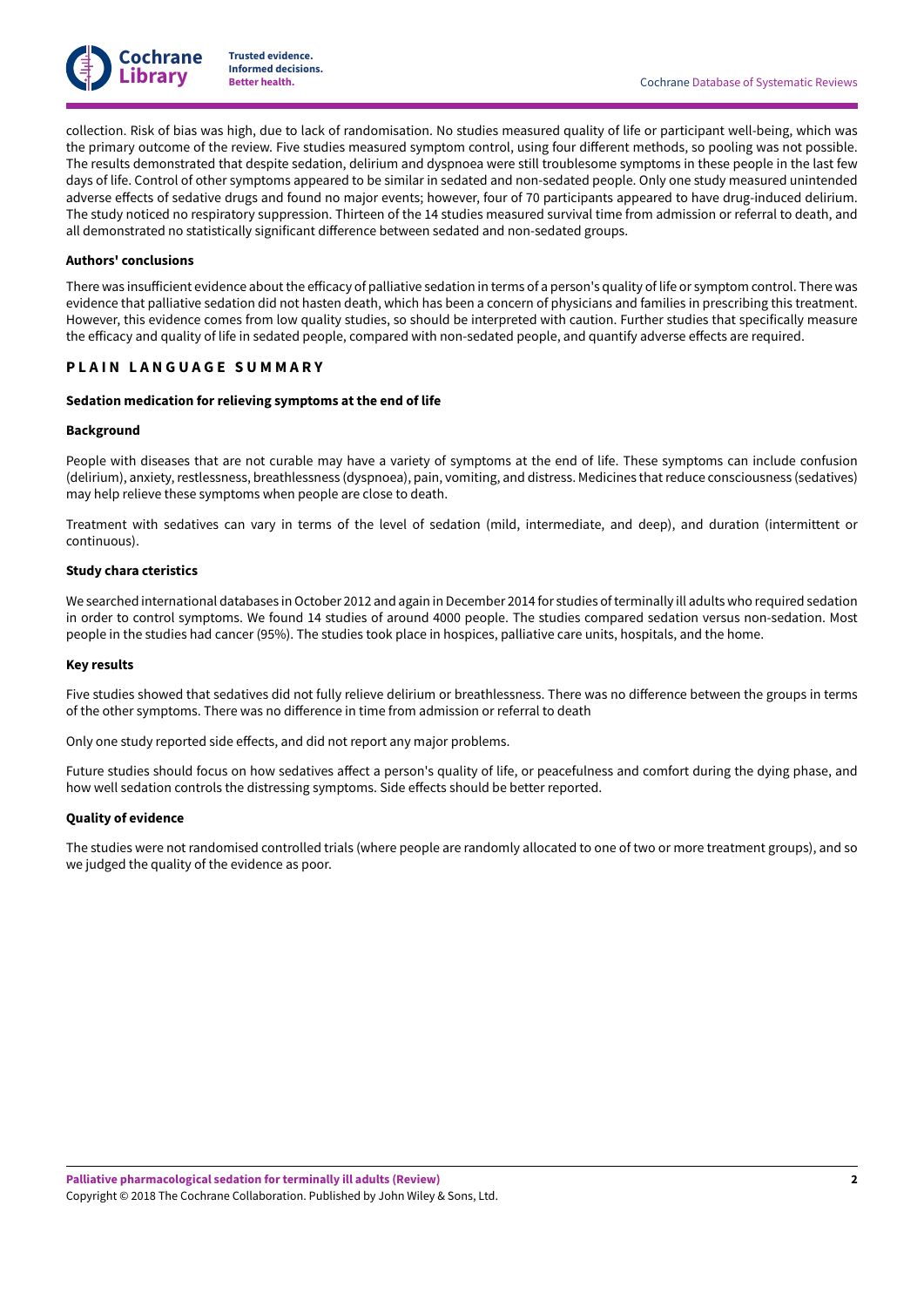

### <span id="page-4-0"></span>**B A C K G R O U N D**

### **Description of the condition**

Terminally ill people experience a variety of symptoms in the last hours and days of life, including delirium, agitation, anxiety, terminal restlessness, dyspnoea, pain, vomiting, and psychological and physical distress. Terminal restlessness is an agitated delirium that occurs in some people during the last few days of life [\(Doyle](#page-19-0) [2008](#page-19-0)). The Study to Understand Prognoses and Preferences for Outcomes and Risks of Treatments (SUPPORT) indicated that during their last three days of life, 80% of dying hospitalised people had severe fatigue, 50% severe dyspnoea, and 40% severe pain [\(Lynn](#page-19-1) 1997). In another study, the most commonly reported symptoms were fatigue, dyspnoea, and dry mouth, with the most distressing being fatigue, dyspnoea, and pain ([Hickman](#page-19-2) [2001](#page-19-2)). Other distressing symptoms reported in this and other similar studies were noisy breathing, excess respiratory secretions, agitation, anxiety, constipation, nausea and vomiting, anorexia, incontinence, pressure sores, and insomnia (e.g. [Cowan](#page-18-1) 2006; [Morita](#page-19-3) 2005).

In the terminal phase of life (i.e. when the disease is progressive, far advanced, incurable, and death is imminent), these symptoms may become refractory, unable to be controlled by supportive and palliative therapies specifically targeted to these symptoms. Palliative sedation therapy is one potential solution to providing relief from these refractory symptoms.

### **Description of the intervention**

Palliative sedation therapy has been described as "the use of sedative medications to relieve intolerable suffering from refractory symptoms by a reduction in patient consciousness" ([De](#page-19-4) Graeff 2007). The therapy can vary in terms of level of sedation (mild, intermediate, and deep), and duration (intermittent or continuous). Sedation can be achieved by drugs that are primarily sedatives, and are not designed to treat the underlying condition or symptom, or by drugs that have some effect on the underlying symptom and have a secondary effect of causing somnolence.

Drug classes used for palliative sedation include benzodiazepines (particularly midazolam and clonazepam), antipsychotics, opioids, and hypnotics. They may be administered intravenously or subcutaneously.

### **How the intervention might work**

Sedation in terminally ill people in the last hours or days of life is intended to provide relief from refractory symptoms that are not controlled by other methods. Sedative drugs such as benzodiazepines are titrated to achieve the desired level of sedation, and potentially the desired level of symptom control; the level of sedation can be easily maintained and the effect is reversible. Therefore, sedation may be useful in terminally ill people where symptom control cannot be achieved by drugs targeted at the specific symptom. There is also some concern as to whether this form of treatment may shorten life, and could be used to hasten death intentionally, similarly to euthanasia, so assessing the effects on survival is important.

### **Why it is important to do this review**

There are existing Cochrane reviews on interventions for particular symptoms (e.g. interventions for noisy breathing in people near to death ([Wee 2008\)](#page-20-1), opioids for palliation of breathlessness [\(Jennings 2001\)](#page-19-5), drug therapy for delirium in terminally ill people [\(Jackson 2004a](#page-19-6)), benzodiazepines and related drugs for insomnia in palliative care [\(Hirst](#page-19-7) 2009), and anxiety in palliative care ([Jackson](#page-19-8) [2004b\)](#page-19-8)), and one systematic review of one drug (propofol) for terminal sedation ([McWilliams 2010](#page-19-9)). One systematic review was published after the commencement of this review [\(Maltoni](#page-19-10) 2012a), which reports on most of the studies included in this review. The focus of the review was survival. Our review aimed to bring together in one place the limited information on all drugs used to sedate terminally ill people, for all symptoms, specifically in the terminal phase of life, as distinct from the broader palliative care setting.

### <span id="page-4-1"></span>**O B J E C T I V E S**

To assess the evidence forthe benefit of palliative pharmacological sedation on quality of life, survival and specific refractory symptoms in terminally ill adults during their last few days of life.

### <span id="page-4-2"></span>**M E T H O D S**

### **Criteria for considering studies for this review**

### **Types of studies**

Randomised controlled trials (RCTs), quasi-RCTs, non-RCTs, and observational studies (e.g. before-and-after, interrupted-timeseries) with quantitative outcomes. We made this choice because we knew prior to starting the review that there would be few, if any, RCTs in this area. We excluded studies with only qualitative outcomes or that had no comparison (i.e. no control group or no within-group comparison) (e.g. single arm case series).

### **Types of participants**

We included studies of terminally ill adults (aged 15 years or greater) who required sedation in orderto control symptom(s) (e.g. agitation, anxiety, insomnia, terminal restlessness, dyspnoea, and pain). We considered all terminal conditions (malignant and nonmalignant), in all settings (e.g. home, hospital, and palliative care institution).

#### **Types of interventions**

Any medication with a sedative effect (e.g. benzodiazepines, barbiturates, anaesthesia, opioids, antipsychotics, antihistamines, or other hypnotics) where the intention was sedation for symptom relief. Sedation may have been given continuously or intermittently, with the intention of reducing the level of consciousness to relieve symptoms. Sedation may have been deep (unconscious) or the person may have had periods when they were drowsy, but not unconscious. The comparator was no sedation. Sedative medications may have been given in very low doses (e.g. for sleep at night), but the intention was not to sedate to relieve intractable symptoms.

#### **Types of outcome measures**

#### *Primary outcomes*

1. Quality of life or a person's well-being. This would usually be measured by a proxy (e.g. doctor, nurse, carer), but in

**Palliative pharmacological sedation for terminally ill adults (Review)**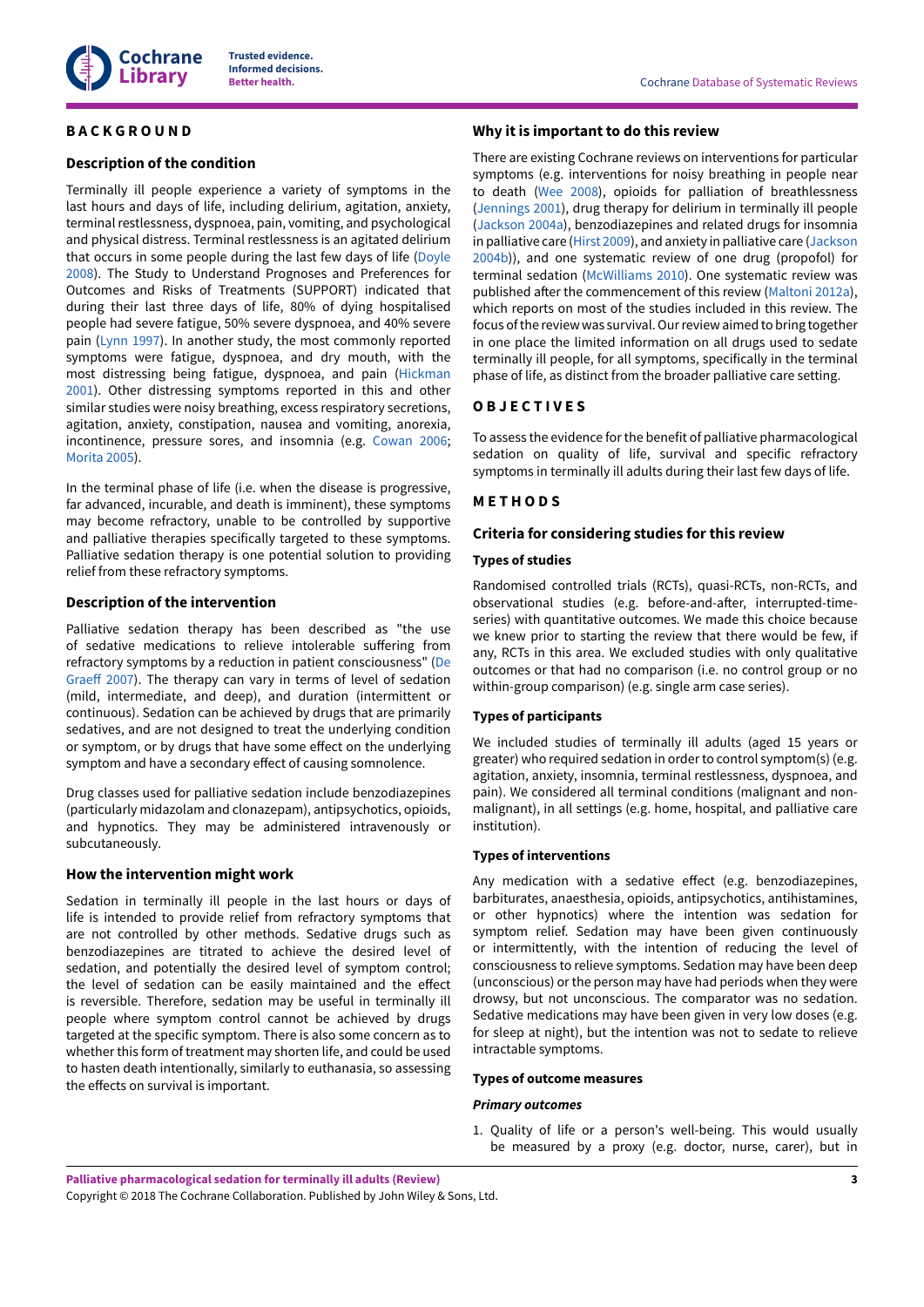

certain circumstances may have been measured by the person during periods of adequate consciousness. We used the term 'quality of life' to represent any domain related to the quality of the person's experience during the dying phase. This may have included peacefulness or comfort, carer's satisfaction with the person's experience, or a multi-dimensional assessment of symptom control affecting quality of life, for example.

### *Secondary outcomes*

- 1. Control of specific symptom(s)(e.g. agitation, anxiety, insomnia, terminal restlessness, dyspnoea, and pain).
- 2. Duration of symptom control.
- 3. Time to control of symptoms.
- 4. Adverse effects of treatment. For example, for antipsychotics these may include: worse drowsiness than intended, extrapyramidal effects, akathisia (restlessness), antipsychotic malignant syndrome, urinary retention, and constipation; and for benzodiazepines: drowsiness, ataxia, confusion, falls, increased restlessness, respiratory depression, and hypotension.
- 5. Duration of institutional care.
- 6. Time to death.
- 7. Carer satisfaction.

### **Search methods for identification of studies**

#### **Electronic searches**

We searched the following databases:

- 1. the Cochrane Central Register of Controlled Trials (CENTRAL; 2014, Issue 11);
- 2. MEDLINE (Ovid) (1946 to November 2014);
- 3. EMBASE (Ovid) (1974 to December 2014).

[Appendix 1](#page-34-1) shows the search strategies. We applied no language or date restrictions.

We also searched clinical trials registries ([ClinicalTrials.gov](http://ClinicalTrials.gov); the World Health Organization (WHO) International Clinical Trials Registry Platform (ICTRP) [\(apps.who.int/trialsearch/](http://apps.who.int/trialsearch/))) in October 2012 and again in December 2014 to find any ongoing trials or to locate other publications that might not have been found in the database searches.

#### **Searching other resources**

- 1. Reference lists of relevant textbooks, review articles, and relevant studies.
- 2. We wrote to investigators known to be involved in previous studies, seeking information about unpublished or incomplete trials.

#### **Data collection and analysis**

#### **Selection of studies**

We used the search strategy described to obtain titles and abstracts of studies that may be relevant to the review. Two review authors (EB, MvD) independently screened the titles and abstracts, and discarded studies that were not applicable; however, we initially retained studies and reviews that might have included relevant data or information on studies.

Two review authors (EB, MvD) independently assessed the retrieved full-text of these studies to determine which studies satisfied the inclusion criteria. A third review author was to act as arbiter if needed (GM).

#### **Data extraction and management**

Two review authors (LM, ST) independently carried out data extraction using standard data extraction forms. We translated studies reported in non-English language journals before assessment.Where more than one publication of one study existed, we grouped reports together and we used the publication with the most complete data in the analyses.Where relevant outcomes were only published in earlier versions, we used these data as well. We highlighted any discrepancy between published versions. A third review author (EB) acted as arbiter. One review author (EB) used Review Manager 5 software to enter data, which we would have used to perform meta-analyses ([RevMan](#page-19-11) 2014).

#### **Assessment of risk of bias in included studies**

For RCTs, two review authors (LM, ST) independently assessed the following items using the Cochrane 'Risk of bias' assessment tool [\(Higgins 2011](#page-19-12)). A third review author (EB) acted as arbiter.

- 1. Adequate sequence generation (selection bias).
- 2. Allocation concealment (selection bias).
- 3. Blinding of participants and personnel.
- 4. Blinding of outcome assessment (detection bias).
- 5. Incomplete outcome data (attrition bias).
- 6. Selective reporting (reporting bias).
- 7. Other bias.

For non-randomised, comparative trials, the first and second criteria were set to 'high risk of bias'. We included two additional criteria to assess selection bias in non-randomised studies:

- 1. were baseline characteristics similar?
- 2. were baseline outcome measurements similar?

This follows the recommendations of the Cochrane Effective Practice and Organisation of Care (EPOC) review group for assessing risk of bias in non-randomised studies. For future updates of this review, we plan to use the Cochrane ACROBAT-NRSi tool [\(Sterne](#page-20-2) 2014).

We assessed each of these criteria as low risk of bias, unclear risk of bias, or high risk of bias.

#### **Measures of treatment effect**

#### *Primary outcomes*

#### **Quality of life or a person's well-being**

We anticipated that studies would measure quality of life or a person's well-being on a recognised quality of life continuous scale. Since there are many quality of life scales, we planned to use the standardised mean difference (SMD) (with standard deviation) between the intervention and control groups to include all comparative studies with a quality of life scale or well-being scale as outcome. However, no included studies measured the primary outcome.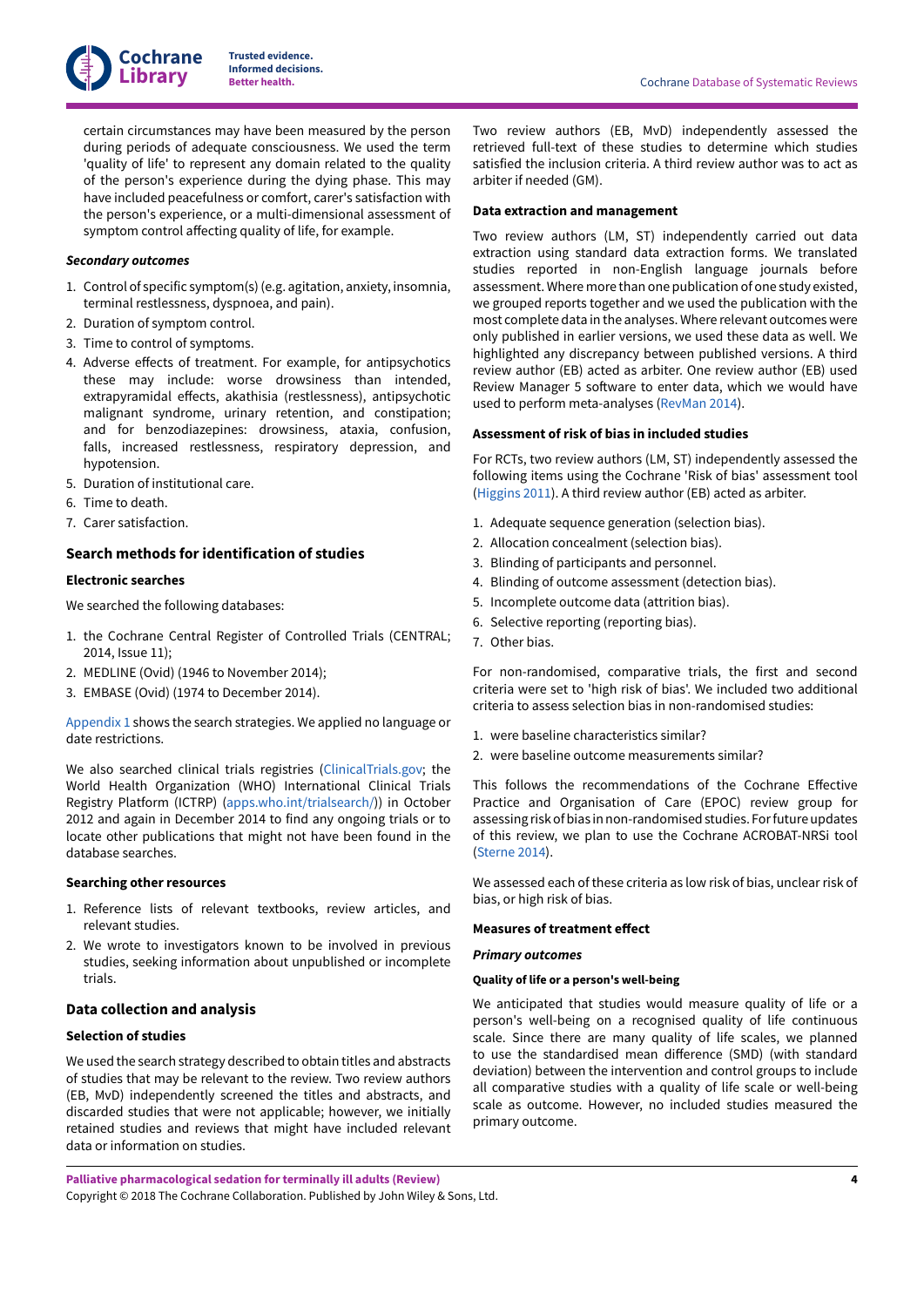### *Secondary outcomes*

#### **Symptom control**

Where studies reported symptom control on a continuous scale, we planned to use SMD (with 95% confidence interval (CI)) to combine them in a similar method to the primary outcome.

Where studies reported symptom control on a dichotomous scale (e.g. relief versus no relief), we planned to combine these studies using risk ratio (RR) in the intervention group compared with control (with 95% CI).

If data were reported using a short ordinal scale (e.g. no relief, some relief, moderate relief, good relief), we planned to combine the moderate and good relief categories, and the none and mild categories and include these with the dichotomous outcome studies.

#### **Adverse effects of treatment**

We planned to use the proportion of participants experiencing any adverse effect of treatment, and combine studies using RR (and 95% CI).

#### **Duration of symptom control, time to control of symptoms, duration of institutional care, and time to death**

If there had been sufficient studies to meta-analyse duration of symptom control, time to control of symptoms, duration of institutional care, and time to death, we intended to use the generic inverse variance method to pool hazard ratios [\(Higgins 2011\)](#page-19-12).

#### **Carer satisfaction**

We planned to pool studies where carer satisfaction was reported on a continuous scale by calculating the standardised mean difference (SMD) with standard deviation (SD).

#### **Unit of analysis issues**

We thought it unlikely that any studies would utilise a cluster or cross-over design, so the unit ofrandomisation or allocation would have been the individual participant.

#### **Dealing with missing data**

If necessary we requested any further information from the study authors by written correspondence (e.g. emailing or writing (or both) to corresponding author(s)), however no additional relevant information was included in the review. We planned to perform a careful evaluation of important numerical data such as numbers of participants screened; numbers of randomised participants; and number of participants in the intention-to-treat (ITT), astreated, and per-protocol (PP) populations; however, there were no randomised or quasi-randomised studies. We investigated attrition rates, for example drop-outs, losses to follow-up, and withdrawals. We planned to appraise issues of missing data and imputation methods (e.g. last-observation-carried-forward (LOCF)) critically [\(Higgins 2011\)](#page-19-12); however, the level of reporting within studies was generally insufficient for us to assess this.

#### **Assessment of reporting biases**

We assessed the potential for publication bias by checking clinical trials registers for unpublished studies. If we had found more than 20 studies, we intended to use the funnel plot statistic and funnel plots to assess for the potential existence of small study bias [\(Higgins 2011](#page-19-12)).

#### **Data synthesis**

We planned to pool data using the random-effects model as we expected heterogeneity of treatments and participants, but we also planned to use the fixed-effect model to evaluate robustness of the model chosen and susceptibility to outliers.

#### **Subgroup analysis and investigation of heterogeneity**

We planned to undertake subgroup analyses according to:

- 1. the condition causing the need for palliative care (i.e. malignant versus non-malignant);
- 2. drug class; and
- 3. main symptom being treated.

There were insufficient studies to permit any of these subgroup analyses.

We planned to assess heterogeneity using the I<sup>2</sup> statistic, and make a decision to either:

- 1. combine studies using a random-effects model (where the  $12$ statistic was low to moderate, and the studies appeared to be reasonably similar); or
- 2. not combine all studies (where either the I 2 statistic was moderate and reasons for heterogeneity were plausible and, therefore, indicated that combining studies was not appropriate, or the <sup>12</sup> statistic was high).

When combining studies, we intended to undertake post hoc subgroup analyses if sufficient studies existed in each subgroup of the plausible heterogeneity factor.

In investigating heterogeneity of the included studies, we planned to consider treatment factors such as the continuation or weaning of sedation, degree of sedation achieved, timing and dosage of medication, and study design factors such as the length of followup, type of proxy used for quality of life measurement, and time of outcome measurement.

#### **Sensitivity analysis**

Since we planned to include included quasi-randomised and nonrandomised comparative studies, we planned to investigate the effect of omitting such studies on the results using sensitivity analysis.

#### <span id="page-6-0"></span>**R E S U L T S**

### **Description of studies**

#### **Results of the search**

The searches resulted in 6685 citations to screen. After title and abstract screening, we reviewed 70 full-text articles, resulting in 14 included studies and three awaiting classification (see [Figure](#page-7-0) 1). We found no unpublished studies from clinical trials registers.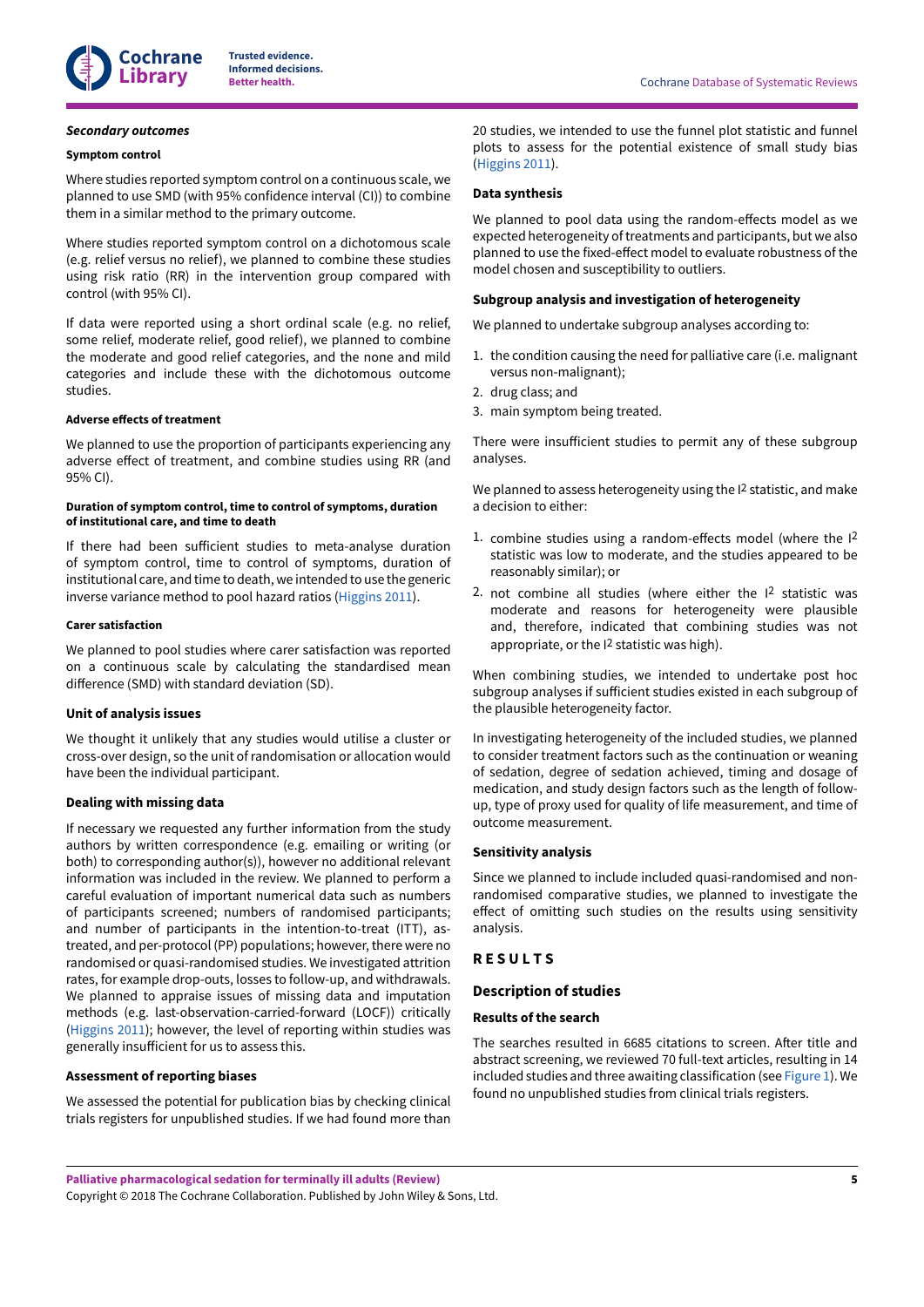

### <span id="page-7-0"></span>**Figure 1. Study flow diagram.**

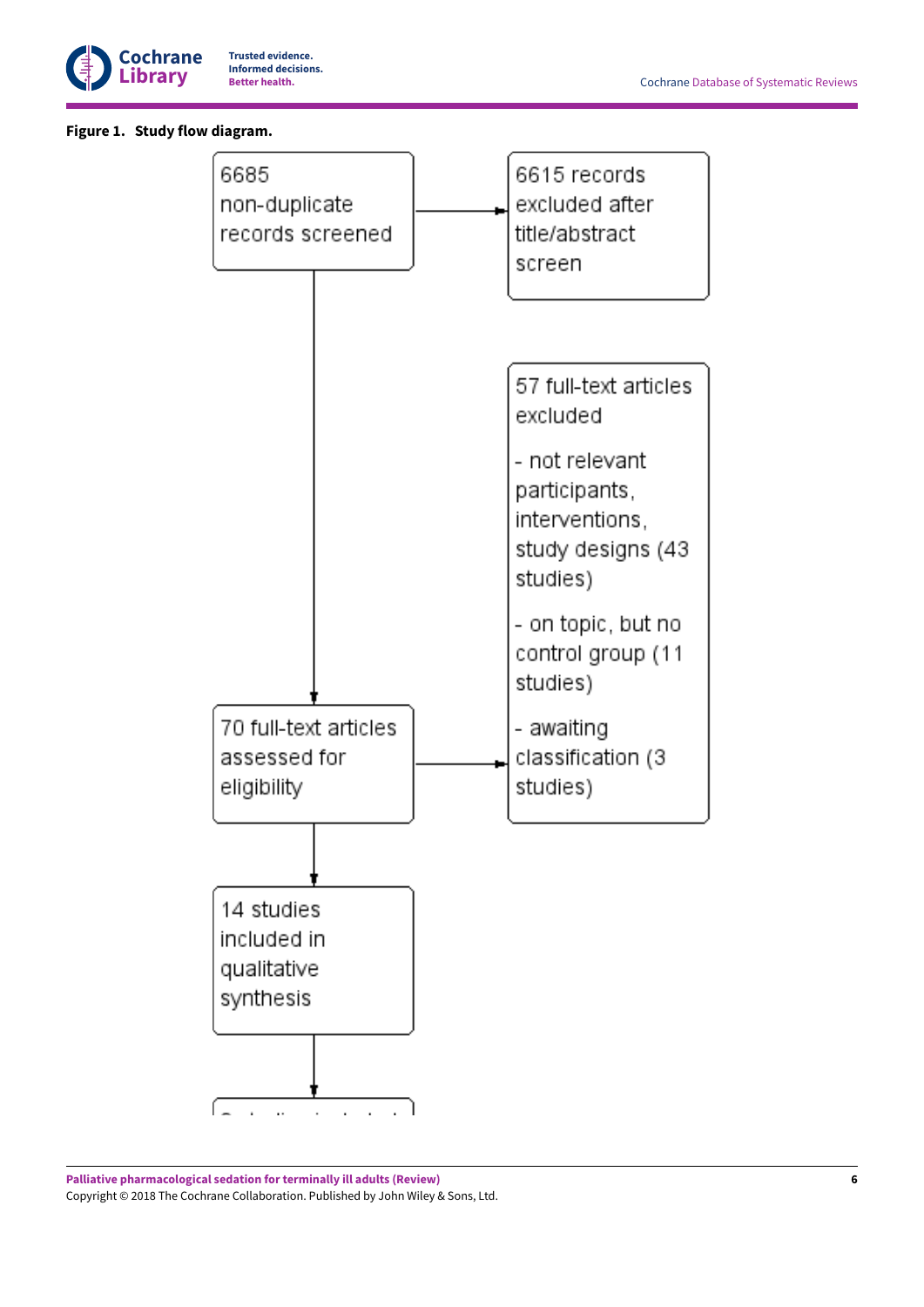

# **Figure 1. (Continued)**

0 studies included in quantitative synthesis (meta-analysis)

### **Included studies**

See: [Characteristics](#page-20-3) of included studies table.

We included 14 comparative studies [\(Alonso-Babarro](#page-18-2) 2010; [Bulli](#page-18-3) [2007](#page-18-3); [Caraceni](#page-18-4) 2012; [Chiu 2001](#page-18-5); [Fainsinger](#page-18-6) 1998; [Kohara](#page-18-7) 2005; [Maltoni](#page-18-8) 2009; [Maltoni](#page-18-9) 2012b; [Muller-Busch](#page-18-10) 2003; Radha [Krishna](#page-18-11) [2012](#page-18-11); [Rietjens](#page-18-12) 2008; [Stone](#page-18-13) 1997; [Sykes](#page-18-14) 2003; [Vitetta](#page-18-15) 2005). All studies compared a group of people who received palliative sedation with a concurrent control group who did not receive sedation. All were consecutive case series, however only four had prospective data collection [\(Bulli 2007](#page-18-3); [Chiu 2001;](#page-18-5) [Maltoni](#page-18-8) 2009; [Maltoni](#page-18-9) 2012b). One of these three used matching to select the controls [\(Maltoni](#page-18-8) 2009). The other 10 studies were retrospective chart reviews. None was randomised or quasi-randomised.

The 14 studies included 4167 adults, of whom 1137 received palliative sedation. The proportion of people in each study receiving palliative sedation ranged from 12% to 67%. In all studies, the proportion of people with a cancer diagnosis was greater than 95%. The setting of the studies was hospices (seven studies), palliative care units (five studies), hospital oncology wards (three studies), and home-based palliative care (two studies). Three studies involved more than one setting; [Bulli 2007](#page-18-3) was set in both the home and hospice, [Chiu 2001](#page-18-5) in hospice and palliative care units, and [Stone](#page-18-13) 1997 in a hospital ward and a hospice.

The most commonly used drug to achieve palliative sedation was midazolam,whichall 14 studiesused.Otherdrugswerehaloperidol (eight studies) and chlorpromazine (five studies). A small proportion of people received only opioids (morphine, fentanyl, and methadone), or propofol, other benzodiazepines (lorazepam, diazepam, clonazepam, flunitrazepam, and levomepromazine/ methotrimeprazine), antihistamines (promethazine and chlorphenamine), phenobarbital, scopolamine hydrobromide, or ketamine hydrochloride.

The mean duration of sedation from initiation to death ranged from 19 hours ([Rietjens](#page-18-12) 2008) to 3.4 days [\(Kohara](#page-18-7) 2005) in the nine studies that reported duration of sedation, although the [Sykes](#page-18-14) 2003 study had a small group of people who received palliative sedation for seven days prior to death in addition to their larger group who received sedation in the last 48 hours of life.

The 14 comparative studies had control groups of concurrent participants in the same care setting who did not receive palliative sedation. Only the study by Maltoni matched control participants for age group, gender, reason for hospice admission, and Karnofsky performance status ([Maltoni](#page-18-8) 2009). Four studies stated a funding source being their institution or a government granting body [\(Alonso-Babarro](#page-18-2) 2010; [Caraceni](#page-18-4) 2012; [Chiu 2001;](#page-18-5) [Maltoni](#page-18-8) 2009),

**Palliative pharmacological sedation for terminally ill adults (Review)** Copyright © 2018 The Cochrane Collaboration. Published by John Wiley & Sons, Ltd.

and three studies stated that there were no competing interests to declare [\(Maltoni](#page-18-9) 2012b; [Muller-Busch](#page-18-10) 2003; [Rietjens](#page-18-12) 2008).

The following table describes the included studies.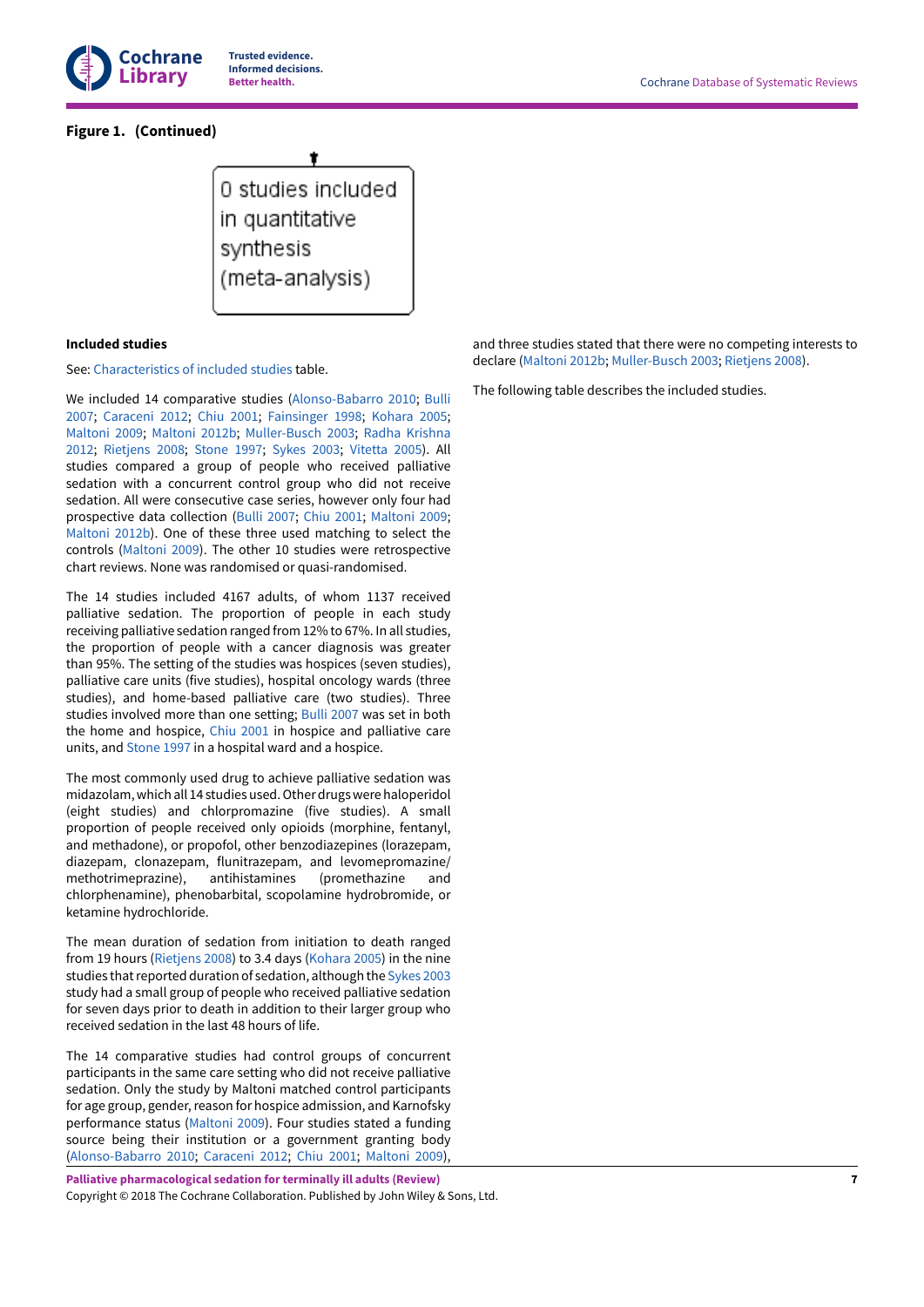| <b>Study</b>                  | <b>Setting</b>                                                 | Study de-<br>sign                                           | <b>Number</b><br>(%) in se-<br>dation<br>group | <b>Number</b><br>in non-<br>sedated<br>group | Two most common<br>indications for seda-<br>tion                  | Most common seda-<br>tive(s) used                                                               | Type of sedation at<br>commencement                                  | Mean dura-<br>tion of se-<br>dation |
|-------------------------------|----------------------------------------------------------------|-------------------------------------------------------------|------------------------------------------------|----------------------------------------------|-------------------------------------------------------------------|-------------------------------------------------------------------------------------------------|----------------------------------------------------------------------|-------------------------------------|
| Alon-<br>so-Babar-<br>ro 2010 | Home-based<br>care team                                        | Retrospec-<br>tive cohort<br>of consec-<br>utive cas-<br>es | 29 (12%)                                       | 236                                          | Delirium (62%), dysp-<br>noea (14%)                               | Midazolam, levomepro-<br>mazine                                                                 | Dose titration to effec-<br>tive control of symp-<br>toms            | 2.6 days<br>$(range 1-10$<br>days)  |
| <b>Bulli 2007</b>             | 4 hospice and                                                  | Prospec-                                                    | 136 (13%)                                      | 939                                          | Not reported                                                      | Benzodiazepines,                                                                                | Continuous, deep                                                     | $68\% \le 1$ day,                   |
|                               | home-based<br>teams                                            | tive cohort<br>of consec-<br>utive cas-                     |                                                |                                              |                                                                   | opioids, antipsychotics                                                                         |                                                                      | 25% 2-4<br>days,                    |
|                               |                                                                | es                                                          |                                                |                                              |                                                                   |                                                                                                 |                                                                      | 6% 5-10<br>days                     |
| Caraceni<br>2012              | Palliative care<br>team in tertiary<br>care cancer<br>hospital | Retrospec-<br>tive cohort<br>of consec-<br>utive cas-<br>es | 83 (64%)                                       | 46                                           | Dyspnoea (37%), delir-<br>ium (31%)                               | Benzodiazepine (48%),<br>antipsychotic (45%), an-<br>tipsychotic plus benzodi-<br>azepine (26%) | Not reported                                                         | Median 18<br>hours                  |
| <b>Chiu 2001</b>              | Hospice and<br>Palliative care<br>unit                         | Prospec-<br>tive cohort<br>of consec-<br>utive cas-<br>es   | 70 (25%)                                       | 206                                          | Delirium (57%), dysp-<br>noea (23%)                               | Haloperidol (50%), mida-<br>zolam (24%)                                                         | Intermittent (63%), con-<br>tinuous (37%)                            | Median<br>5 days                    |
| Fainsinger<br>1998            | Hospice                                                        | Retrospec-<br>tive cohort                                   | 23 (29%)<br>53<br>noea (4%)                    |                                              | Delirium (87%), dysp-                                             | Midazolam (91%), chlor-<br>promazine and lorazepam                                              | Continuous (61%), inter-<br>mittent (30%)                            | 2.5 days<br>(Median                 |
|                               |                                                                | of consec-<br>utive cas-<br>es                              |                                                |                                              | (9%)                                                              |                                                                                                 | $1$ day)                                                             |                                     |
| Kohara<br>2005                | Palliative care<br>unit                                        | Retrospec-<br>tive cohort<br>of consec-<br>utive cas-<br>es | 63 (51%)                                       | 61                                           | Dyspnoea (63%),<br>malaise/restlessness<br>(40%)                  | Midazolam (98%),<br>haloperidol (84%)                                                           | Continuous (69%), inter-<br>mittent (30%)                            | 3.4 days                            |
| Maltoni<br>2009               | 4 hospices                                                     | Prospec-<br>tive                                            | 267                                            | 251                                          | Uncontrolled symp-<br>toms (53%), terminal<br>phase of life (41%) | Lorazepam (38%), chlor-<br>promazine (38%)                                                      | Continuous (44%), in-<br>termittent (56%), deep<br>(38%), mild (62%) | 4 days (SD<br>6)                    |



**Trusted Better**

**Informed**

**decisions. health.**

**evidence.**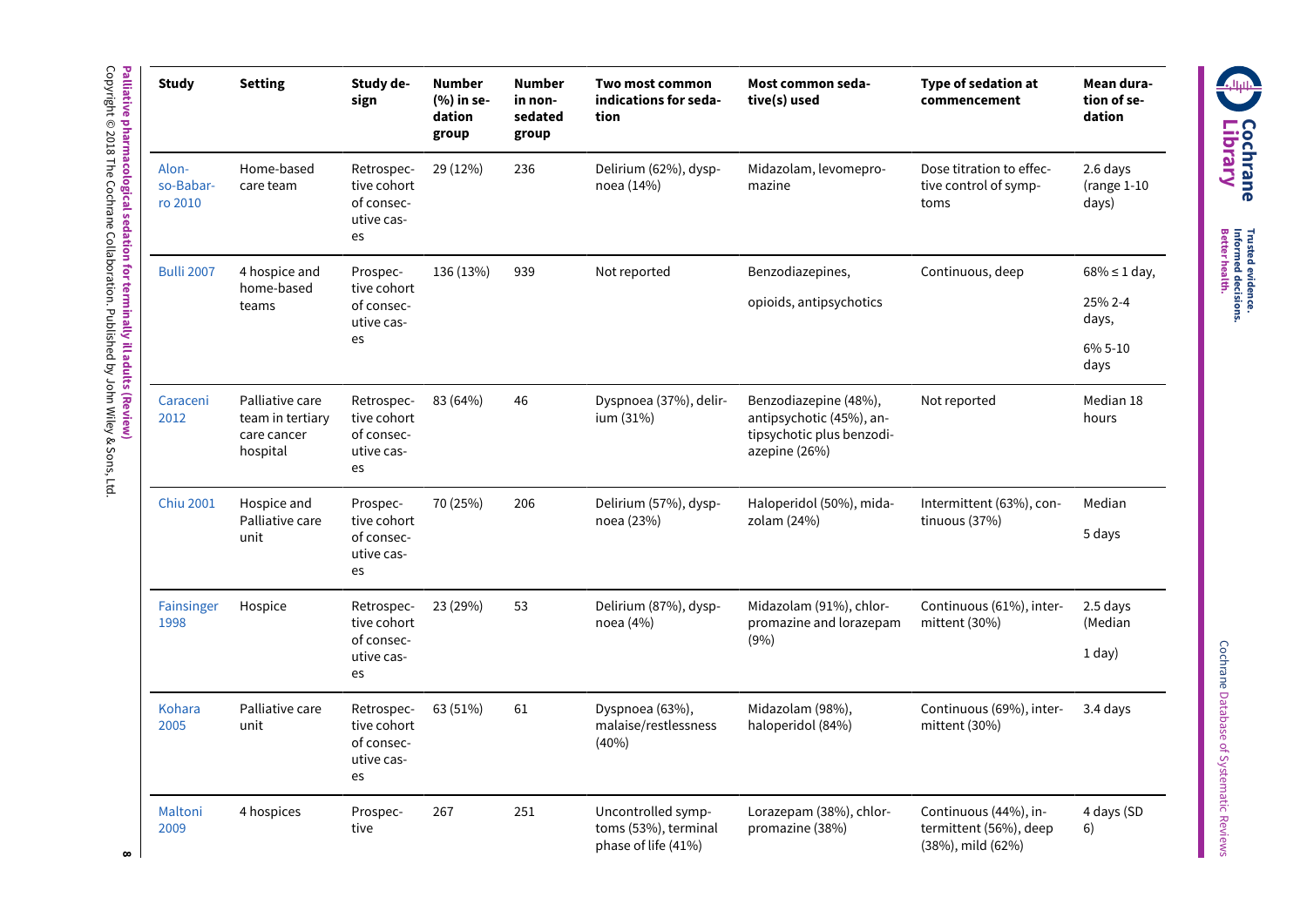|                                 |                                               | matched<br>cohort                                           |          |     |                                                 |                                                |                                                                                             | (Median 2<br>days)                 |
|---------------------------------|-----------------------------------------------|-------------------------------------------------------------|----------|-----|-------------------------------------------------|------------------------------------------------|---------------------------------------------------------------------------------------------|------------------------------------|
| Maltoni<br>2012b                | 2 palliative care<br>units                    | Prospec-<br>tive cohort<br>of consec-<br>utive cas-<br>es   | 72 (22%) | 255 | Delirium (61%), exis-<br>tential distress (38%) | Benzodiazepines (76%),<br>antipsychotics (38%) | Continuous (92%), inter-<br>mittent (6%)                                                    | 32.2 hours<br>(range<br>$25 - 253$ |
| Muller-<br><b>Busch</b><br>2003 | Palliative care<br>unit                       | Retrospec-<br>tive cohort<br>of consec-<br>utive cas-<br>es | 80 (15%) | 468 | Pain (38%), dyspnoea<br>(23%)                   | Midazolam                                      | Titrated to symptom<br>control, then intermit-<br>tent if possible to con-<br>trol symptoms | Approx. 60<br>hours                |
| Radha Kr-<br>ishna 2012         | Oncology ward<br>in tertiary care<br>hospital | Retrospec-<br>tive cohort<br>of consec-<br>utive cas-<br>es | 68 (29%) | 170 | Anxiety (24%), dysp-<br>noea (21%)              | Midazolam, haloperidol                         | Titrated to symptom<br>control                                                              | Not report-<br>ed                  |
| Rietjens<br>2008                | Acute palliative<br>care unit                 | Retrospec-<br>tive cohort<br>of consec-<br>utive cas-<br>es | 68 (43%) | 89  | Terminal restlessness<br>(62%), dyspnoea (47%)  | Midazolam (75%), propo-<br>fol (15%)           | Not reported                                                                                | Median 19<br>hours                 |
| <b>Stone</b><br>1997            | Hospital sup-<br>port team and<br>hospice     | Retrospec-<br>tive cohort<br>of consec-<br>utive cas-<br>es | 30 (26%) | 85  | Delirium (60%), mental<br>anguish (27%)         | Midazolam (80%),<br>haloperidol (37%)          | Not reported                                                                                | 1.3 days                           |
| <b>Sykes</b><br>2003            | Hospice                                       | Retrospec-<br>tive cohort<br>of consec-<br>utive cas-<br>es | 80 (34%) | 157 | Not reported                                    | Midazolam,<br>methotrimeprazine                | Not reported                                                                                | Not report-<br>ed                  |
| Vitetta<br>2005                 | Hospice                                       | Retrospec-<br>tive cohort<br>of consec-<br>utive cas-<br>es | 68 (67%) | 34  | Not reported                                    | Benzodiazepines,<br>haloperidol                | Titrated to symptom<br>control, then intermit-<br>tent                                      | Not report-<br>ed                  |

**Palliative pharmacological sedation for terminally ill adults (Review)** Copyright © 2018 The Cochrane Collaboration. Published হ John Wiley & Sons,

ltd.<br>E

Cochrane Database q Systematic Reviews

**Cochrane EN Cochrane** 

> **Trusted Better evidence. Informed decisions. health.**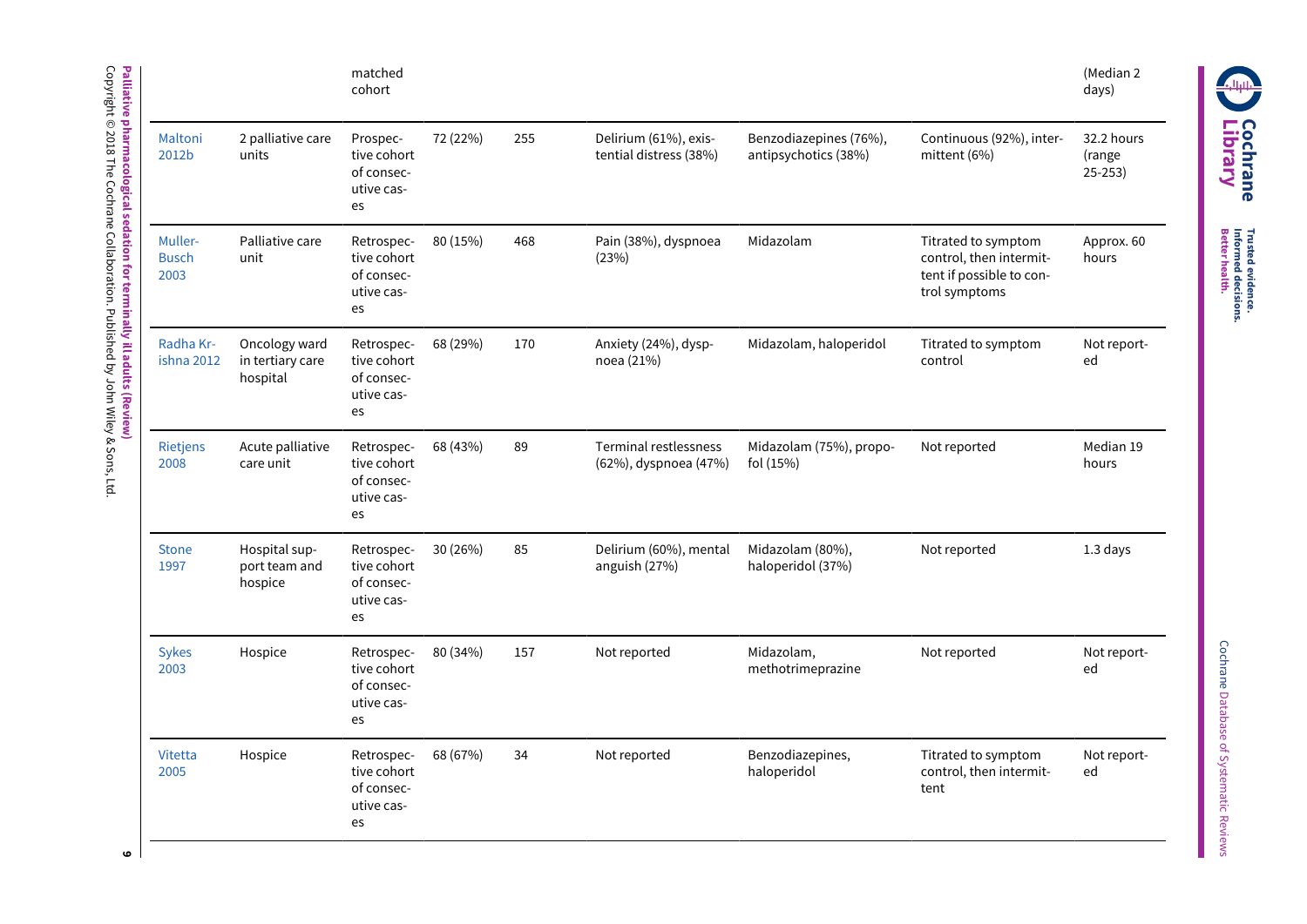**Palliative pharmacological sedation for terminally ill adults (Review)** Copyright © 2018 The Cochrane Collaboration. Published হ John Wiley & Sons, ltd.<br>E

SD: standard deviation.

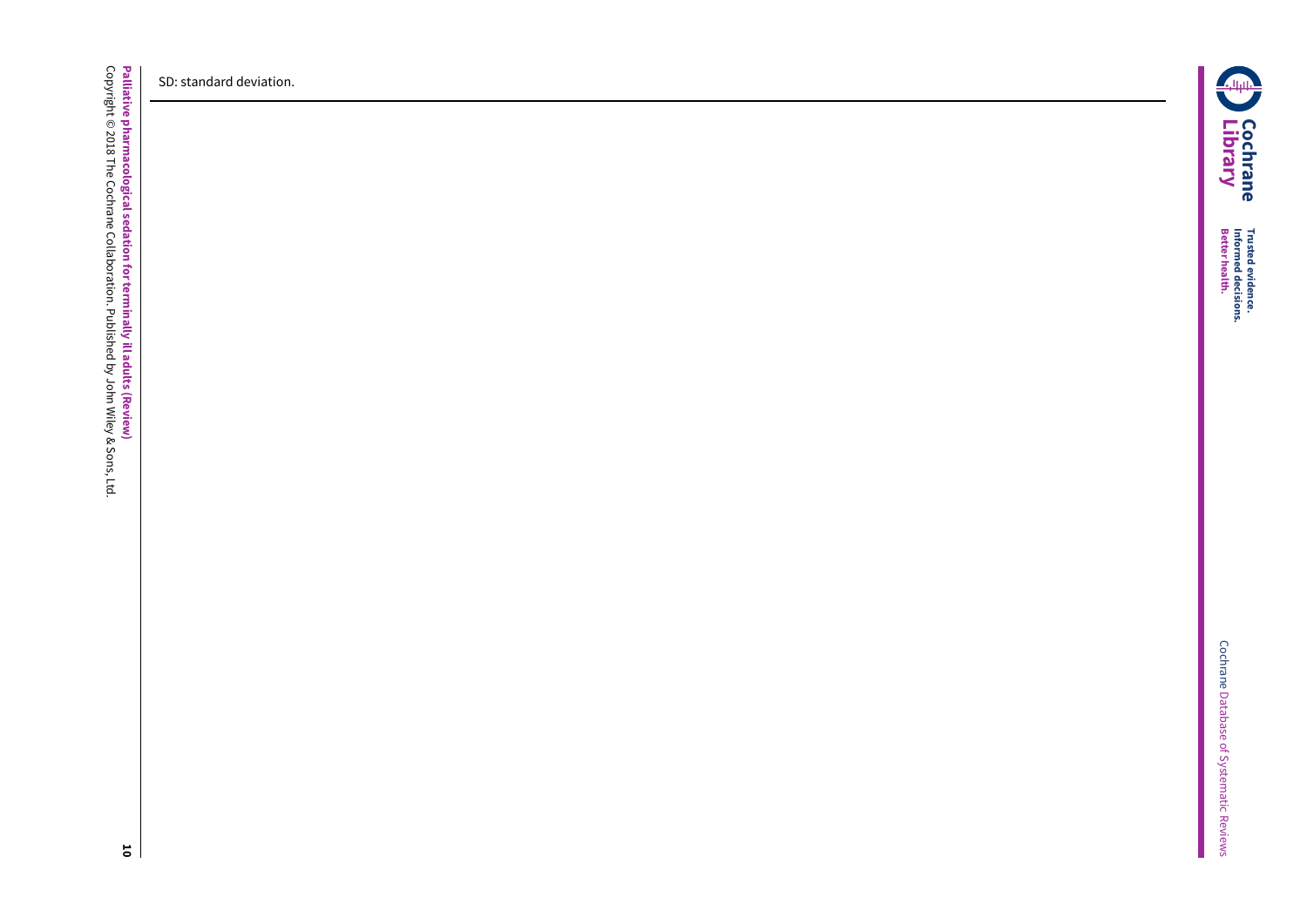

### **Excluded studies**

See: [Characteristics](#page-33-0) of excluded studies table.

### **Risk of bias in included studies**

See [Figure](#page-12-0) 2 and [Figure](#page-13-0) 3 for 'Risk of bias' summary graphs.

We found 11 studies that described the use of palliative sedation in case series of people, but they made no comparison with a control group.

# <span id="page-12-0"></span>Figure 2. Risk of bias graph: review authors' judgements about each risk of bias item presented as percentages **across all included studies.**

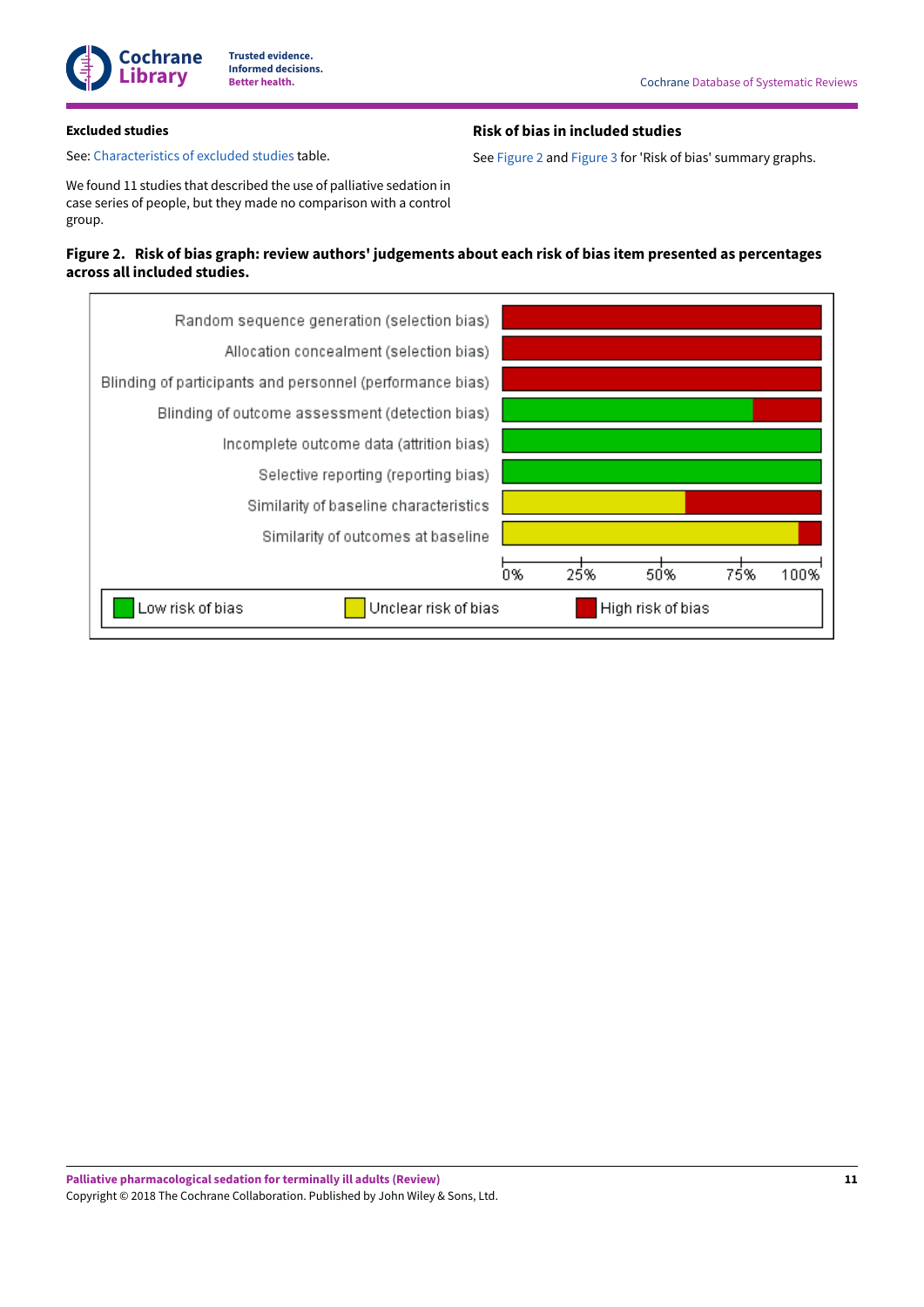

<span id="page-13-0"></span>

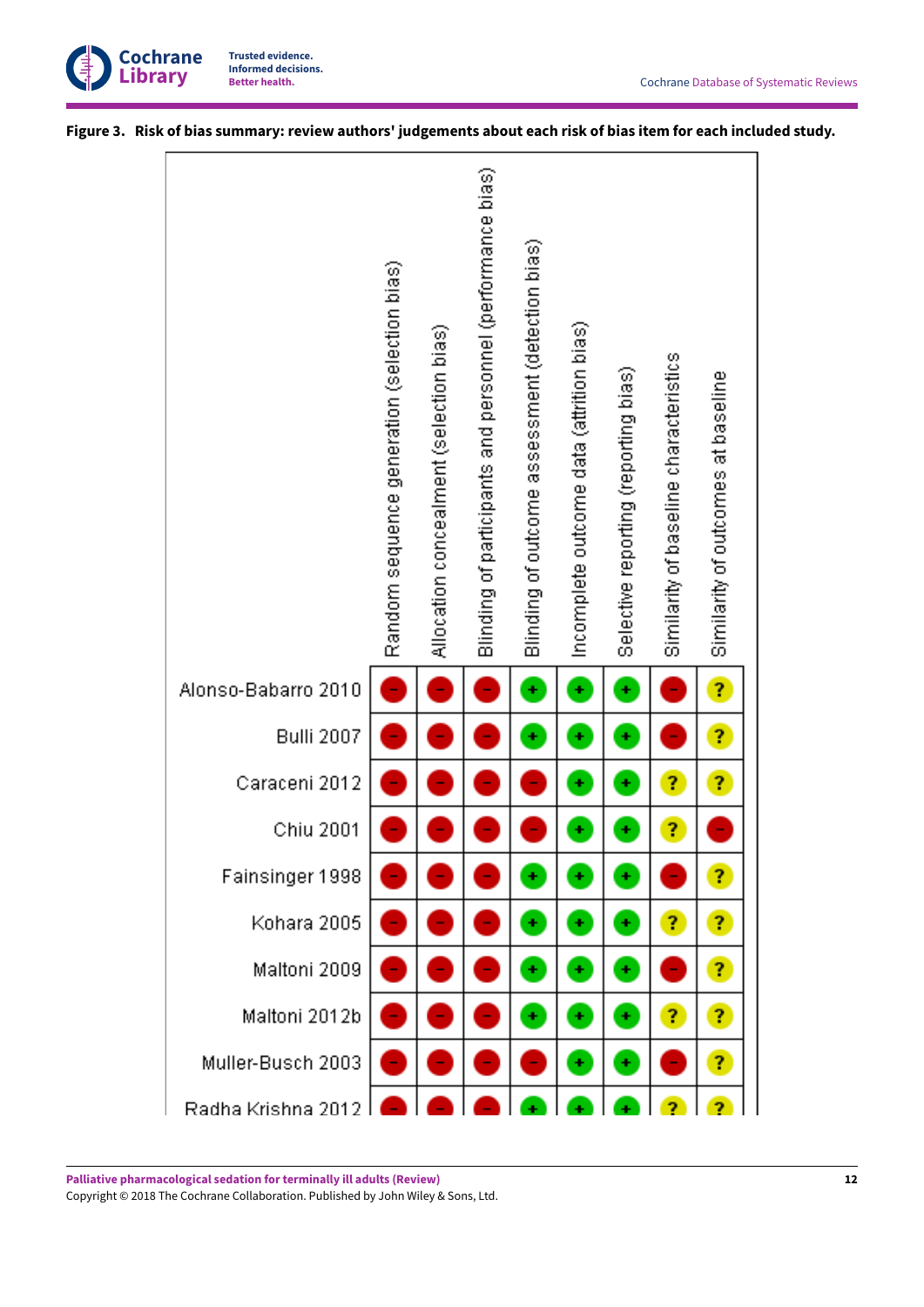

### **Figure 3. (Continued)**

| Radha Krishna 2012 |  |  |  |  |
|--------------------|--|--|--|--|
| Rietjens 2008      |  |  |  |  |
| Stone 1997         |  |  |  |  |
| Sykes 2003         |  |  |  |  |
| Vitetta 2005       |  |  |  |  |

### **Allocation**

All 14 studies were at high risk of selection bias, as none was randomised or quasi-randomised.

#### **Blinding**

No studies allocated people to treatment group; blinding of treatment was not possible; and blinded assessment of outcomes was not carried out; however, the main outcome assessed in the studies was survival, which is an objective measure. Therefore, they are all at high risk of performance bias, but low risk of detection bias. One study reported satisfaction with treatment, with people responding to the questionnaire being aware of treatment group, therefore, this study was at high risk of bias for satisfaction with treatment ([Chiu 2001](#page-18-5)). Five studies assessed symptom control, and were at high risk of bias for the outcome symptom control .

#### **Incomplete outcome data**

All studies were consecutive case series. Studies did not generally report on the proportion of missing data for outcomes. One study reported that 9% of survival time data were missing ([Chiu 2001\)](#page-18-5).

### **Selective reporting**

It is unlikely that any of the outcomes of this review were measured but not reported.

### **Other potential sources of bias**

Since these were all non-randomised studies, we assessed two further areas for risk of bias. Six studies reported on the difference between the sedated and non-sedated groups on baseline characteristics [\(Alonso-Babarro](#page-18-2) 2010; [Bulli 2007](#page-18-3); [Fainsinger](#page-18-6) 1998; [Maltoni](#page-18-8) 2009; [Muller-Busch](#page-18-10) 2003; [Rietjens](#page-18-12) 2008). The five unmatched studies reported significant differences between the groups, so are at high risk of bias in comparing the outcomes between the groups. Whilst [Maltoni](#page-18-8) 2009 matched participants on several factors, there was a significant difference between the groups in symptoms at admission, with the sedated group having more uncontrolled symptoms, as expected. Therefore, this study was also at high risk of bias. The other eight studies did not report a comparison of groups at baseline, so were at unclear risk of bias.

We also assessed whether the groups were alike at baseline on the outcomes to be measured in the study. Since survival is not an outcome that can be measured at baseline, all studies were at unclear risk of bias for survival. Only five studies measured an outcome other than survival.

### **Effects of interventions**

#### **Primary outcomes**

No studies measured quality of life or well-being.

#### **Secondary outcomes**

Five studies reported on symptom control ([Caraceni](#page-18-4) 2012; [Chiu](#page-18-5) [2001;](#page-18-5) [Fainsinger](#page-18-6) 1998; [Muller-Busch](#page-18-10) 2003; [Rietjens](#page-18-12) 2008). One study reported symptom control as odds ratios for prevalence of each symptom in the last seven days of life [\(Caraceni](#page-18-4) 2012); one as mean scores [\(Chiu 2001\)](#page-18-5); one as adequacy of control rated good, fair, or poor [\(Fainsinger](#page-18-6) 1998); and two as symptom prevalence ([Muller-](#page-18-10)[Busch 2003](#page-18-10); [Rietjens](#page-18-12) 2008). Therefore, we were unable to pool results for this outcome.

[Caraceni](#page-18-4) 2012 reported only the odds ratio for comparison of sedated and non-sedated groups for the prevalence of symptoms during the seven days before death, but did not report the counts or percentages that these were based on. CIs around the odds ratios were wide. There was no statistically significant difference between the sedated and non-sedated groups in the prevalence of confusion, gastrointestinal symptoms, pain, or psychological distress. The odds ratio for recurrent agitation was 3.5 (95% CI 1.4 to 8.8), for recurrent drowsiness was 0.3 (95% CI 0.2 to 0.7), and for recurrent dyspnoea was 4.2 (95% CI 1.9 to 9.2), indicating that the sedated group was more likely to experience recurrent agitation and dyspnoea, but less likely to experience recurrent drowsiness than the non-sedated group.

[Chiu 2001](#page-18-5) measured pain, dyspnoea, and delirium in 70 people in the sedated group and 206 people in the non-sedated group, and found that pain scores and dyspnoea scores measured two days before death were similar between groups. The mean score for pain (10-point scale) was 2.5 in the sedated group and 2.1 in the nonsedated group (P value = 0.27, t-test). The mean score for dyspnoea (10-point scale) was 3.0 in the sedated group and 2.9 in the nonsedated group (P value = 0.78, t-test). However, mean delirium score two days before death was significantly worse in the sedated group (1.8 in the sedated group compared with 1.1 in the non-sedated group, 0 to 3 scale, P value < 0.001, t-test).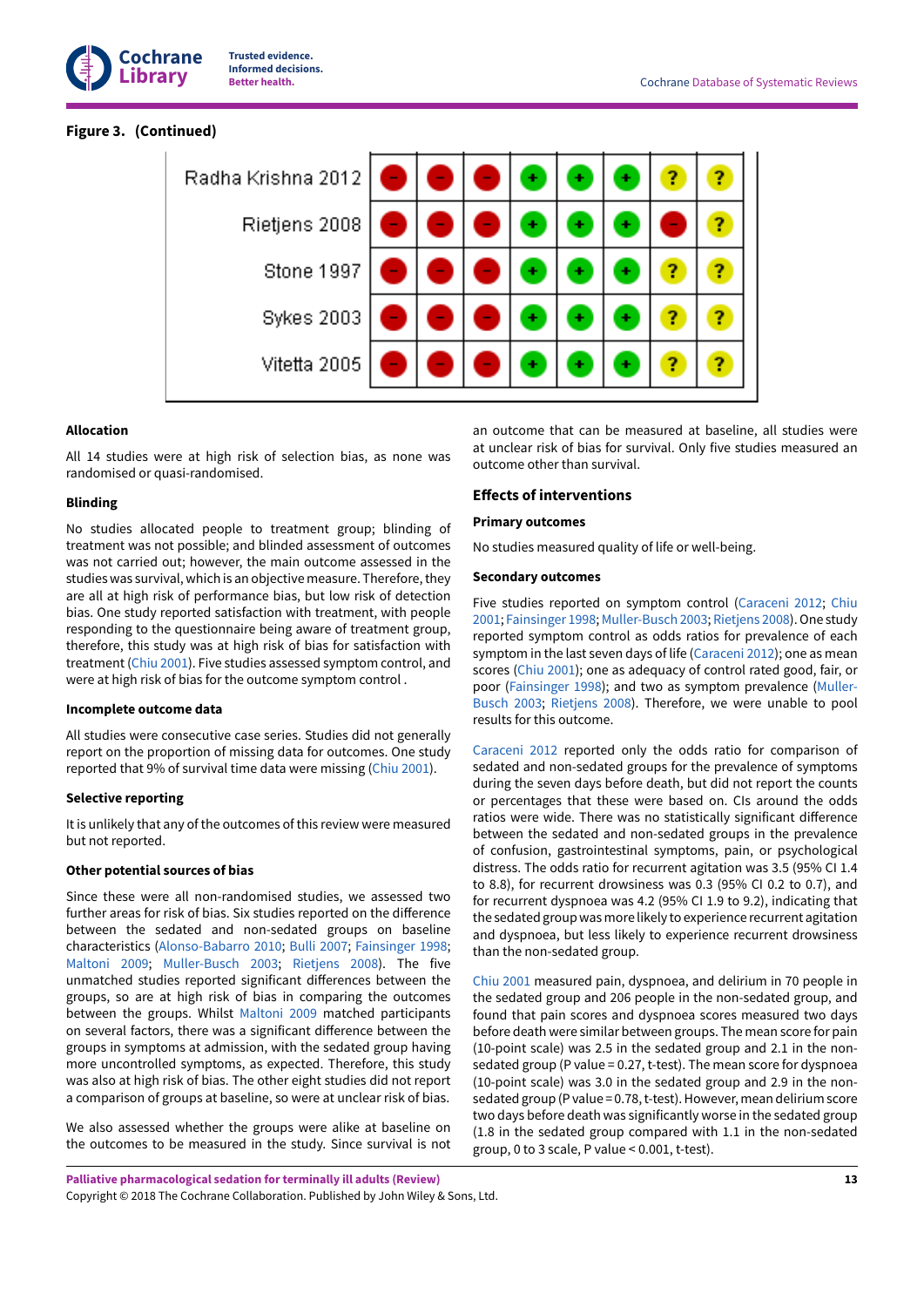[Fainsinger](#page-18-6) 1998 measured adequacy of overall symptom control as good, fair, or poor, daily for the day of death and six days prior in 23 people in the sedated group and 53 people in the non-sedated group. Symptom control was significantly worse in the sedated group on the day of death and the two days prior (P value < 0.001). The percentage of people in the sedated group with good control was 61% on the day of death, 35% on the day prior, and 38% two days prior, compared with 96% on the day of death, 88% on the day prior, and 87% two days prior in the non-sedated group.

[Muller-Busch](#page-18-10) 2003 measured prevalence of pain, dyspnoea, delirium, and anxiety over the course of admission, and during the last 48 hours of life. They did not report between-group results, but rather the change over time in each group for each symptom. Pain improved significantly in both groups between admission and the last 48 hours of life; however, all other symptoms worsened significantly.

[Rietjens](#page-18-12) 2008 measured symptom prevalence at 0 to 24 hours prior to death, and 25 to 48 hours prior to death. Only participants commencing sedation during this period were reported for the sedated group (45 for the 0 to 24 hours period, and 13 for the 25 to 48 hours period). That is, it was a measure of symptom control shortly after commencing sedation. Pain, constipation, nausea/vomiting, and anxiety were not significantly different between the sedated and non-sedated groups. However, in both periods, the percentage of people with dyspnoea was significantly higher in the sedated group at 50% of people compared with 31% in the non-sedated

group at 0 to 24 hours prior to death, and 69% in the sedated group compared with 38% in the non-sedated group 25 to 48 hours prior death. The percentage of people with delirium at 0 to 24 hours prior to death was also significantly worse in the sedated group (29% in the sedated group compared with 13% in the non-sedated group), but not at 25 to 48 hours (31% in the sedated group compared with 23% in the non-sedated group).

No studies measured duration of symptom control or time to control of symptoms in using comparative methods.

Only one study reported on unintended adverse effects of sedation [\(Chiu 2001](#page-18-5)). It stated that there were no significant adverse events in the sedated group; however, four of 70 (6%) participants appeared to have drug-induced delirium. It was also reported that no respiratory suppression was noted.

The least biased time comparison possible between intervention and control groups was from admission/referral to death in this set of observational studies. Whilst all studies except one measured time from admission or referral to death, some used mean time, and some used median time. Measures of variance were frequently missing or indicated skewed data distributions; therefore, we were unable to pool results. We have reported these results in tabular form below.

**Table: survival time comparison between sedated and nonsedated groups, from time of admission or referral**

| <b>Study</b>                    | Measure-<br>ment unit | Survival time in the sedat-<br>ed group | Survival time in the<br>non-sedated group | Comparison                                                           |
|---------------------------------|-----------------------|-----------------------------------------|-------------------------------------------|----------------------------------------------------------------------|
| Alonso-Babarro 2010             | Mean                  | 64 days (SD 60)                         | 63 days (SD 88)                           | P value = $0.963$ , t-test                                           |
| <b>Bulli 2007</b><br>(cohort 1) | Median                | 23 days                                 | 23 days                                   | NS, test not reported                                                |
| <b>Bulli 2007</b><br>(cohort 2) | Median                | 24 days                                 | 17 days                                   |                                                                      |
| <b>Chiu 2001</b>                | Mean                  | $28.5$ days                             | $24.7$ days                               | P value = $0.43$ , t-test                                            |
| Fainsinger 1998                 | Mean                  | 9 days (SD 5)                           | 6 days (SD 7)                             | P value = $0.09$ , t-test                                            |
| Kohara 2005                     | Mean                  | 28.9 days (SD 25.8)                     | 39.5 days (SD 43.7)                       | P value = $0.10$ , t-test                                            |
| Maltoni 2009                    | Median                | 12 days                                 | 9 days                                    | P value = $0.95$ , log-rank test<br>HR 0.92<br>(90% CI 0.80 to 1.06) |
| Maltoni 2012b                   | Mean                  | 11 days (95% CI 9 to 11)                | 9 days (95% CI 7 to 11)                   | P value = $0.51$ , log-rank test                                     |
| Muller-Busch 2003               | Mean                  | 21.5 days (SD 20.3)                     | 21.1 days (SD 23.6)                       | NS, t-test                                                           |
| Radha Krishna 2012              | Median                | 8 days (approx.)*                       | 8 days (approx.)*                         | P value = $0.78$ , log-rank test                                     |
| <b>Rietjens 2008</b>            | Median                | 8 days                                  | 7 days                                    | P value = $0.12$ , test not reported                                 |
| Stone 1997                      | Mean                  | 18.6 days                               | $19.1$ days                               | P value > 0.2, test not reported                                     |

**Palliative pharmacological sedation for terminally ill adults (Review)**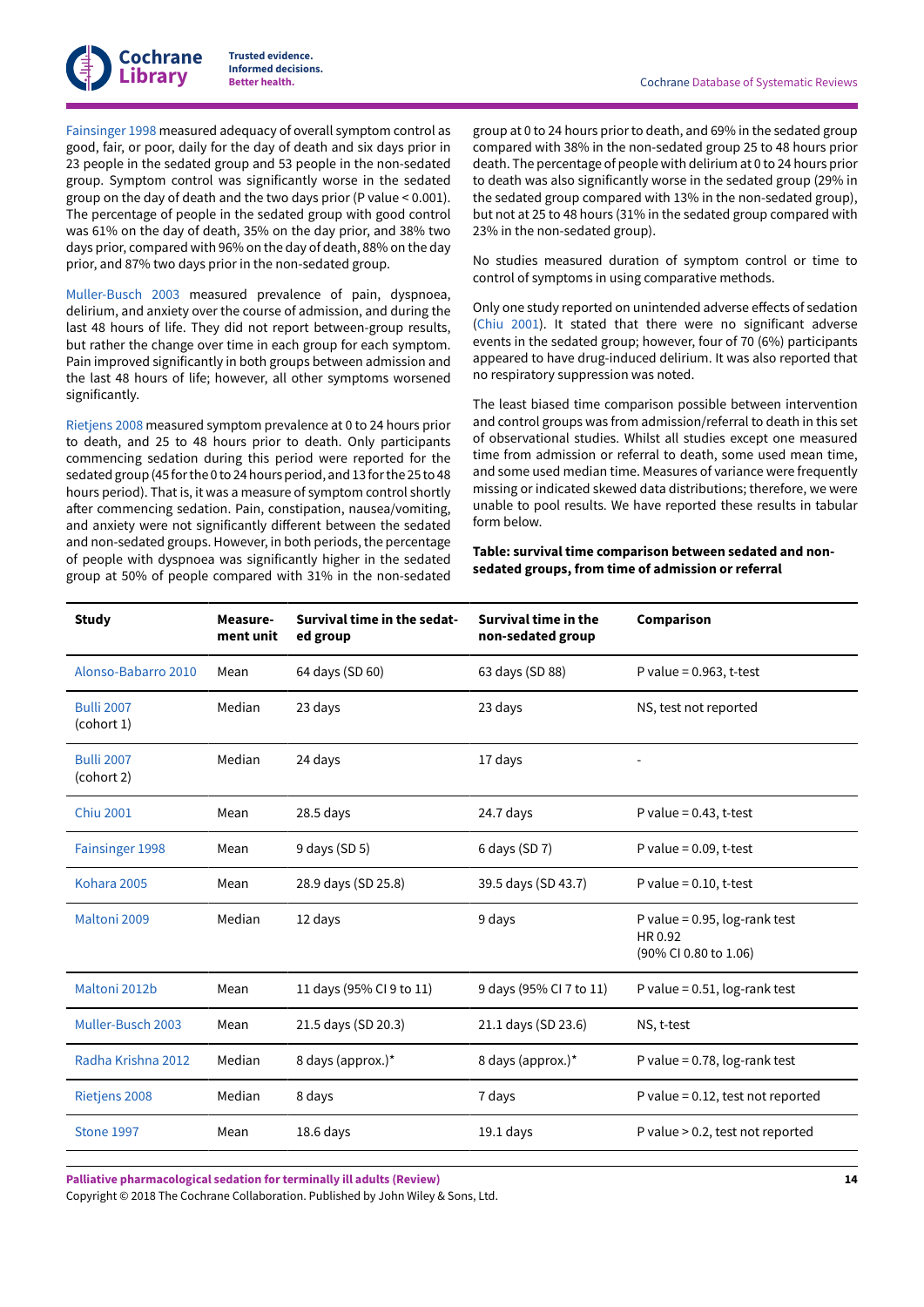| UŦ.<br><b>Library</b> | <b>Better health.</b> | Informed decisions.                                                                        |                                       | <b>Cochrane Database of Systematic Reviews</b>          |
|-----------------------|-----------------------|--------------------------------------------------------------------------------------------|---------------------------------------|---------------------------------------------------------|
| <b>Sykes 2003</b>     | Mean                  | 14.3 days (95% CI 11.2 to<br>$17.4$ <sup>1</sup><br>36.6 days (95% CI 31.5 to<br>$41.7)^2$ | 14.2 days (95% CI 12.7<br>to $15.7$ ) | P value = $0.23$ , t-test<br>P value $< 0.001$ , t-test |
| Vitetta 2005          | Mean                  | 36.5 days (SD 66)                                                                          | 17.0 days (SD 43)                     | P value = $0.12$ , t-test                               |

CI: confidence interval; HR: hazard ratio; NS: not statistically significantly different; SD: standard deviation.

\* Times not reported; have been interpolated from survival curves.

**Trusted evidence.**

1 people receiving palliative sedation for last 48 hours of life.

2 people receiving palliative sedation for last 7 days of life.

1 study gave results for the outcome of satisfaction with treatment, as reported by the medical staff, family, and participant ([Chiu](#page-18-5) [2001](#page-18-5)). For the medical staff, satisfaction was rated as 71% yes, 20% fair, 9% no, 0% unavailable. For the family, satisfaction was rated as 67% yes, 20% fair, 4% no, 9% unavailable. For the participant, satisfaction was rated as 53% yes, 10% fair, 4% no, 33% unavailable.

### <span id="page-16-0"></span>**D I S C U S S I O N**

#### **Summary of main results**

**Cochrane** 

No studies reported on the primary outcome of this review (i.e. quality of life or well-being).

Four studies compared the sedated and non-sedated groups for control of symptoms, and showed that despite sedation with the intent to control symptoms, delirium and dyspnoea were still troublesome symptoms in these people in the last few days of life, and were significantly worse in the sedated group. Control of other symptoms appeared to be similar in sedated and nonsedated groups.

All studies except one compared survival time in the sedated and non-sedated groups, and concluded that there was no statistically significant difference between the groups. This is important, as there has been extensive discussion in the literature about whether palliative sedation might shorten life, therefore leading to uncertainty by some physicians about whether to use this treatment for fear of the perception that they were performing a form of euthanasia ([Billings 1996;](#page-19-13) De Graeff 2007; [Rietjens](#page-19-14) 2006). The use of time from admission to death in comparative groups may be a weak measure of any potential effect of palliative sedation on shortening life. However, it is difficult to determine what the comparison would be in the group who did not receive sedation, and time from admission to death may be the only feasible comparative measure. Although we were unable to meta-analyse this outcome, and CIs around the point estimates in individual studies were wide, there was consistency in this result over all studies, with 12 of the 13 studies having a longer survival time in the sedated group.

### **Overall completeness and applicability of evidence**

No studies measured the primary outcome of this review, quality of life or well-being, in a formal way. Many of the study reports discussed the 'settling' of symptoms in an anecdotal way; however, there were no quantitative reports.

#### **Quality of the evidence**

There were no randomised or quasi-randomised trials, and it is unlikely that these will be done. Therefore, the best quality evidence will come from well-designed observational studies. Only one study in this review attempted to reduce selection bias between the groups by matching groups on baseline characteristics [\(Maltoni](#page-18-8) 2009). However, it is likely that even if this is done, the groups will differ significantly in their level of symptom control, with people with more severe symptoms more likely to receive palliative sedation. Hence, even matching of controls cannot adjust for this confounder. It would be possible to adjust for this confounder (and others) statistically, but this was not done in any of the reported studies.

### **Potential biases in the review process**

The search strategy for this review was wide; however, this was a difficult topic to search. It was possible that the search missed some studies, despite screening more than 5000 citations and screening the bibliographies of narrative reviews.

### **Agreements and disagreements with other studies or reviews**

This is the first review, to our knowledge, that attempts to summarise only studies that have compared outcomes for sedated and non-sedated people.

### <span id="page-16-1"></span>**A U T H O R S ' C O N C L U S I O N S**

#### **Implications for practice**

Although there is no evidence from randomised controlled trials (RCTs) and limited evidence from observational studies about the efficacy of palliative sedation in terms of a person's quality of life or symptom control, compared with non-sedated people, there was evidence that palliative sedation does not hasten death, which has been a concern of physicians and families in prescribing this treatment. However, this evidence comes from low quality studies, so should be interpreted with caution.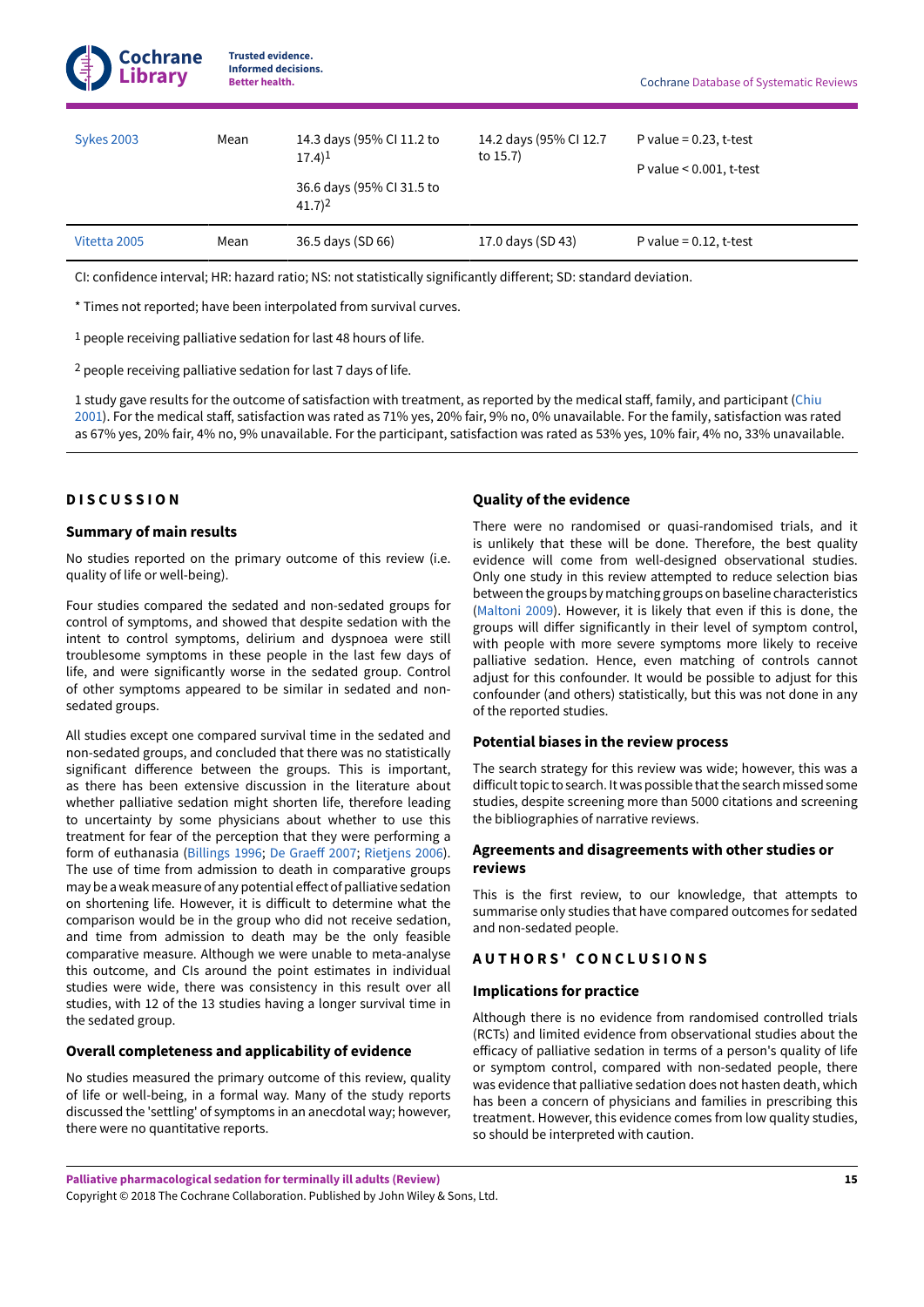

### **Implications for research**

#### **Measurement**

Studies that specifically measure the efficacy of sedation in terms of a person's well-being and control of symptoms, compared with non-sedated people, are required. This therapy is widely used, in both continuous deep sedation and intermittent forms, but evidence is lacking on the success of controlling symptoms adequately. Adverse events reporting also needs to be improved in order to quantify the potential harms of treatment. Description of the depth of sedation, timing, and length of sedation was poorly reported in many studies, and the method of measuring and describing this was inconsistent between studies.

#### **Design**

Future studies should attempt to utilise control groups that are close in prognostic factors to the intervention group, in order to make the groups as alike as possible, except for the presence of

sedation. Alternatively, statistical methods to adjust for differences between intervention and control groups could be used.

### <span id="page-17-0"></span>**A C K N O W L E D G E M E N T S**

The review authors would like to thank Jane Hayes and Joanne Abbott, Trials Search Co-ordinators (TSCs) of the Pain, Palliative and Supportive Care Review Group (PaPaS), for assistance with the search strategy, and Sarah Thorning, TSC of the Acute Respiratory InfectionsGroup for assistance with management ofreferences and databases.

Cochrane Review Group funding acknowledgement: the National Institute for Health Research (NIHR) is the largest single funder of the Cochrane PaPaS Group.

Disclaimer: the views and opinions expressed therein are those of the review authors and do not necessarily reflect those of the NIHR, National Health Service (NHS), or the Department of Health.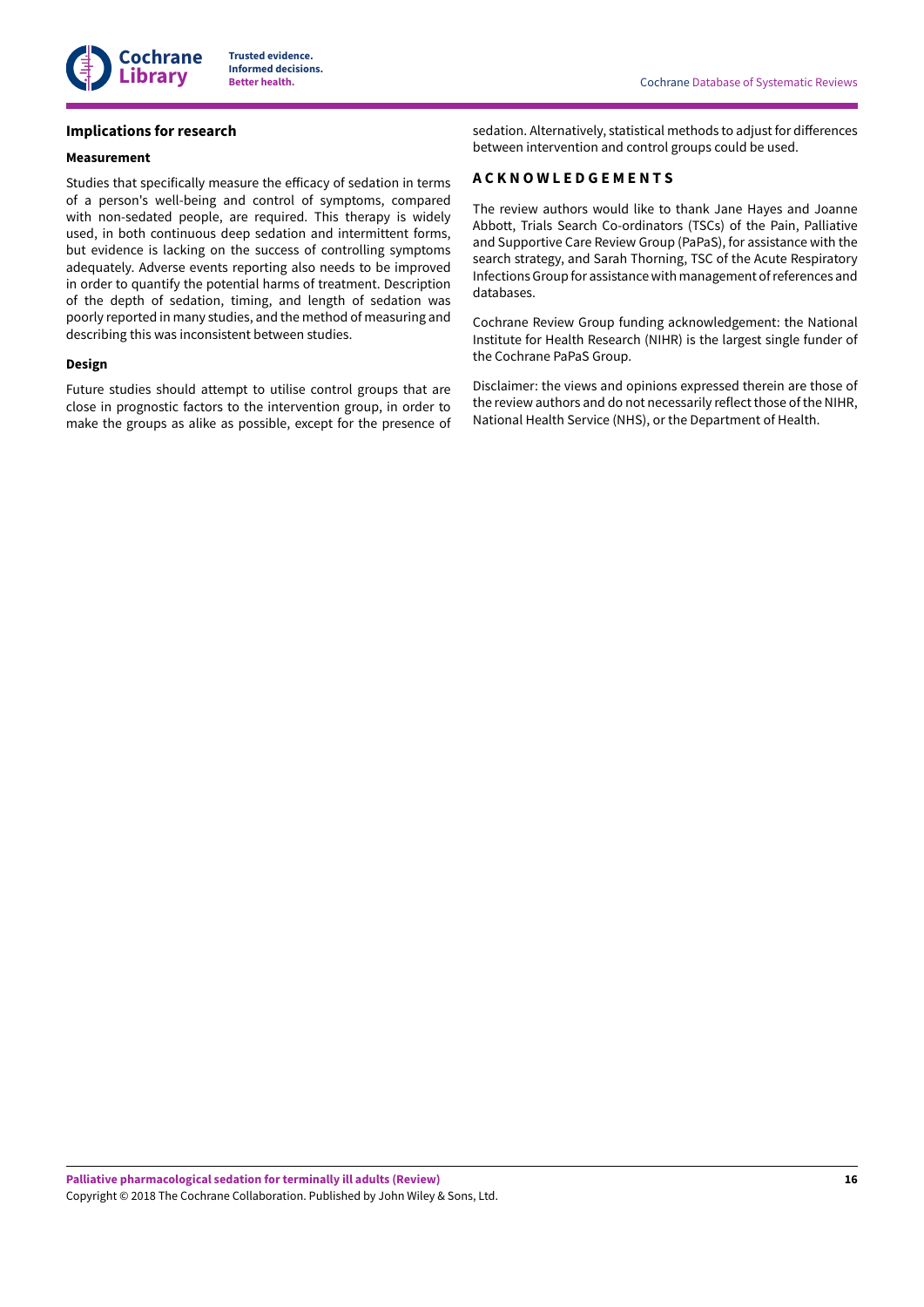### <span id="page-18-29"></span><span id="page-18-28"></span><span id="page-18-27"></span>**REFERENCES**

### <span id="page-18-20"></span><span id="page-18-19"></span><span id="page-18-18"></span><span id="page-18-17"></span><span id="page-18-16"></span><span id="page-18-0"></span>**References to studies included in this review**

#### <span id="page-18-2"></span>**Alonso-Babarro 2010** *{published data only}*

Alonso-Babarro A, Varela-Cerdeira M, Rodriguez-Barrientos R, Bruera E. At-home palliative sedation for end-of-life cancer patients. *Palliative Medicine* 2010;**24**(5):486-92.

#### <span id="page-18-21"></span><span id="page-18-3"></span>**Bulli 2007** *{published data only}*

<span id="page-18-22"></span>Bulli F, Miccinesi G, Biancalani E, Fallai M, Mannocci M, Paci E, et al. Continuous deep sedation in home palliative care units: case studies in the Florence area in 2000 and 2003-2004. *Minerva Anestesiologica* 2007;**73**:291-8.

#### <span id="page-18-4"></span>**Caraceni 2012** *{published data only}*

Caraceni A, Zecca E, Martini C, Gorni G, Campa T, Brunelli C, et al. Palliative sedation at the end of life at a tertiary cancer center. *Supportive Care in Cancer* 2012;**20**:1299-307.

#### <span id="page-18-23"></span><span id="page-18-5"></span>**Chiu 2001** *{published data only}*

Chiu TY, Hu WY, Lue BH, Cheng SY, Chen CY. Sedation for refractory symptoms of terminal cancer patients in Taiwan. *Journal of Pain and Symptom Management* 2001;**21**(6):467-72.

#### <span id="page-18-24"></span><span id="page-18-6"></span>**Fainsinger 1998** *{published data only}*

Fainsinger RL, Landman W, Hoskings M, Bruera E. Sedation for uncontrolled symptoms in a South African hospice. *Journal of Pain and Symptom Management* 1998;**16**(3):145-52.

#### <span id="page-18-25"></span><span id="page-18-7"></span>**Kohara 2005** *{published data only}*

Kohara H, Ueoka H, Takeyama H, Murakami T, Morita T. Sedation for terminally ill patients with cancer with uncontrollable physical distress. *Journal of Palliative Medicine* 2005;**8**(1):20-5.

#### <span id="page-18-26"></span><span id="page-18-8"></span>**Maltoni 2009** *{published data only}*

Maltoni M, Pittureri C, Scarpi E, Piccinini L, Martini F, Turci P, et al. Palliative sedation therapy does not hasten death: results from a prospective multicenter study. *Annals of Oncology* 2009;**20**:1163-9.

#### <span id="page-18-9"></span>**Maltoni 2012b** *{published data only}*

Maltoni M, Miccinesi G, Morino P, Scarpi E, Bulli F, Martini F, et al. Prospective observational Italian study on palliative sedation in two hospice settings: differences in case mixes and clinical care. *Supportive Care in Cancer* 2012;**20**:2829-36.

#### <span id="page-18-10"></span>**Muller-Busch 2003** *{published data only}*

Muller-Busch HC, Andres I, Jehser T. Sedation in palliative care - a critical analysis of 7 years experience. *BMC Palliative Care* 2003;**2**:2.

#### <span id="page-18-11"></span>**Radha Krishna 2012** *{published data only}*

Radha Krishna LK, Poulose VJ, Goh C. The use of midazolam and haloperidol in cancer patients at the end of life. *Singapore Medical Journal* 2012;**53**(1):62-6.

#### <span id="page-18-12"></span>**Rietjens 2008** *{published data only}*

Rietjens JAC, van Zuylen L, van Veluw H, van der Wijk L, van der Heide A, van der Rijt CCD. Palliative sedation in a specialized unit for acute palliative care in a cancer hospital: comparing

patients dying with and without palliative sedation. *Journal of Pain and Symptom Management* 2008;**36**(3):228-34.

#### <span id="page-18-13"></span>**Stone 1997** *{published data only}*

Stone P, Phillips C, Spruyt O, Waight C. A comparison of the use of sedatives in a hospital support team and in a hospice. *Palliative Medicine* 1997;**11**:140-4.

#### <span id="page-18-14"></span>**Sykes 2003** *{published data only}*

Sykes N, Thorns A. Sedative use in the last week of life and the implications for end-of-life decision making. *Archives of Internal Medicine* 2003;**163**:341-4.

### <span id="page-18-15"></span>**Vitetta 2005** *{published data only}*

Vitetta L, Kenner D, Sali A. Sedation and analgesia-prescribing patterns in terminally ill patients at the end of life. *American Journal of Hospice & Palliative Medicine* 2005;**22**(6):465-73.

### **References to studies excluded from this review**

#### <span id="page-18-30"></span>**Cameron 2004** *{published data only}*

Cameron D, Bridge D, Blitz-Lindeque J. Use of sedation to relieve refractory symptoms in dying patients. *South African Medical Journal* 2004;**94**(6):445-9.

#### <span id="page-18-31"></span>**Claessens 2012** *{published data only}*

Claessens P, Menten J, Schotsmans P, Broeckaert B. Level of consciousness in dying patients. The role of palliative sedation: a longitudinal prospective study. *American Journal of Hospice and Palliative Medicine* 2012;**29**(3):195-200.

#### <span id="page-18-1"></span>**Cowan 2006** *{published data only}*

Cowan JD, Clemens L, Palmer T. Palliative sedation in a southern Appalachian community. *American Journal of Hospice and Palliative Medicine* 2006;**23**(5):360-8.

#### <span id="page-18-32"></span>**Da Costa Miranda 2011** *{published data only}*

Da Costa Miranda V, De Souza Fede AB, Martins FD, De Magalhaes NP, De Lazzari Schaffhausser H, Riechelmann RP, et al. Doctor, how long?. *European Journal of Cancer Care* 2011;**20**:50-5.

#### <span id="page-18-33"></span>**Fainsinger 2000** *{published data only}*

Fainsinger RL, Waller A, Bercovici M, Bengtson K, Landman W, Hosking M, et al. A multicentre international study of sedation for uncontrolled symptoms in terminally ill patients. *Palliative Medicine* 2000;**14**:257-65.

#### <span id="page-18-34"></span>**Good 2005** *{published data only}*

Good PD, Ravenscroft PJ, Cavenagh J. Effects of opioids and sedatives on survival in an Australian inpatient palliative care population. *Internal Medicine Journal* 2005;**35**(9):512-7.

#### <span id="page-18-35"></span>**Mercandante 2009** *{published data only}*

Mercandante S, Intravaia G, Villari P, Ferrera P, Fabrizio D, Casuccio A. Controlled sedation for refractory symptoms in dying patients. *Journal of Pain and Symptom Management* 2009;**37**(5):771-9.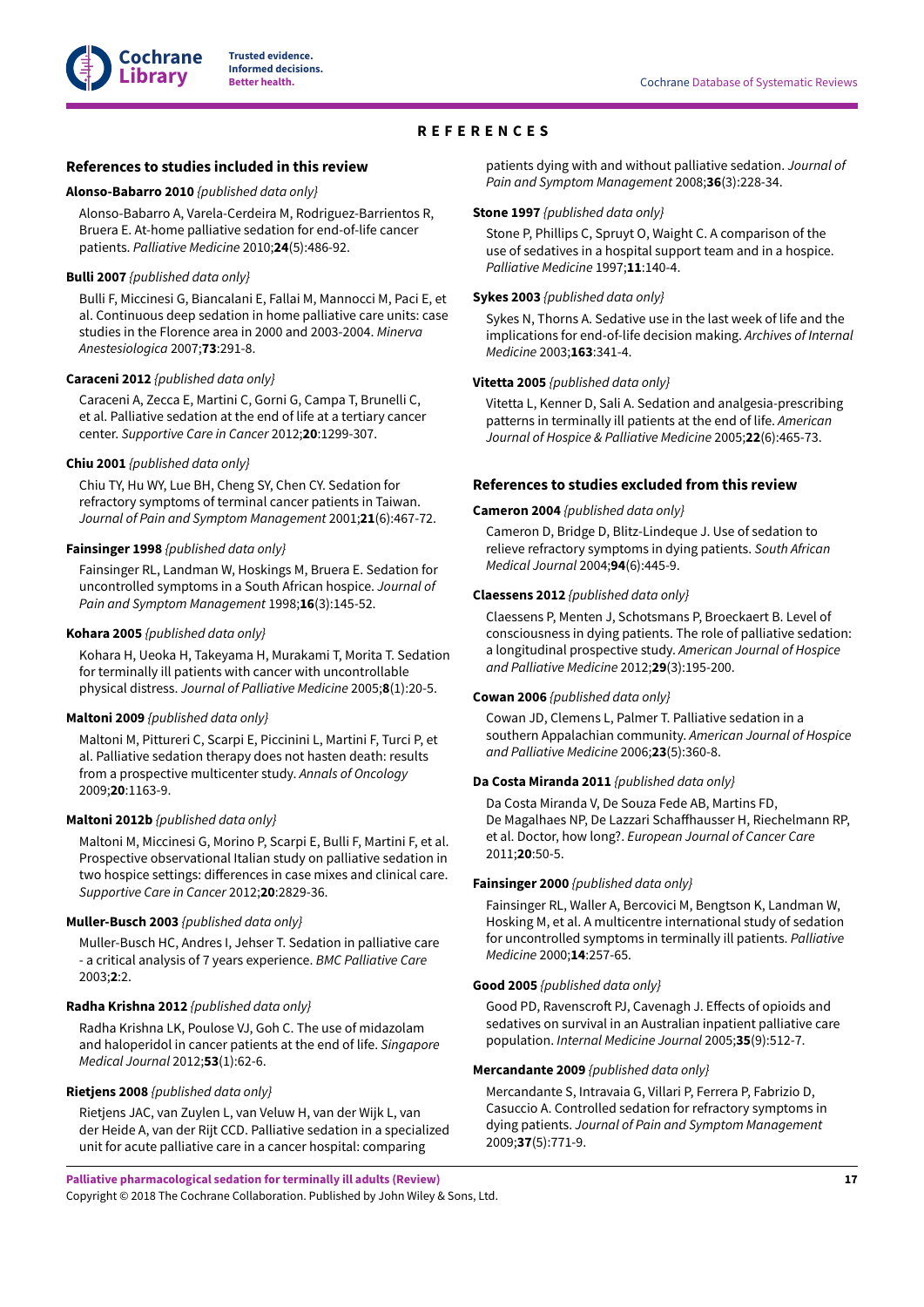

### <span id="page-19-3"></span>**Morita 2005** *{published data only}*

Morita T, Chinone Y, Ikenaga M, Miyoshi M, Nakaho T, Nishitateno K, et al. Efficacy and safety of palliative sedation therapy: a multicenter, prospective, observational study conducted on specialized palliative care units in Japan. *Journal of Pain and Symptom Management* 2005;**30**(4):320-8.

#### <span id="page-19-15"></span>**Porzio 2010** *{published data only}*

Porzio G, Aielli F, Verna L, Micolucci G, Aloisi P, Ficorella C. Efficacy and safety of deep, continuous palliative sedation at home: a retrospective, single-institution study. *Supportive Care in Cancer* 2010;**18**:77-81.

#### <span id="page-19-16"></span>**Rosengarten 2009** *{published data only}*

Rosengarten OS, Lamed Y, Zisling T, Feigin A. Palliative sedation at home. *Journal of Palliative Care* 2009;**25**(1):5-11.

### <span id="page-19-17"></span>**van Dooren 2009** *{published data only}*

van Dooren S, van Veluw HTM, van Zuylen L, Reitjens JAC, Passchier J, van der Rijt CCD. Exploration of concerns of relatives during continuous palliative sedation of their family members with cancer. *Journal of Pain and Symptom Management* 2009;**38**(3):452-9.

### **References to studies awaiting assessment**

#### **Castillo 2014** *{published data only}*

Castillo MR, Garrido-Bernet B, Benetez-Rosario MA. Palliative sedation in a tertiary palliative care unit. Palliative Medicine. 2014; Vol. 28:665.

#### **Lombana 2013** *{published data only}*

Lombana M, Santacruz J, Pino L, Camacho M, Acevedo A, Buendia M, et al. Palliative sedation (PS) therapy, first experience of 4 years in a Colombian population. Supportive Care in Cancer. 2013; Vol. 21 Suppl 1:S108.

#### **Ventafridda 1990** *{published data only}*

Ventafridda V, Ripamonti C, deConno F, Tamburini M, Cassileth BR. Symptom prevalence and control during cancer patients last days of life. *Journal of Palliative Care* 1990;**6**:7-11.

#### **Additional references**

#### <span id="page-19-13"></span>**Billings 1996**

Billings JA, Block SD. Slow euthanasia. *Journal of Palliative Care* 1996;**12**:21-30.

#### <span id="page-19-4"></span>**De Grae= 2007**

De Graeff A, Dean M. Palliative sedation therapy in the last weeks of life: a literature review and recommendations for standards. *Journal of Palliative Medicine* 2007;**10**(1):67-85.

#### <span id="page-19-0"></span>**Doyle 2008**

Doyle D, Woodruff R. The IAHCP Manual of Palliative Care. 2nd Edition. International Association for Hospice and Palliative Care Press, 2008.

#### <span id="page-19-2"></span>**Hickman 2001**

Hickman SE, Tilde VP, Tolle SW. Family reports of dying patients' distress: the adaptation of a research tool to assess global symptom distress in the last week of life. *Journal of Pain and Symptom Management* 2001;**22**(1):565-74.

### <span id="page-19-12"></span>**Higgins 2011**

Higgins JPT, Green S (editors). Cochrane Handbook for Systematic Reviews of Interventions Version 5.1.0 [updated March 2011]. The Cochrane Collaboration, 2011. Available from www.cochrane-handbook.org.

#### <span id="page-19-7"></span>**Hirst 2009**

Hirst A, Sloan R. Benzodiazepines and related drugs for insomnia in palliative care. *Cochrane Database of Systematic Reviews* 2009, Issue 4. [DOI: [10.1002/14651858.CD003346](https://doi.org/10.1002%2F14651858.CD003346)]

#### <span id="page-19-6"></span>**Jackson 2004a**

Jackson KC, Lipman AG. Drug therapy for delirium in terminally ill adult patients. *Cochrane Database of Systematic Reviews* 2004, Issue 2. [DOI: [10.1002/14651858.CD004770](https://doi.org/10.1002%2F14651858.CD004770)]

#### <span id="page-19-8"></span>**Jackson 2004b**

Jackson KC, Lipman AG. Drug therapy for anxiety in adult palliative care patients. *Cochrane Database of Systematic Reviews* 2004, Issue 1. [DOI: [10.1002/14651858.CD004596](https://doi.org/10.1002%2F14651858.CD004596)]

#### <span id="page-19-5"></span>**Jennings 2001**

Jennings AL, Davies AN, Higgins JPT, Anzures-Cabrera J, Broadley KE. Opioids for the palliation of breathlessness in advanced disease and terminal illness. *Cochrane Database of Systematic Reviews* 2012, Issue 7. [DOI: [10.1002/14651858.CD002066.pub2\]](https://doi.org/10.1002%2F14651858.CD002066.pub2)

### <span id="page-19-1"></span>**Lynn 1997**

Lynn J, Teno JM, Phillips RS, Wu AW, Desbiens N, Harrold J, et al. Perceptions by family members of the dying experience of older and seriously ill patients. SUPPORT Investigators. Study to Understand Prognoses and Preferences for Outcomes and Risks of Treatments. *Annals of Internal Medicine* 1997;**126**(2):97-106.

#### <span id="page-19-10"></span>**Maltoni 2012a**

Maltoni M, Scarpi E, Rosati Ma, Derni S, Fabbri L, Martini F, et al. Palliative sedation in end-of-life care and survival: a systematic review. *Journal of Clinical Oncology* 2012;**30**(12):1378-83.

#### <span id="page-19-9"></span>**McWilliams 2010**

McWilliams K, Keeley PW, Waterhouse ET. Propofol for terminal sedation in palliative care: a systematic review. *Journal of Palliative Medicine* 2010;**13**(1):73-6.

#### <span id="page-19-11"></span>**RevMan 2014 [Computer program]**

The Nordic Cochrane Centre; The Cochrane Collaboration. Review Manager. Version 5.3. Copenhagen: The Nordic Cochrane Centre; The Cochrane Collaboration, 2014.

#### <span id="page-19-14"></span>**Rietjens 2006**

Rietjens JA, van Delden JJ, van der Heide A, Vrakking AM, Onwuteaka-Philipsen BD, van der Maas PJ, et al. Terminal sedation and euthanasia: a comparison of clinical practices. *Archives of Internal Medicine* 2006;**166**:749-53.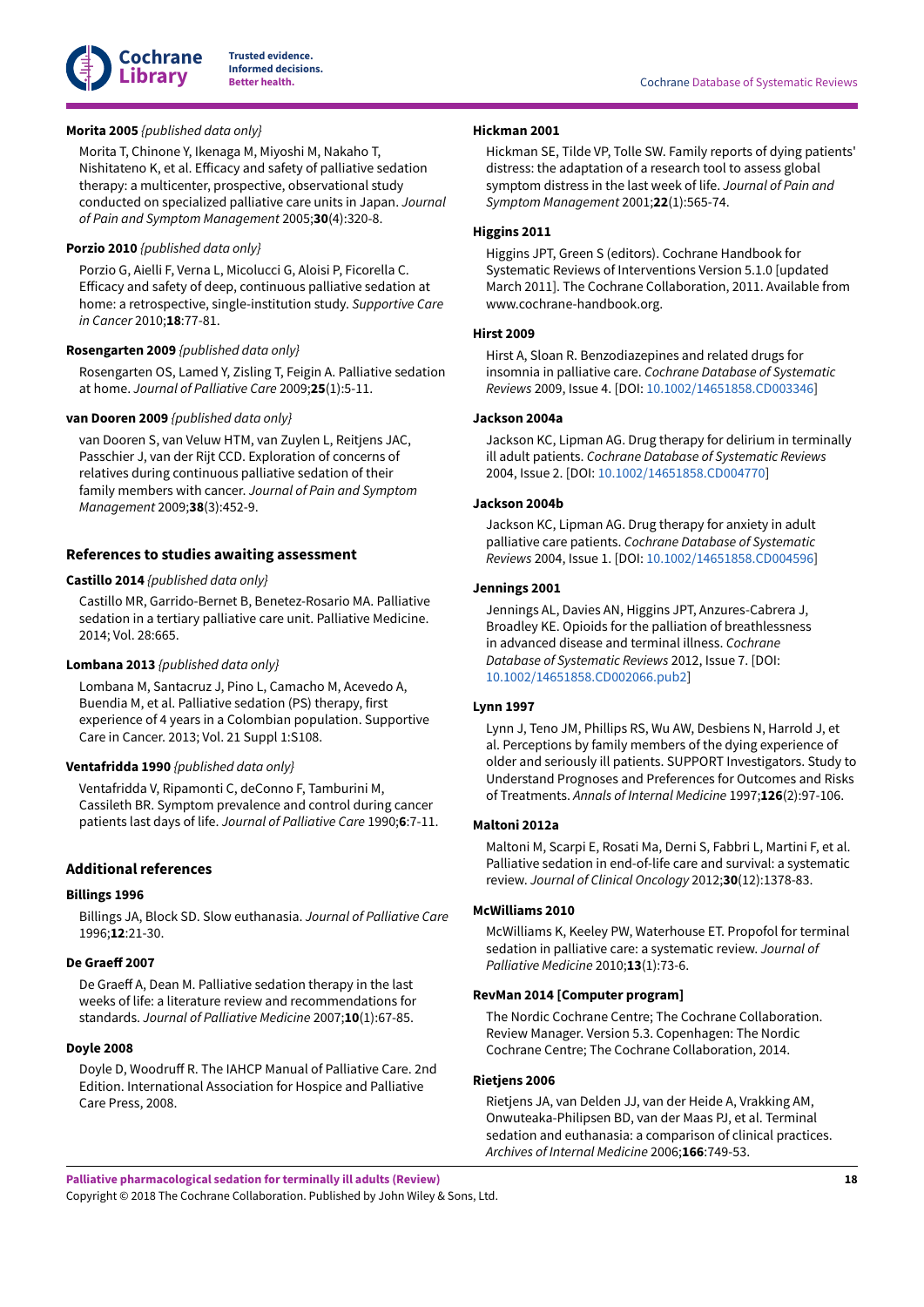

### <span id="page-20-2"></span>**Sterne 2014 [Computer program]**

Sterne JAC, Higgins JPT, Reeves BC on behalf of the development group for ACROBAT-NRSI. A Cochrane Risk Of Bias Assessment Tool: for Non-Randomized Studies of Interventions (ACROBAT-NRSI). Version Version 1.0.0, 24 September 2014. The

### <span id="page-20-0"></span>**C H A R A C T E R I S T I C S O F S T U D I E S**

### <span id="page-20-3"></span>**Characteristics of included studies** *[ordered by study ID]*

Cochrane Collaboration, Available from www.riskofbias.info (accessed 20 December 2014).

### <span id="page-20-1"></span>**Wee 2008**

Wee B, Hillier R. Interventions for noisy breathing in patients near to death. *Cochrane Database of Systematic Reviews* 2008, Issue 1. [DOI: [10.1002/14651858.CD005177.pub2\]](https://doi.org/10.1002%2F14651858.CD005177.pub2)

| <b>Alonso-Babarro 2010</b>                                                               |                                                           |                                                                                                                                                                                                                                                                                                                                                                                                                     |  |  |  |  |
|------------------------------------------------------------------------------------------|-----------------------------------------------------------|---------------------------------------------------------------------------------------------------------------------------------------------------------------------------------------------------------------------------------------------------------------------------------------------------------------------------------------------------------------------------------------------------------------------|--|--|--|--|
| Methods                                                                                  |                                                           | Design: retrospective medical record review of a consecutive case series for calendar years 2002-2004,<br>comparing people who received palliative sedation with people who did not                                                                                                                                                                                                                                 |  |  |  |  |
|                                                                                          |                                                           | Setting: home-based care by palliative care team in Madrid, Spain                                                                                                                                                                                                                                                                                                                                                   |  |  |  |  |
| Participants                                                                             |                                                           | 245 people with cancer who died at home. 29 (12%) received palliative sedation. Indications for seda-<br>tion were delirium (62%), dyspnoea (14%), nausea/vomiting/bowel obstruction (7%), seizures (7%),<br>anxiety/psychoexistential suffering (7%), and pain (3%)                                                                                                                                                |  |  |  |  |
| Interventions                                                                            | barbital                                                  | Palliative sedation treatment was according to a written protocol, using midazolam, then levomepro-<br>mazine if midazolam not effective, then phenobarbital if levomepromazine not effective. Mean dura-<br>tion of sedation was 2.6 days (range 1-10). Mean dose in the last 24 hours of life was midazolam 73.88<br>mg and levomepromazine 125 mg. Only 2 people received levomepromazine, and 0 required pheno- |  |  |  |  |
| Outcomes                                                                                 |                                                           | Survival after start of palliative care team care. Mean of 63.9 days (SD 60.0) in sedation group and 63.3<br>days (SD 88.1) in non-sedation group                                                                                                                                                                                                                                                                   |  |  |  |  |
| <b>Notes</b>                                                                             | Funding source: NIH grants (Alonso-Babarro, Torres-Vigil) |                                                                                                                                                                                                                                                                                                                                                                                                                     |  |  |  |  |
| <b>Risk of bias</b>                                                                      |                                                           |                                                                                                                                                                                                                                                                                                                                                                                                                     |  |  |  |  |
| <b>Bias</b>                                                                              | Authors' judgement                                        | <b>Support for judgement</b>                                                                                                                                                                                                                                                                                                                                                                                        |  |  |  |  |
| Random sequence genera-<br>tion (selection bias)                                         | High risk                                                 | No randomisation                                                                                                                                                                                                                                                                                                                                                                                                    |  |  |  |  |
| Allocation concealment<br>(selection bias)                                               | High risk                                                 | No randomisation or other allocation to treatment group                                                                                                                                                                                                                                                                                                                                                             |  |  |  |  |
| <b>Blinding of participants</b><br>and personnel (perfor-<br>mance bias)<br>All outcomes | High risk                                                 | No blinding of treatment group possible                                                                                                                                                                                                                                                                                                                                                                             |  |  |  |  |
| Blinding of outcome as-<br>sessment (detection bias)<br>All outcomes                     | Low risk                                                  | Not done. Retrospective chart review. However, survival was an objective out-<br>come                                                                                                                                                                                                                                                                                                                               |  |  |  |  |
| Incomplete outcome data<br>(attrition bias)<br>All outcomes                              | Low risk                                                  | All included participants' data reported                                                                                                                                                                                                                                                                                                                                                                            |  |  |  |  |
| Selective reporting (re-<br>porting bias)                                                | Low risk                                                  | No evidence of outcomes being measured but not reported                                                                                                                                                                                                                                                                                                                                                             |  |  |  |  |
|                                                                                          |                                                           |                                                                                                                                                                                                                                                                                                                                                                                                                     |  |  |  |  |

**Palliative pharmacological sedation for terminally ill adults (Review)**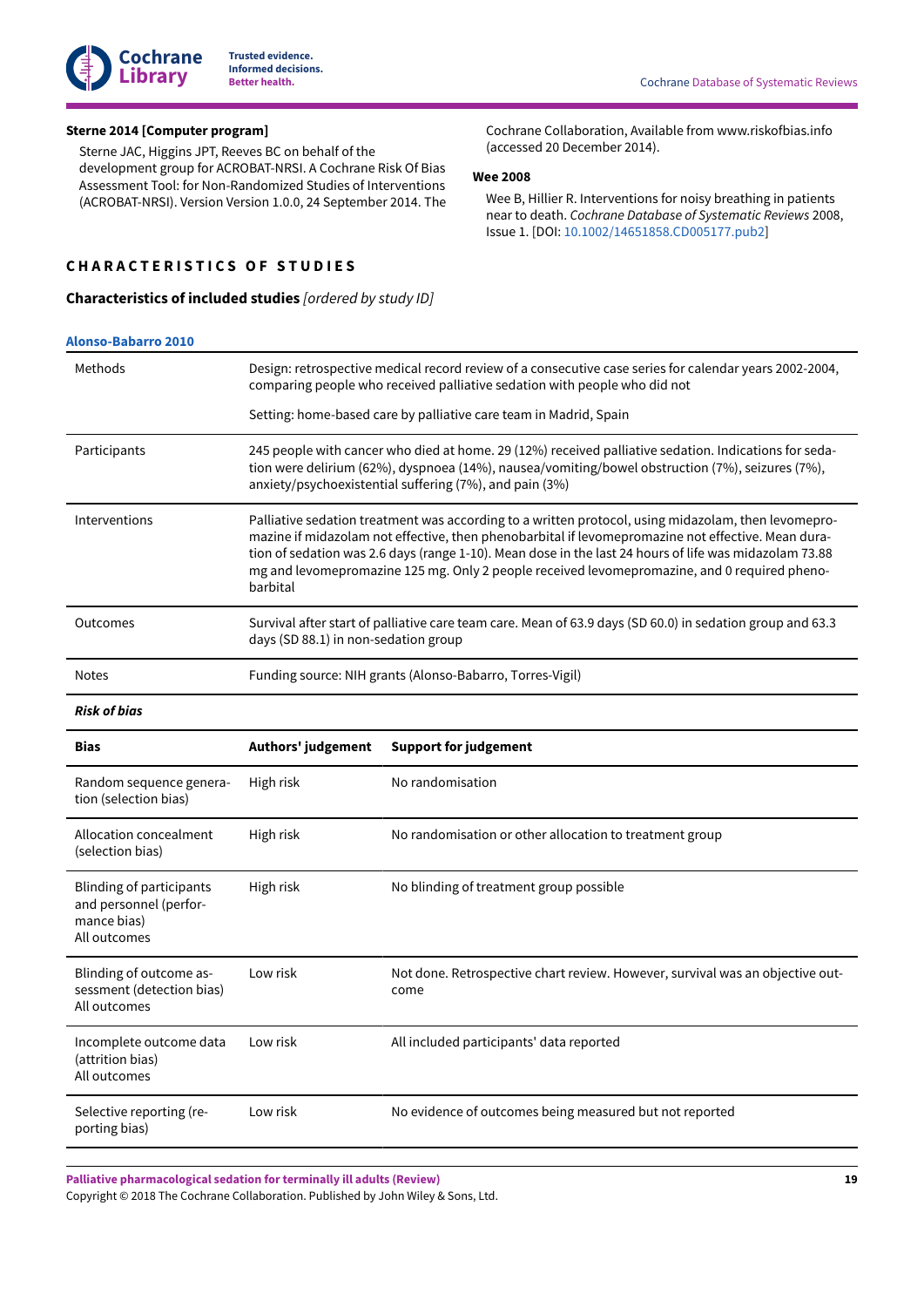### **[Alonso-Babarro](#page-18-2) 2010**  *(Continued)*

| Similarity of baseline char-<br>acteristics | High risk    | Baseline differences in age (sedated group was younger), and awareness of<br>prognosis (sedated group was more aware) |
|---------------------------------------------|--------------|-----------------------------------------------------------------------------------------------------------------------|
| Similarity of outcomes at<br>baseline       | Unclear risk | Baseline comparison of the only outcome of this review that was reported was<br>not possible (survival)               |

# Methods Design: prospective consecutive case series in 2000 and 2003-2004, comparing people who received palliative sedation with people who did not Setting: 4 home and hospice-based palliative care teams in Florence, Italy Participants 1075 people; 1045 had cancer. 136 (13%) received palliative sedation. Indications for sedation were not reported. Baseline quality of life (Edmonton Symptom Assessment System questionnaire) was not statistically significantly different between the sedated and non-sedated groups, although slightly lower in the sedated group Interventions Treatment was at the team's discretion. 12% received opioids only (morphine, fentanyl, methadone), 16% combined opioids plus antipsychotics (haloperidol, chlorpromazine), 18% opioids plus benzodiazepines (midazolam, diazepam), and 54% opioids plus antipsychotics plus benzodiazepines. 68% received sedation for  $\leq 1$  day, 25% for 2-4 days, and 6% for 5-10 days Outcomes Survival from time of start of palliative care team intervention. Median survival times in the sedated groups were 23 days (2000 cohort) and 24 days (2003-2004 cohort). Median survival times in the non-sedated groups were 23 days (2000 cohort) and 17 days (2003-2004 cohort). Reported no other outcomes of this review Notes *Risk of bias* **Bias Authors' judgement Support for judgement** Random sequence generation (selection bias) High risk No randomisation Allocation concealment (selection bias) High risk No randomisation or other allocation to treatment group Blinding of participants and personnel (performance bias) All outcomes High risk No blinding of treatment group possible Blinding of outcome assessment (detection bias) All outcomes Low risk Treating team (aware of treatment) assessed outcomes; however, survival is an objective outcome Incomplete outcome data (attrition bias) All outcomes Low risk and all participants reported (consecutive case series) Selective reporting (reporting bias) Low risk No evidence of outcomes being measured but not reported **[Bulli 2007](#page-18-3)**

**Palliative pharmacological sedation for terminally ill adults (Review)**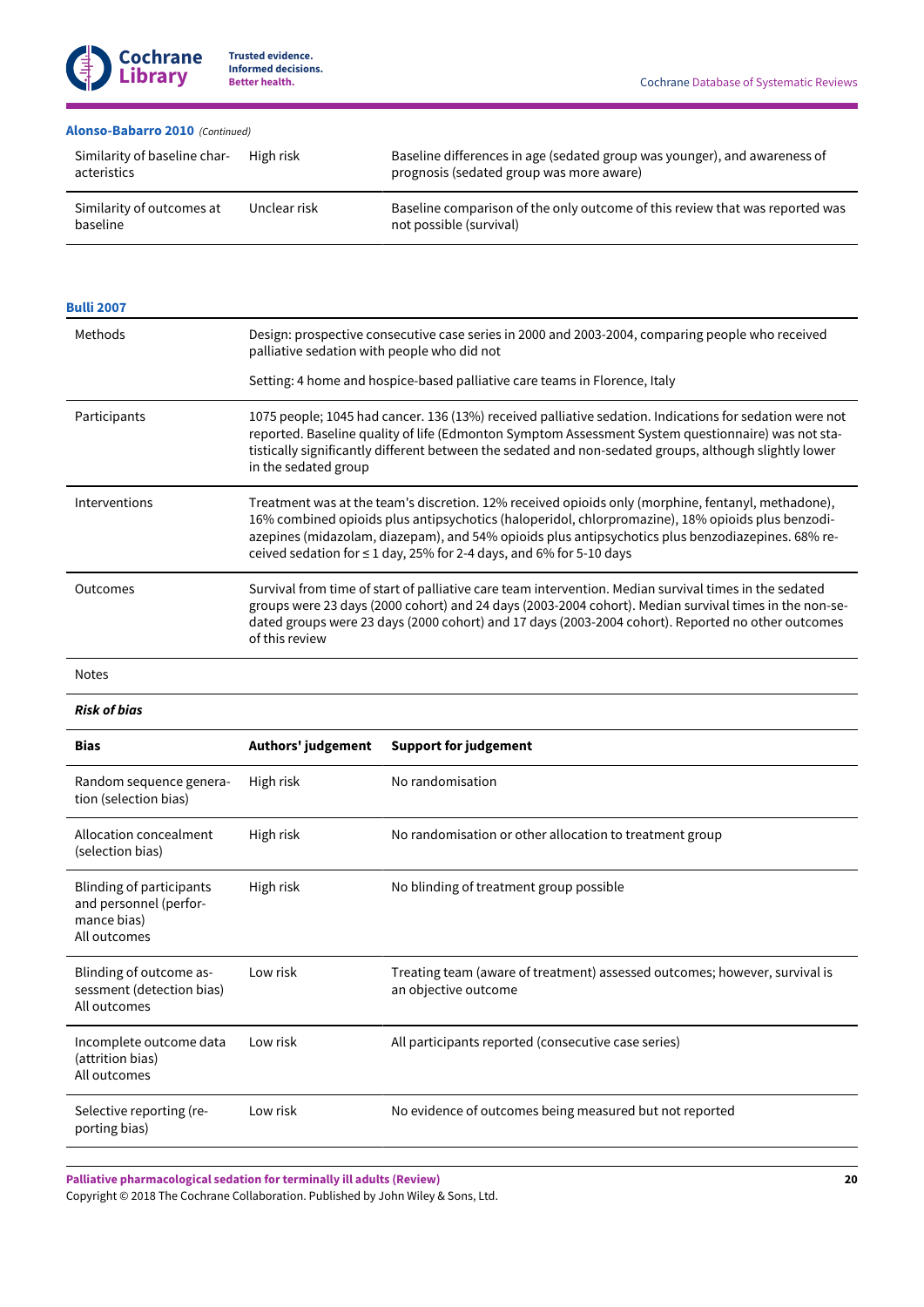

### **[Bulli 2007](#page-18-3)**  *(Continued)*

| Similarity of baseline char-<br>acteristics | High risk    | Baseline quality of life similar. Sedated participants were statistically signifi-<br>cantly younger, and had worse performance status (Karnofsky index) |
|---------------------------------------------|--------------|----------------------------------------------------------------------------------------------------------------------------------------------------------|
| Similarity of outcomes at<br>baseline       | Unclear risk | Baseline comparison of the only outcome of this review that was reported was<br>not possible (survival)                                                  |

| Caraceni 2012 |                                                                                                                                                                                                                                                                                                                             |
|---------------|-----------------------------------------------------------------------------------------------------------------------------------------------------------------------------------------------------------------------------------------------------------------------------------------------------------------------------|
| Methods       | Design: retrospective chart review of consecutive case series over a 5-year period in Milan, Italy, com-<br>paring people who received palliative sedation with people who did not                                                                                                                                          |
|               | Setting: palliative care team in a tertiary care cancer hospital                                                                                                                                                                                                                                                            |
| Participants  | 129 people with cancer. 83 (64%) received palliative sedation. Indications for sedation were predomi-<br>nantly dyspnoea (37%) and delirium (31%)                                                                                                                                                                           |
| Interventions | Protocol for palliative sedation not reported. 40 (45%) people received an antipsychotic, 43 (48%) ben-<br>zodiazepine, and 23 (26%) antipsychotic plus benzodiazepine. 7 (10%) people received opioid-only,<br>and a minority of people received antihistamine and combinations of antipsychotics and benzodi-<br>azepines |
| Outcomes      | Prevalence of symptoms in the 7 days prior to death                                                                                                                                                                                                                                                                         |
|               |                                                                                                                                                                                                                                                                                                                             |

#### Notes

### *Risk of bias*

| <b>Bias</b>                                                                              | Authors' judgement | <b>Support for judgement</b>                            |
|------------------------------------------------------------------------------------------|--------------------|---------------------------------------------------------|
| Random sequence genera-<br>tion (selection bias)                                         | High risk          | No randomisation                                        |
| Allocation concealment<br>(selection bias)                                               | High risk          | No randomisation or other allocation to treatment group |
| <b>Blinding of participants</b><br>and personnel (perfor-<br>mance bias)<br>All outcomes | High risk          | No blinding of treatment group possible                 |
| Blinding of outcome as-<br>sessment (detection bias)<br>All outcomes                     | High risk          | Outcomes data collected from medical records            |
| Incomplete outcome data<br>(attrition bias)<br>All outcomes                              | Low risk           | All participants reported (consecutive case series)     |
| Selective reporting (re-<br>porting bias)                                                | Low risk           | No evidence of outcomes being measured but not reported |
| Similarity of baseline char-<br>acteristics                                              | Unclear risk       | Baseline comparison not reported                        |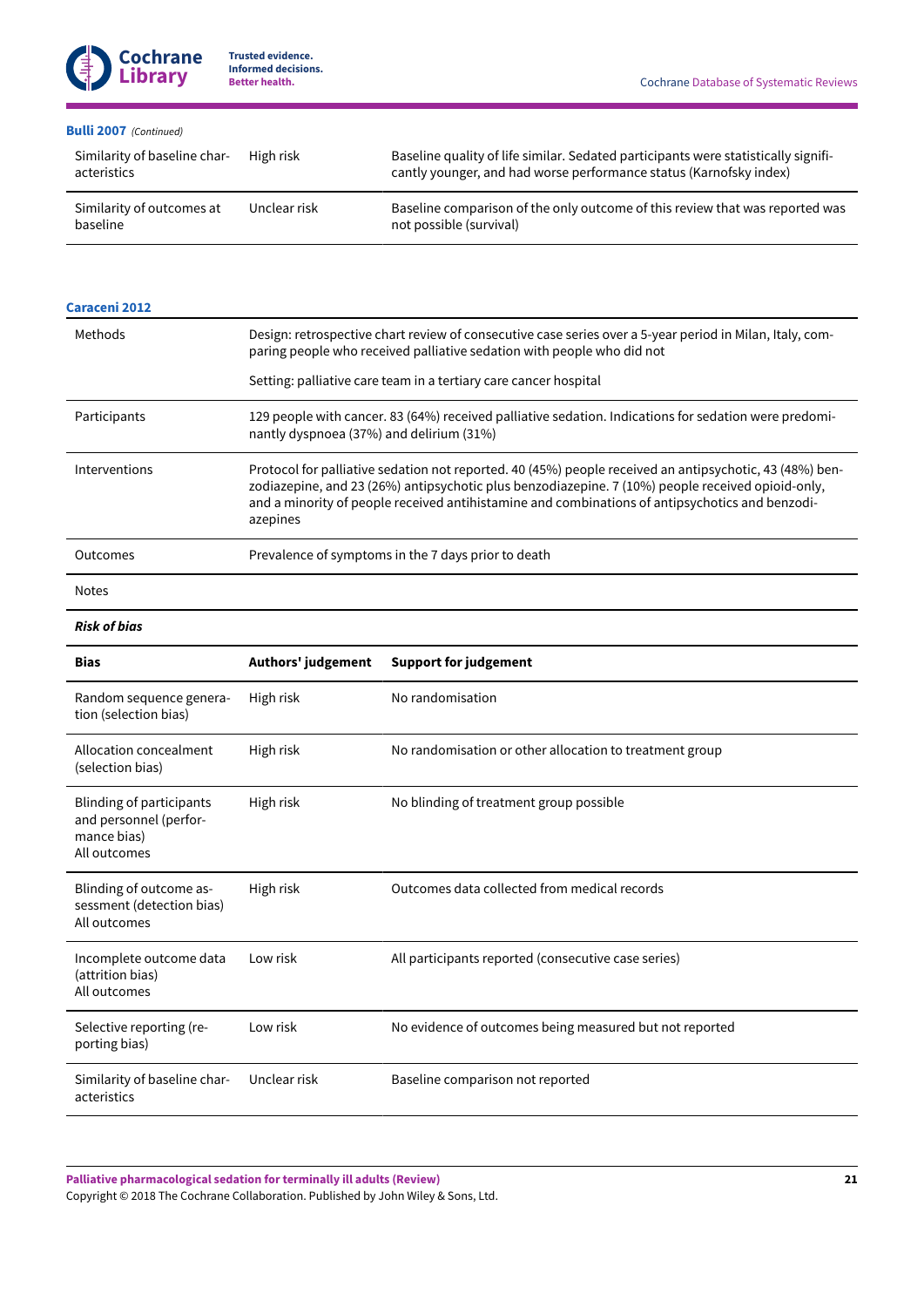

### **[Caraceni](#page-18-4) 2012**  *(Continued)*

Similarity of outcomes at baseline

Unclear risk Baseline comparison not reported

| <b>Chiu 2001</b>                                                                         |                                                                                                                                                                                                                                                                                                                                                                                                                                                                                                                                                                                                                                                                                                                                                                                                                                                                                                                                                                                                                  |                                                                                                                                                                                                                                                                                                             |  |  |  |  |
|------------------------------------------------------------------------------------------|------------------------------------------------------------------------------------------------------------------------------------------------------------------------------------------------------------------------------------------------------------------------------------------------------------------------------------------------------------------------------------------------------------------------------------------------------------------------------------------------------------------------------------------------------------------------------------------------------------------------------------------------------------------------------------------------------------------------------------------------------------------------------------------------------------------------------------------------------------------------------------------------------------------------------------------------------------------------------------------------------------------|-------------------------------------------------------------------------------------------------------------------------------------------------------------------------------------------------------------------------------------------------------------------------------------------------------------|--|--|--|--|
| Methods                                                                                  | dation with people who did not                                                                                                                                                                                                                                                                                                                                                                                                                                                                                                                                                                                                                                                                                                                                                                                                                                                                                                                                                                                   | Design: prospective consecutive case series in 1998-1999 comparing people who received palliative se-                                                                                                                                                                                                       |  |  |  |  |
|                                                                                          |                                                                                                                                                                                                                                                                                                                                                                                                                                                                                                                                                                                                                                                                                                                                                                                                                                                                                                                                                                                                                  | Setting: hospice and palliative care unit in Taiwan                                                                                                                                                                                                                                                         |  |  |  |  |
| Participants                                                                             |                                                                                                                                                                                                                                                                                                                                                                                                                                                                                                                                                                                                                                                                                                                                                                                                                                                                                                                                                                                                                  | 276 people with cancer. 70 (25%) received palliative sedation. Indications for sedation were delirium<br>(57%), dyspnoea (23%), pain (10%), insomnia (7%), and severe itching (3%)                                                                                                                          |  |  |  |  |
| Interventions                                                                            |                                                                                                                                                                                                                                                                                                                                                                                                                                                                                                                                                                                                                                                                                                                                                                                                                                                                                                                                                                                                                  | Protocol for palliative sedation not reported. 50% of people received haloperidol, 24% midazolam,<br>13% rapidly increasing morphine dose, 10% other benzodiazepines, and 3% chlorpromazine. The<br>mean survival time was 12.6 ± 19.6 days from starting sedation to the time of death (median of 5 days). |  |  |  |  |
| Outcomes                                                                                 | Survival from time of start of palliative care team intervention. Mean survival time was 28.5 days in se-<br>dated group and 24.7 days in non-sedated group. Satisfaction with treatment for participant and family<br>was reported in the sedated group only. 53% of people were satisfied, 10% rated satisfaction as fair, 4%<br>poor, and 33% were unable to rate satisfaction (due to reduced level of consciousness). 67% of family<br>rated satisfaction high, 20% fair, 4% poor, and 9% with data unavailable. Symptom scores for pain, dys-<br>pnoea, and delirium were compared at 2 days before death. There was no statistically significant differ-<br>ence between the groups in mean score for pain and dyspnoea, but the sedated group had significant-<br>ly higher mean score for delirium (1.80 in sedated group vs. 1.14 in non-sedated group, 0-3 scale, P val-<br>ue < 0.001). Unintended effects of sedation were reported as minor, with 4 people experiencing drug-in-<br>duced delirium |                                                                                                                                                                                                                                                                                                             |  |  |  |  |
| Notes                                                                                    | Funding source: National Taiwan University Hospital                                                                                                                                                                                                                                                                                                                                                                                                                                                                                                                                                                                                                                                                                                                                                                                                                                                                                                                                                              |                                                                                                                                                                                                                                                                                                             |  |  |  |  |
| <b>Risk of bias</b>                                                                      |                                                                                                                                                                                                                                                                                                                                                                                                                                                                                                                                                                                                                                                                                                                                                                                                                                                                                                                                                                                                                  |                                                                                                                                                                                                                                                                                                             |  |  |  |  |
| Bias                                                                                     | Authors' judgement                                                                                                                                                                                                                                                                                                                                                                                                                                                                                                                                                                                                                                                                                                                                                                                                                                                                                                                                                                                               | <b>Support for judgement</b>                                                                                                                                                                                                                                                                                |  |  |  |  |
| Random sequence genera-<br>tion (selection bias)                                         | High risk                                                                                                                                                                                                                                                                                                                                                                                                                                                                                                                                                                                                                                                                                                                                                                                                                                                                                                                                                                                                        | No randomisation                                                                                                                                                                                                                                                                                            |  |  |  |  |
| Allocation concealment<br>(selection bias)                                               | High risk                                                                                                                                                                                                                                                                                                                                                                                                                                                                                                                                                                                                                                                                                                                                                                                                                                                                                                                                                                                                        | No randomisation or other allocation to treatment group                                                                                                                                                                                                                                                     |  |  |  |  |
| <b>Blinding of participants</b><br>and personnel (perfor-<br>mance bias)<br>All outcomes | High risk                                                                                                                                                                                                                                                                                                                                                                                                                                                                                                                                                                                                                                                                                                                                                                                                                                                                                                                                                                                                        | No blinding of treatment group possible                                                                                                                                                                                                                                                                     |  |  |  |  |
| Blinding of outcome as-<br>sessment (detection bias)<br>All outcomes                     | High risk<br>Treating team (aware of treatment) collected outcomes. Therefore, for the<br>outcomes of symptom control and satisfaction with treatment, we rated this<br>study at high risk of bias                                                                                                                                                                                                                                                                                                                                                                                                                                                                                                                                                                                                                                                                                                                                                                                                               |                                                                                                                                                                                                                                                                                                             |  |  |  |  |
| Incomplete outcome data<br>(attrition bias)<br>All outcomes                              | Low risk                                                                                                                                                                                                                                                                                                                                                                                                                                                                                                                                                                                                                                                                                                                                                                                                                                                                                                                                                                                                         | 24 (9%) people had missing data for survival time. Not differential between se-<br>dated and non-sedated groups                                                                                                                                                                                             |  |  |  |  |
| Selective reporting (re-<br>porting bias)                                                | Low risk                                                                                                                                                                                                                                                                                                                                                                                                                                                                                                                                                                                                                                                                                                                                                                                                                                                                                                                                                                                                         | No evidence of outcomes being measured but not reported                                                                                                                                                                                                                                                     |  |  |  |  |

**Palliative pharmacological sedation for terminally ill adults (Review)**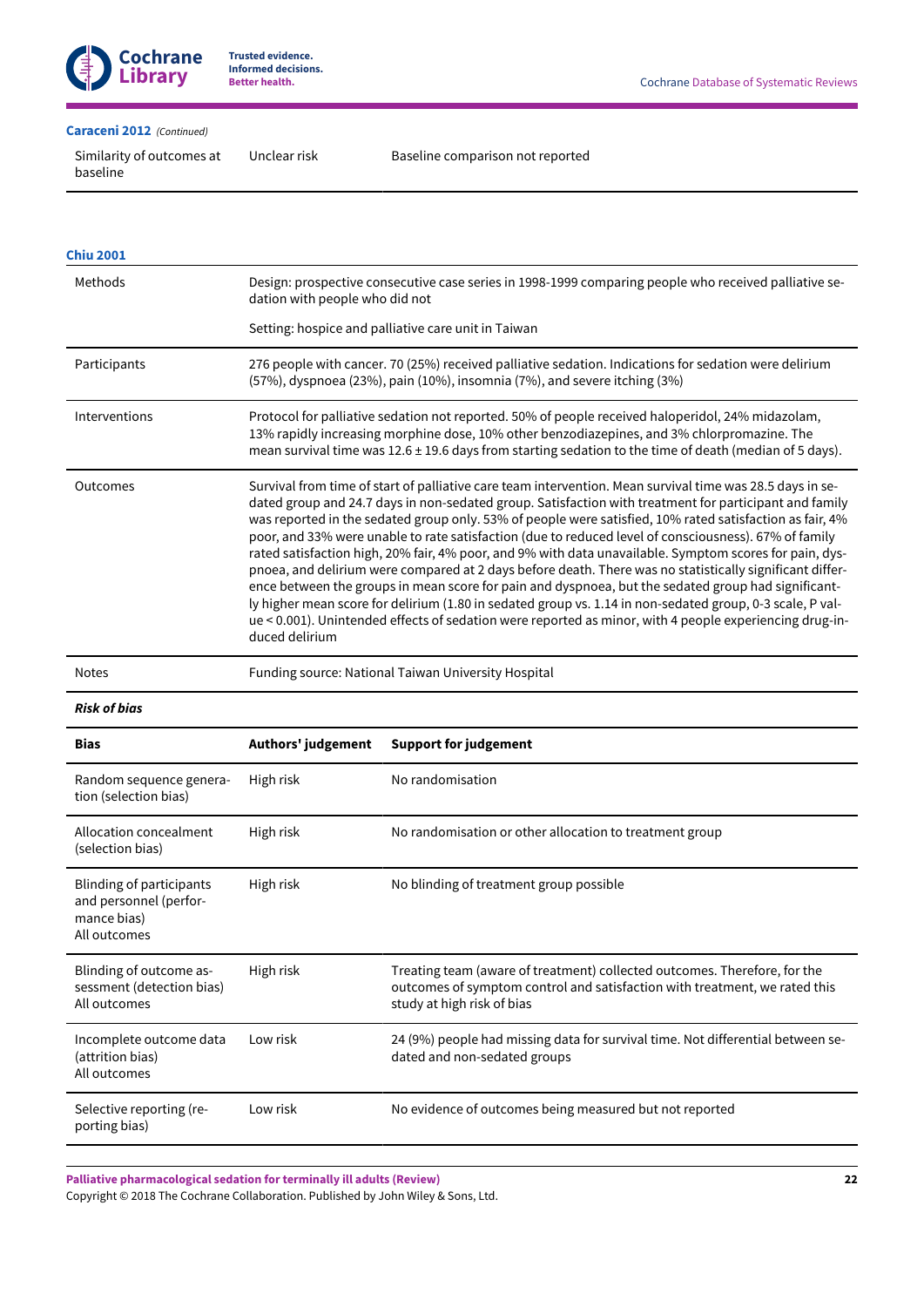### **[Chiu 2001](#page-18-5)**  *(Continued)*

| Similarity of baseline char-<br>acteristics | Unclear risk | Baseline comparison of most characteristics of palliative sedation and non-se-<br>dated groups not reported                           |
|---------------------------------------------|--------------|---------------------------------------------------------------------------------------------------------------------------------------|
| Similarity of outcomes at<br>baseline       | High risk    | Non-sedated group had significantly lower dyspnoea and delirium symptom<br>scores. Baseline comparison of other outcomes not reported |

| <b>Fainsinger 1998</b> |                                                                                                                                                                                                                                                                                                                                                                                            |
|------------------------|--------------------------------------------------------------------------------------------------------------------------------------------------------------------------------------------------------------------------------------------------------------------------------------------------------------------------------------------------------------------------------------------|
| Methods                | Design: retrospective chart review of consecutive case series, comparing people who received pallia-<br>tive sedation with people who did not                                                                                                                                                                                                                                              |
|                        | Setting: hospice in Cape Town, South Africa                                                                                                                                                                                                                                                                                                                                                |
| Participants           | 79 people who died in the hospice; all but 3 had cancer; 76 had sufficient data for inclusion in analyses;<br>23 (29%) received palliative sedation; most (96%) had cancer. Indications for sedation were delirium<br>(87%), dyspnoea (4%), and both delirium and dyspnoea (4%)                                                                                                            |
| Interventions          | Protocol for palliative sedation not reported. 61% received continuous subcutaneous midazolam, 30%<br>intermittent doses of benzodiazepines, and 9% chlorpromazine plus lorazepam. "Patients were sedat-<br>ed on average 2.5 days before death (median 1 day; range 4 hours-12 days)."                                                                                                    |
| Outcomes               | Survival from time of admission to the hospice. Mean time 9 days (SD 5) in sedated group and 6 days<br>(SD 7) in non-sedated group. Adequacy of symptom control was measured daily, and reported for the<br>last 6 days of life, demonstrating significantly poorer control of symptoms in the sedated group in the<br>last 3 days of life. No other outcomes of this review were reported |
|                        |                                                                                                                                                                                                                                                                                                                                                                                            |

Notes

*Risk of bias*

| <b>Bias</b>                                                                       | Authors' judgement | <b>Support for judgement</b>                                                        |
|-----------------------------------------------------------------------------------|--------------------|-------------------------------------------------------------------------------------|
| Random sequence genera-<br>tion (selection bias)                                  | High risk          | No randomisation                                                                    |
| Allocation concealment<br>(selection bias)                                        | High risk          | No randomisation or other allocation to treatment group                             |
| Blinding of participants<br>and personnel (perfor-<br>mance bias)<br>All outcomes | High risk          | No blinding of treatment group possible                                             |
| Blinding of outcome as-<br>sessment (detection bias)<br>All outcomes              | Low risk           | Outcomes data collected from medical records. Survival is an objective out-<br>come |
| Incomplete outcome data<br>(attrition bias)<br>All outcomes                       | Low risk           | All participants reported (consecutive case series)                                 |
| Selective reporting (re-<br>porting bias)                                         | Low risk           | No evidence of outcomes being measured but not reported                             |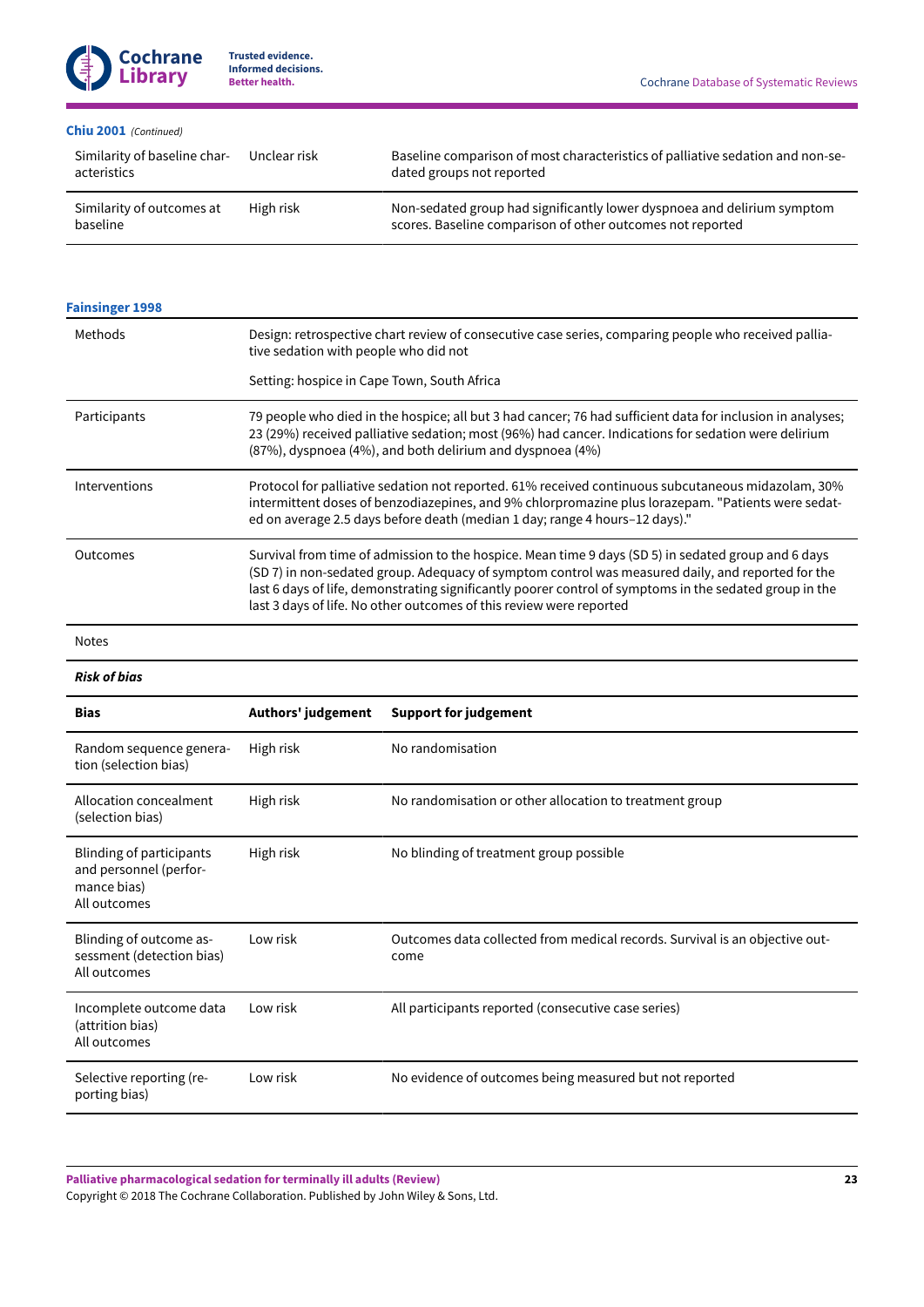### **[Fainsinger](#page-18-6) 1998**  *(Continued)*

| Similarity of baseline char-<br>acteristics | High risk    | Non-sedated group were significantly older, and had higher levels of dyspnoea<br>and delirium |
|---------------------------------------------|--------------|-----------------------------------------------------------------------------------------------|
| Similarity of outcomes at<br>baseline       | Unclear risk | Baseline comparison of outcome (survival) not possible                                        |

### **[Kohara](#page-18-7) 2005**

| Methods       | Design: retrospective chart review of consecutive case series in calendar year 1999, comparing people<br>who received palliative sedation with people who did not                                                                                                                                                                                                                                                                                                                                                                                                                                                                                                                                                             |  |
|---------------|-------------------------------------------------------------------------------------------------------------------------------------------------------------------------------------------------------------------------------------------------------------------------------------------------------------------------------------------------------------------------------------------------------------------------------------------------------------------------------------------------------------------------------------------------------------------------------------------------------------------------------------------------------------------------------------------------------------------------------|--|
|               | Setting: palliative care unit in Japan                                                                                                                                                                                                                                                                                                                                                                                                                                                                                                                                                                                                                                                                                        |  |
| Participants  | 124 consecutive participants; 63 (51%) received palliative sedation; all had cancer. Indications for seda-<br>tion were dyspnoea (63%), general malaise/restlessness (40%), pain (25%), agitation (21%), and nausea<br>and vomiting (6%). 34 (54%) people had > 1 uncontrollable symptom                                                                                                                                                                                                                                                                                                                                                                                                                                      |  |
| Interventions | Protocol for palliative sedation not reported. In the sedated group, 98% of people received midazolam,<br>84% haloperidol, 10% scopolamine hydrobromide, 5% chlorpromazine, 2% flunitrazepam, and 2% ket-<br>amine hydrochloride. Mean time from start of sedation to death was 3.4 days                                                                                                                                                                                                                                                                                                                                                                                                                                      |  |
| Outcomes      | Survival time from admission to the hospice. Mean time was 28.9 days (SD 25.8) in sedated group and<br>39.5 days (SD 43.7) in non-sedated group. Mean time sedated was 3.4 days. Symptom prevalence for<br>pain, constipation, dyspnoea, nausea/vomiting, delirium, and anxiety were reported for the periods<br>0-24 hours before death and 25-48 hours before death comparing sedated vs. non-sedated groups.<br>Only data from people beginning sedation during these periods were reported in the sedated group,<br>demonstrating a significantly higher proportion of people in the sedated group having delirium (29% in<br>sedated group vs. 13% in non-sedated group). No other outcomes of this review were reported |  |

Notes

### *Risk of bias*

| <b>Bias</b>                                                                       | Authors' judgement | <b>Support for judgement</b>                                                                 |
|-----------------------------------------------------------------------------------|--------------------|----------------------------------------------------------------------------------------------|
| Random sequence genera-<br>tion (selection bias)                                  | High risk          | No randomisation                                                                             |
| Allocation concealment<br>(selection bias)                                        | High risk          | No randomisation or other allocation to treatment group                                      |
| Blinding of participants<br>and personnel (perfor-<br>mance bias)<br>All outcomes | High risk          | No blinding of treatment group possible                                                      |
| Blinding of outcome as-<br>sessment (detection bias)<br>All outcomes              | Low risk           | Outcomes data collected from medical records. However, survival is an objec-<br>tive outcome |
| Incomplete outcome data<br>(attrition bias)<br>All outcomes                       | Low risk           | All participants reported (consecutive case series)                                          |
| Selective reporting (re-<br>porting bias)                                         | Low risk           | No evidence of outcomes being measured but not reported                                      |

**Palliative pharmacological sedation for terminally ill adults (Review)**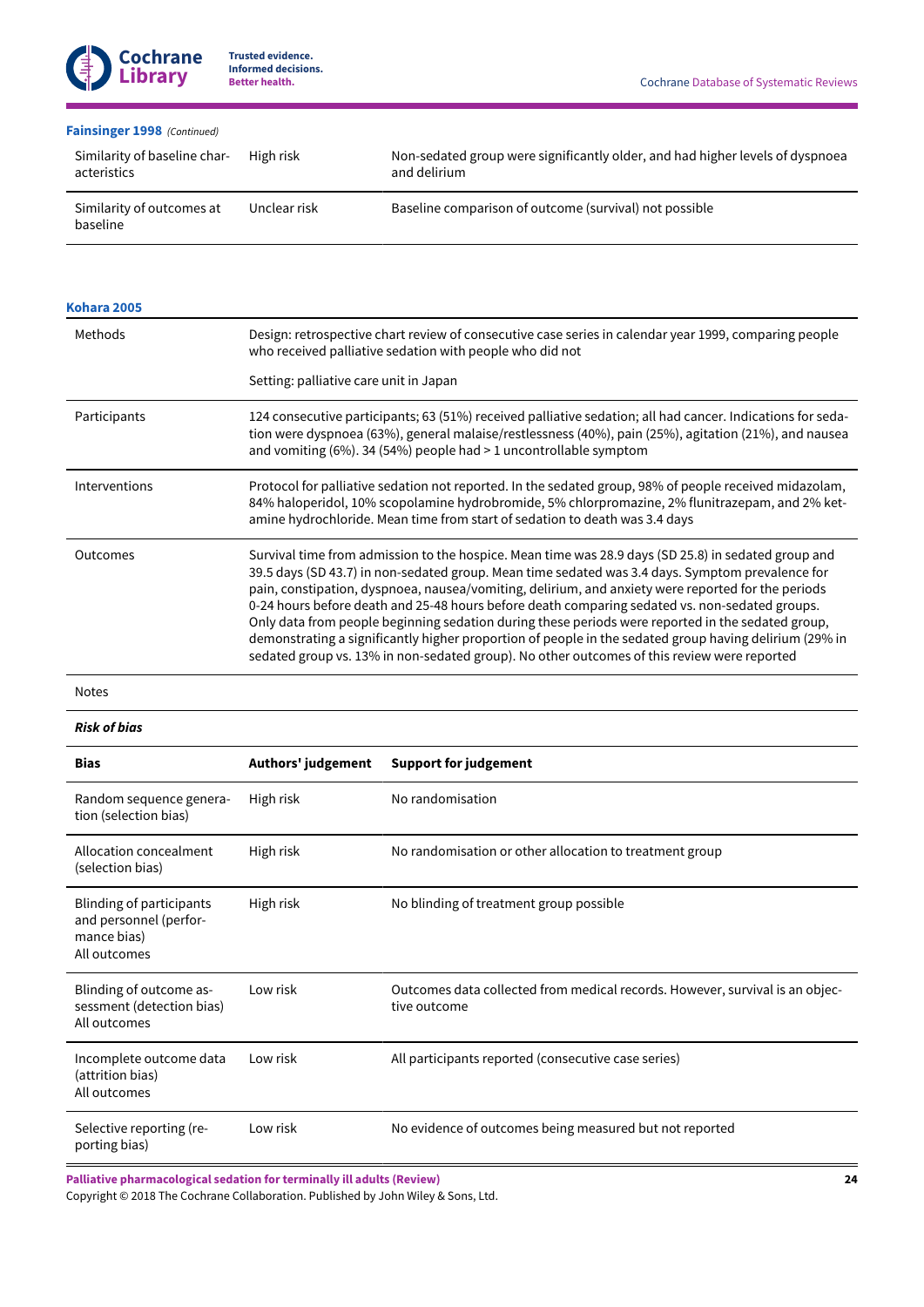### **[Kohara](#page-18-7) 2005**  *(Continued)*

baseline

| Similarity of baseline char-<br>acteristics | Unclear risk | No baseline comparison of sedated and non-sedated groups reported |
|---------------------------------------------|--------------|-------------------------------------------------------------------|
| Similarity of outcomes at                   | Unclear risk | No baseline comparison of sedated and non-sedated groups reported |

| <b>Maltoni 2009</b>                                                                      |                                                                                                                                                                                                                                                                                                             |                                                                                                                                                                                                                                                                                                                                                                                                                                                                                                             |  |  |
|------------------------------------------------------------------------------------------|-------------------------------------------------------------------------------------------------------------------------------------------------------------------------------------------------------------------------------------------------------------------------------------------------------------|-------------------------------------------------------------------------------------------------------------------------------------------------------------------------------------------------------------------------------------------------------------------------------------------------------------------------------------------------------------------------------------------------------------------------------------------------------------------------------------------------------------|--|--|
| Methods                                                                                  | Design: prospective, non-randomised cohort study, with matching of sedated and non-sedated partici-<br>pants on gender, age group, reason for admission, and Karnofsky performance status. On admission, if<br>sedation was chosen for a participant, they were matched with a recent non-sedated inpatient |                                                                                                                                                                                                                                                                                                                                                                                                                                                                                                             |  |  |
|                                                                                          |                                                                                                                                                                                                                                                                                                             | Setting: 4 hospices in Emilia-Romagna, Italy from March 2005 to December 2006                                                                                                                                                                                                                                                                                                                                                                                                                               |  |  |
| Participants                                                                             |                                                                                                                                                                                                                                                                                                             | 518 people with cancer. 267 consecutive participants in the sedated group and 251 matched recent in-<br>patients in the non-sedated group. Reasons for admission were uncontrolled symptoms (53%), termi-<br>nal phase of life (41%), and psychosocial distress (6%). Indications for palliative sedation were deliri-<br>um or agitation (or both) (79%), dyspnoea (20%), pain (11%), vomiting (5%), psychological and physical<br>distress (19%), only psychological distress (6%), and other reason (4%) |  |  |
| Interventions                                                                            |                                                                                                                                                                                                                                                                                                             | Criteria for initiating palliative sedation were standardised; however, protocol for administering seda-<br>tion not reported. Sedation was achieved with antipsychotics in 84%, benzodiazepines in 54% and opi-<br>oids in 26%. Mean duration of sedation was 4 days (SD 6)                                                                                                                                                                                                                                |  |  |
| Outcomes                                                                                 | Survival time from admission to the hospice. Median time was 12 days in sedated group and 9 days in<br>non-sedated group. No other outcomes of this review were reported                                                                                                                                    |                                                                                                                                                                                                                                                                                                                                                                                                                                                                                                             |  |  |
| <b>Notes</b>                                                                             | Funding: Istituto Oncological Romagnolo, Forli and Istituto Scientifico Romagnolo per lo Studio e la Cu-<br>ra dei Tumori                                                                                                                                                                                   |                                                                                                                                                                                                                                                                                                                                                                                                                                                                                                             |  |  |
| <b>Risk of bias</b>                                                                      |                                                                                                                                                                                                                                                                                                             |                                                                                                                                                                                                                                                                                                                                                                                                                                                                                                             |  |  |
| <b>Bias</b>                                                                              | Authors' judgement                                                                                                                                                                                                                                                                                          | <b>Support for judgement</b>                                                                                                                                                                                                                                                                                                                                                                                                                                                                                |  |  |
| Random sequence genera-<br>tion (selection bias)                                         | High risk                                                                                                                                                                                                                                                                                                   | No randomisation                                                                                                                                                                                                                                                                                                                                                                                                                                                                                            |  |  |
| Allocation concealment<br>(selection bias)                                               | High risk                                                                                                                                                                                                                                                                                                   | No randomisation or other allocation to treatment group                                                                                                                                                                                                                                                                                                                                                                                                                                                     |  |  |
| <b>Blinding of participants</b><br>and personnel (perfor-<br>mance bias)<br>All outcomes | High risk                                                                                                                                                                                                                                                                                                   | No blinding of treatment group possible                                                                                                                                                                                                                                                                                                                                                                                                                                                                     |  |  |
| Blinding of outcome as-<br>sessment (detection bias)<br>All outcomes                     | Low risk                                                                                                                                                                                                                                                                                                    | Outcomes data collected from medical records. However, survival is an objec-<br>tive outcome                                                                                                                                                                                                                                                                                                                                                                                                                |  |  |
| Incomplete outcome data<br>(attrition bias)<br>All outcomes                              | Low risk                                                                                                                                                                                                                                                                                                    | All participants reported (consecutive case series)                                                                                                                                                                                                                                                                                                                                                                                                                                                         |  |  |
| Selective reporting (re-                                                                 | Low risk                                                                                                                                                                                                                                                                                                    | No evidence of outcomes being measured but not reported                                                                                                                                                                                                                                                                                                                                                                                                                                                     |  |  |

**Palliative pharmacological sedation for terminally ill adults (Review)**

porting bias)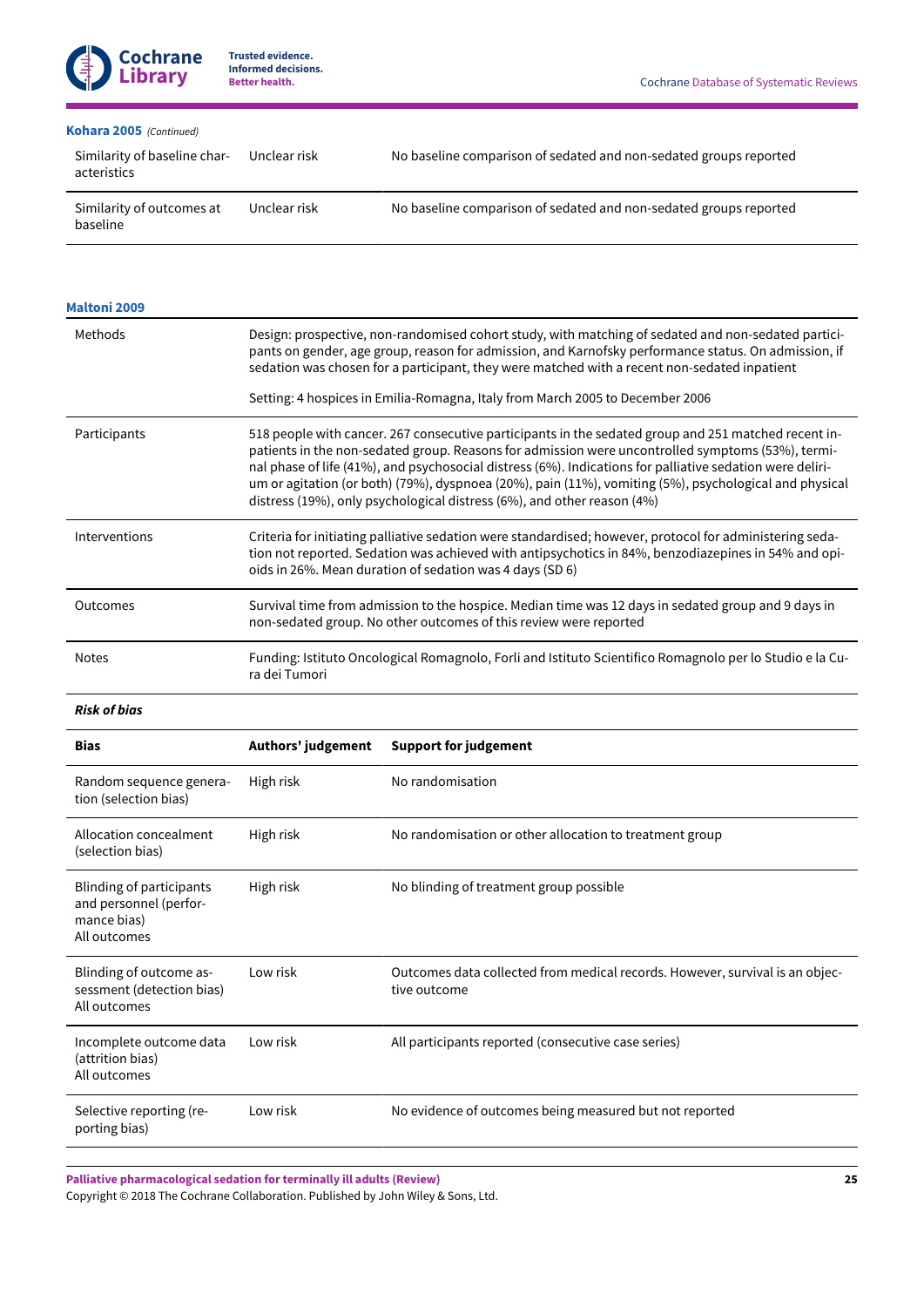

### **[Maltoni](#page-18-8) 2009**  *(Continued)*

| Similarity of baseline char-<br>acteristics | High risk    | Matching was used to ensure baseline comparability on demographic vari-<br>ables. There were more people with uncontrollable symptoms in the sedated<br>group (57%) compared with the non-sedated group (49%) |
|---------------------------------------------|--------------|---------------------------------------------------------------------------------------------------------------------------------------------------------------------------------------------------------------|
| Similarity of outcomes at<br>baseline       | Unclear risk | Baseline comparison of outcomes not possible (survival)                                                                                                                                                       |

### **[Maltoni](#page-18-9) 2012b**

| Methods       | Design: prospective, non-randomised cohort study from October 2009 to June 2010 comparing people<br>who received palliative sedation with people who did not<br>Setting: 2 palliative care units in Italy      |
|---------------|----------------------------------------------------------------------------------------------------------------------------------------------------------------------------------------------------------------|
| Participants  | 327 consecutive participants; 72 (22%) received palliative sedation. Indications for palliative sedation<br>were delirium (61%), existential distress (38%), dyspnoea (29%), pain (21%), and other reason (8%) |
| Interventions | 96% achieved sedation with midazolam, 4% with another benzodiazepine. Mean duration of sedation<br>was 32.2 hours (range 25-253)                                                                               |
| Outcomes      | Survival time from admission to the unit. Mean time was 11 days in sedated group and 9 days in non-se-<br>dated group. Change in overall symptoms was reported only for the sedated group                      |

#### Notes

### *Risk of bias*

| <b>Bias</b>                                                                       | Authors' judgement | <b>Support for judgement</b>                                                                              |
|-----------------------------------------------------------------------------------|--------------------|-----------------------------------------------------------------------------------------------------------|
| Random sequence genera-<br>tion (selection bias)                                  | High risk          | No randomisation                                                                                          |
| Allocation concealment<br>(selection bias)                                        | High risk          | No randomisation or other allocation to treatment group                                                   |
| Blinding of participants<br>and personnel (perfor-<br>mance bias)<br>All outcomes | High risk          | No blinding of treatment group possible                                                                   |
| Blinding of outcome as-<br>sessment (detection bias)<br>All outcomes              | Low risk           | Outcomes data collected from prospective database records. However, sur-<br>vival is an objective outcome |
| Incomplete outcome data<br>(attrition bias)<br>All outcomes                       | Low risk           | All participants reported (consecutive case series)                                                       |
| Selective reporting (re-<br>porting bias)                                         | Low risk           | No evidence of outcomes being measured but not reported                                                   |
| Similarity of baseline char-<br>acteristics                                       | Unclear risk       | No baseline comparison of groups given                                                                    |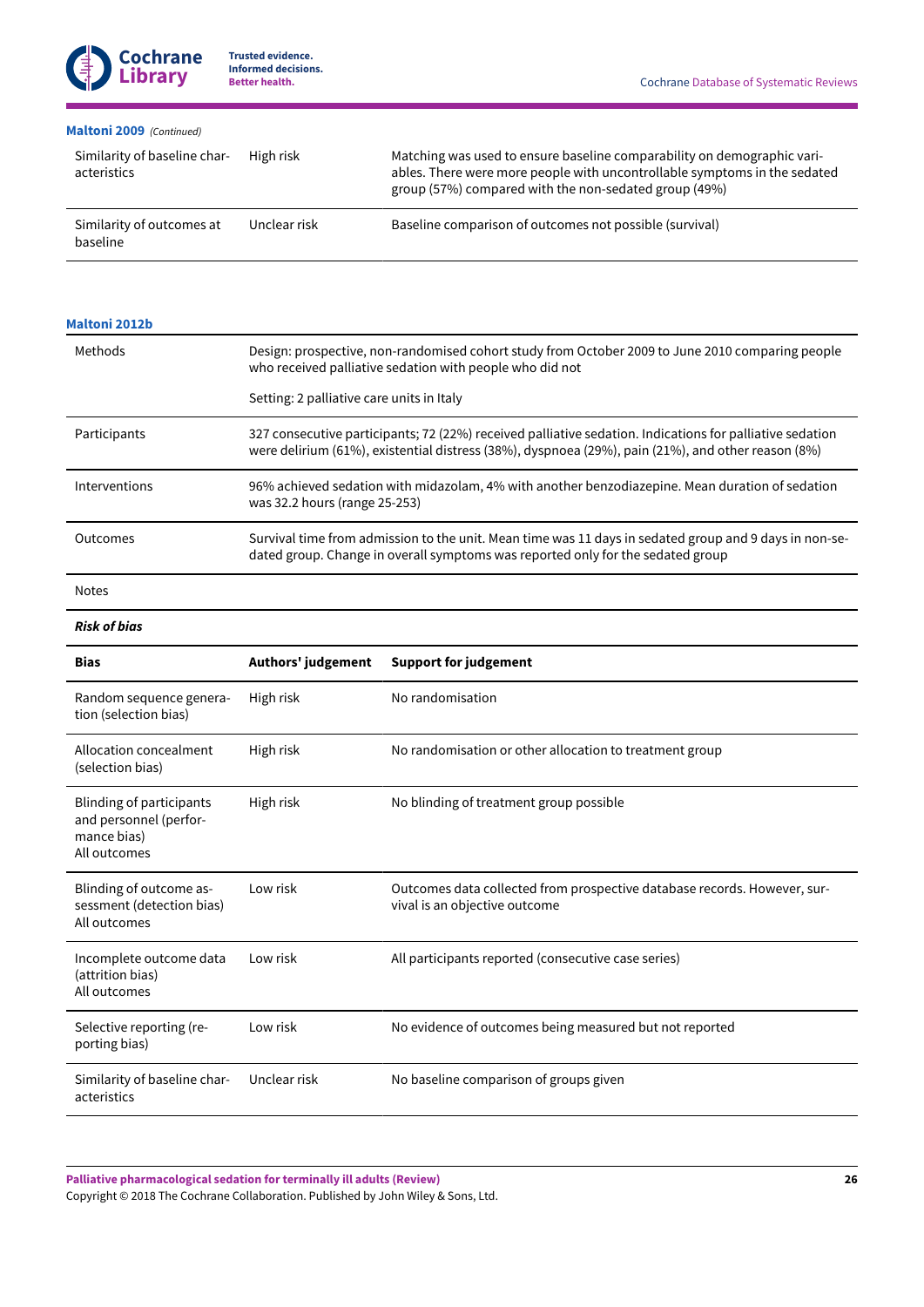

### **[Maltoni](#page-18-9) 2012b**  *(Continued)*

Similarity of outcomes at baseline

Unclear risk Baseline comparison of outcome not possible (survival)

| <b>Muller-Busch 2003</b>                                                                 |                                                                                                                                                                                                                                                                                                                                                                                        |                                                                                                                                                                                                 |  |
|------------------------------------------------------------------------------------------|----------------------------------------------------------------------------------------------------------------------------------------------------------------------------------------------------------------------------------------------------------------------------------------------------------------------------------------------------------------------------------------|-------------------------------------------------------------------------------------------------------------------------------------------------------------------------------------------------|--|
| Methods                                                                                  | Design: retrospective chart review of consecutive case series in 1995-2002 comparing people who re-<br>ceived palliative sedation with people who did not                                                                                                                                                                                                                              |                                                                                                                                                                                                 |  |
|                                                                                          | Setting: palliative care unit in Germany                                                                                                                                                                                                                                                                                                                                               |                                                                                                                                                                                                 |  |
| Participants                                                                             | palliative sedation                                                                                                                                                                                                                                                                                                                                                                    | 548 people who died in the palliative care unit; 10.5% had a non-cancer diagnosis; 80 (15%) received                                                                                            |  |
| Interventions                                                                            |                                                                                                                                                                                                                                                                                                                                                                                        | Protocol for palliative sedation not reported, although the unit had general guidelines for the initiation<br>and maintenance of sedation. Sedation was achieved with midazolam in most cases   |  |
| Outcomes                                                                                 | Survival time from admission to the palliative care unit: Median 14.0 days and mean 21.1 (SD 23.6) days<br>in the non-sedated group, and median 15.5 days and mean 21.5 (SD 21.1) days in the sedated group.<br>Symptom prevalence was reported at admission, during the course of admission, and in the last 48<br>hours before death. No other outcomes of this review were reported |                                                                                                                                                                                                 |  |
| <b>Notes</b>                                                                             |                                                                                                                                                                                                                                                                                                                                                                                        |                                                                                                                                                                                                 |  |
| <b>Risk of bias</b>                                                                      |                                                                                                                                                                                                                                                                                                                                                                                        |                                                                                                                                                                                                 |  |
| <b>Bias</b>                                                                              | Authors' judgement                                                                                                                                                                                                                                                                                                                                                                     | <b>Support for judgement</b>                                                                                                                                                                    |  |
| Random sequence genera-<br>tion (selection bias)                                         | High risk                                                                                                                                                                                                                                                                                                                                                                              | No randomisation                                                                                                                                                                                |  |
| Allocation concealment<br>(selection bias)                                               | High risk                                                                                                                                                                                                                                                                                                                                                                              | No randomisation or other allocation to treatment group                                                                                                                                         |  |
| <b>Blinding of participants</b><br>and personnel (perfor-<br>mance bias)<br>All outcomes | High risk                                                                                                                                                                                                                                                                                                                                                                              | No blinding of treatment group possible                                                                                                                                                         |  |
| Blinding of outcome as-<br>sessment (detection bias)<br>All outcomes                     | High risk                                                                                                                                                                                                                                                                                                                                                                              | Outcomes data collected from medical records. Survival is an objective out-<br>come; however, we judged symptom control outcome at high risk of bias                                            |  |
| Incomplete outcome data<br>(attrition bias)<br>All outcomes                              | Low risk                                                                                                                                                                                                                                                                                                                                                                               | All participants reported (consecutive case series)                                                                                                                                             |  |
| Selective reporting (re-<br>porting bias)                                                | Low risk                                                                                                                                                                                                                                                                                                                                                                               | No evidence of outcomes being measured but not reported                                                                                                                                         |  |
| Similarity of baseline char-<br>acteristics                                              | High risk                                                                                                                                                                                                                                                                                                                                                                              | Sedated group significantly younger, and some differences in disease stage<br>and cancer site                                                                                                   |  |
| Similarity of outcomes at<br>baseline                                                    | Unclear risk                                                                                                                                                                                                                                                                                                                                                                           | Baseline comparison of outcome (survival) not possible. Baseline differences<br>in proportions with pain, dyspnoea, anxiety (higher in sedated group), and<br>delirium (lower in sedated group) |  |

**Palliative pharmacological sedation for terminally ill adults (Review)**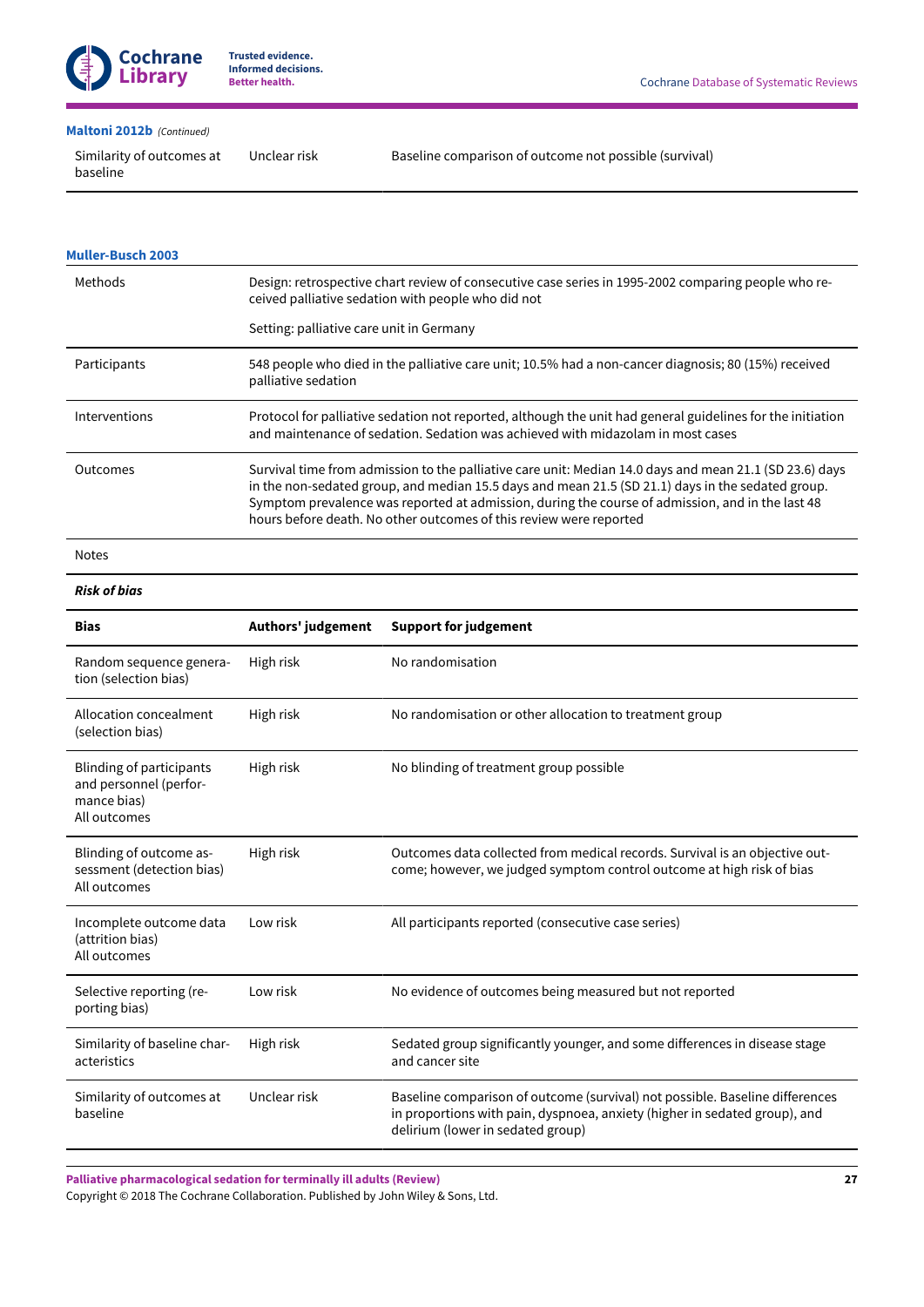

### **Radha [Krishna](#page-18-11) 2012**

| Methods       | Design: retrospective chart review of consecutive case series from September 2006 to September 2007,<br>comparing people who received palliative sedation with people who did not<br>Setting: oncology ward in a tertiary care hospital in Singapore                                                                                              |
|---------------|---------------------------------------------------------------------------------------------------------------------------------------------------------------------------------------------------------------------------------------------------------------------------------------------------------------------------------------------------|
| Participants  | 238 people with cancer; 68 (29%) received palliative sedation. Indications for sedation were anxiety<br>(24%); dyspnoea (21%); agitation (19%); nausea (18%); dyspnoea and anxiety (9%); agitation and nau-<br>sea (3%); confusion (3%); stiffness (3%); dyspnoea, anxiety, and stiffness (1%)                                                    |
| Interventions | Protocol for palliative sedation not reported. Sedation was achieved with either midazolam (57% of<br>participants) or haloperidol (43%). Duration of sedative use not reported                                                                                                                                                                   |
| Outcomes      | Survival time from admission to the ward was reported in graphical form, and was not statistically sig-<br>nificantly different between the sedated and non-sedated groups (P value = 0.78, log-rank test). No me-<br>dian survival times were reported, but they were approximately 8 days in both groups (interpolated<br>from survival curves) |

Notes

*Risk of bias*

| <b>Bias</b>                                                                       | Authors' judgement | <b>Support for judgement</b>                                                                 |
|-----------------------------------------------------------------------------------|--------------------|----------------------------------------------------------------------------------------------|
| Random sequence genera-<br>tion (selection bias)                                  | High risk          | No randomisation                                                                             |
| Allocation concealment<br>(selection bias)                                        | High risk          | No randomisation or other allocation to treatment group                                      |
| Blinding of participants<br>and personnel (perfor-<br>mance bias)<br>All outcomes | High risk          | No blinding of treatment group possible                                                      |
| Blinding of outcome as-<br>sessment (detection bias)<br>All outcomes              | Low risk           | Outcomes data collected from medical records. However, survival is an objec-<br>tive outcome |
| Incomplete outcome data<br>(attrition bias)<br>All outcomes                       | Low risk           | All participants reported (consecutive case series)                                          |
| Selective reporting (re-<br>porting bias)                                         | Low risk           | No evidence of outcomes being measured but not reported                                      |
| Similarity of baseline char-<br>acteristics                                       | Unclear risk       | No baseline comparison of groups given                                                       |
| Similarity of outcomes at<br>baseline                                             | Unclear risk       | Baseline comparison of outcome not possible (survival)                                       |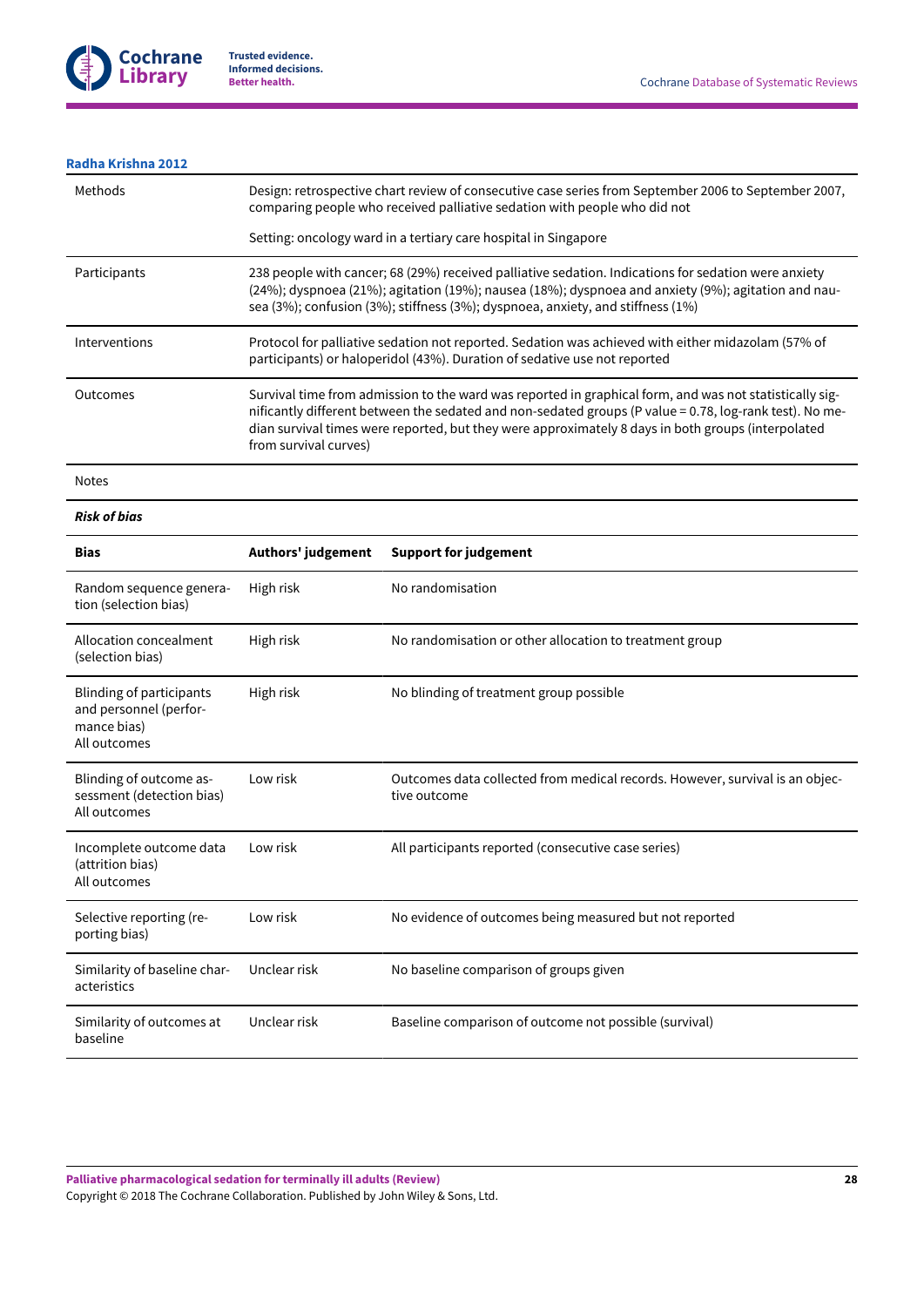**Cochrane Library**

**[Rietjens](#page-18-12) 2008**

| Methods                                                                                  | Design: retrospective chart review of consecutive case series comparing people who received palliative<br>sedation with people who did not                                                                                                                                                                                                                           |                                                                                                                                                                                                                                           |
|------------------------------------------------------------------------------------------|----------------------------------------------------------------------------------------------------------------------------------------------------------------------------------------------------------------------------------------------------------------------------------------------------------------------------------------------------------------------|-------------------------------------------------------------------------------------------------------------------------------------------------------------------------------------------------------------------------------------------|
|                                                                                          | Setting: acute palliative care unit in an academic cancer hospital in The Netherlands                                                                                                                                                                                                                                                                                |                                                                                                                                                                                                                                           |
| Participants                                                                             | 753 people with cancer; 157 people died and were included in the analysis. 68 (43%) received palliative<br>sedation. Indications for sedation were terminal restlessness (62%), dyspnoea (47%), pain (26%), and<br>anxiety (6%)                                                                                                                                      |                                                                                                                                                                                                                                           |
| Interventions                                                                            | Protocol for palliative sedation not reported. 75% received midazolam, 1% midazolam plus another<br>benzodiazepine, 9% midazolam plus propofol, and 15% propofol only. Median duration of sedation<br>was 19 hours (range 1-125)                                                                                                                                     |                                                                                                                                                                                                                                           |
| Outcomes                                                                                 | Survival time from admission to the palliative care unit. Median time was 8 days in sedated group and 7<br>days in non-sedated group. Symptom control was recorded at 0-24 hours before death and 25-48 hours<br>before death comparing the non-sedated group with people who began sedation at these time points.<br>No other outcomes of this review were reported |                                                                                                                                                                                                                                           |
| <b>Notes</b>                                                                             | Declarations of interest: the authors stated that they "confirm that there are no financial or personal<br>relationships with other people or organisations that could have inappropriately influenced the work"                                                                                                                                                     |                                                                                                                                                                                                                                           |
| <b>Risk of bias</b>                                                                      |                                                                                                                                                                                                                                                                                                                                                                      |                                                                                                                                                                                                                                           |
| Bias                                                                                     | Authors' judgement                                                                                                                                                                                                                                                                                                                                                   | <b>Support for judgement</b>                                                                                                                                                                                                              |
| Random sequence genera-<br>tion (selection bias)                                         | High risk                                                                                                                                                                                                                                                                                                                                                            | No randomisation                                                                                                                                                                                                                          |
| Allocation concealment<br>(selection bias)                                               | High risk                                                                                                                                                                                                                                                                                                                                                            | No randomisation or other allocation to treatment group                                                                                                                                                                                   |
| <b>Blinding of participants</b><br>and personnel (perfor-<br>mance bias)<br>All outcomes | High risk                                                                                                                                                                                                                                                                                                                                                            | No blinding of treatment group possible                                                                                                                                                                                                   |
| Blinding of outcome as-<br>sessment (detection bias)<br>All outcomes                     | Low risk                                                                                                                                                                                                                                                                                                                                                             | Outcomes data collected from medical records. However, survival is an objec-<br>tive outcome                                                                                                                                              |
| Incomplete outcome data<br>(attrition bias)<br>All outcomes                              | Low risk                                                                                                                                                                                                                                                                                                                                                             | All participants reported (consecutive case series)                                                                                                                                                                                       |
| Selective reporting (re-<br>porting bias)                                                | Low risk                                                                                                                                                                                                                                                                                                                                                             | No evidence of outcomes being measured but not reported                                                                                                                                                                                   |
| Similarity of baseline char-<br>acteristics                                              | High risk                                                                                                                                                                                                                                                                                                                                                            | Baseline comparison of demographic variables and symptoms was reported.<br>Sedated participants were significantly younger, more had gastrointestinal tu-<br>mours, and a shorter time to admission since diagnosis of metastatic tumours |
| Similarity of outcomes at<br>baseline                                                    | Unclear risk                                                                                                                                                                                                                                                                                                                                                         | At baseline, symptom prevalence was similar in the 2 groups. Baseline com-<br>parison of other outcomes not possible (survival)                                                                                                           |
|                                                                                          |                                                                                                                                                                                                                                                                                                                                                                      |                                                                                                                                                                                                                                           |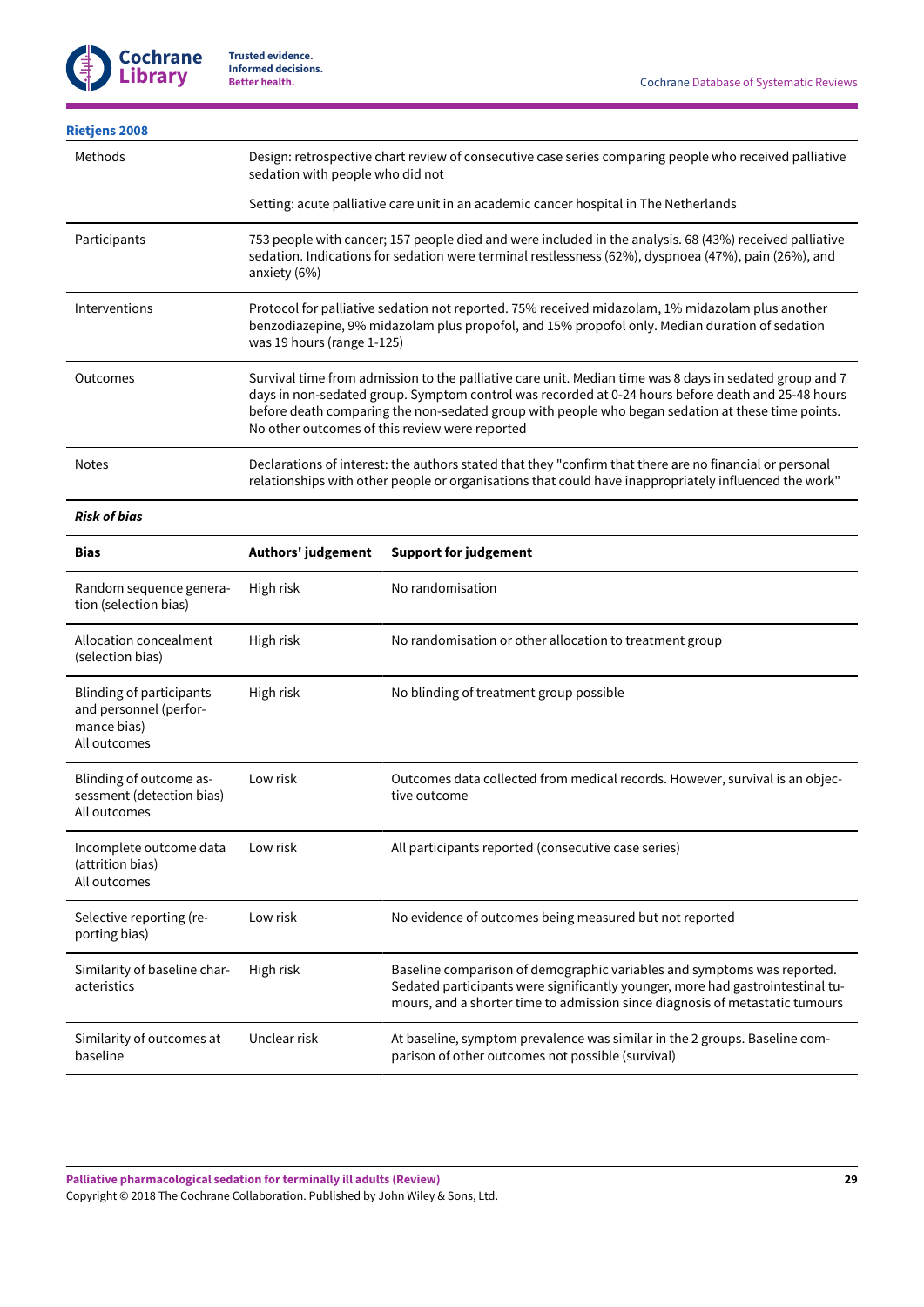| <b>Stone 1997</b>                                                                        |                                                                                                                                                                                                                                                                                                                                                                                                         |                                                                                              |  |
|------------------------------------------------------------------------------------------|---------------------------------------------------------------------------------------------------------------------------------------------------------------------------------------------------------------------------------------------------------------------------------------------------------------------------------------------------------------------------------------------------------|----------------------------------------------------------------------------------------------|--|
| Methods                                                                                  | Design: retrospective chart review of consecutive case series, comparing people who received pallia-<br>tive sedation with people who did not                                                                                                                                                                                                                                                           |                                                                                              |  |
|                                                                                          | Setting: hospital support team and hospice in London, UK (January to December 1994 for the support<br>team, February 1995 for the hospice)                                                                                                                                                                                                                                                              |                                                                                              |  |
| Participants                                                                             | 115 people; 30 (26%) received palliative sedation for uncontrollable symptoms. Indications for seda-<br>tion were agitated delirium (18), mental anguish (8), pain (6), dyspnoea (6), and other (1). No descrip-<br>tion of clinical diagnoses reported. Another group of participants received some sedative medications,<br>but it appeared the indication was not for otherwise intractable symptoms |                                                                                              |  |
| Interventions                                                                            | Protocol for palliative sedation not reported. 80% received midazolam, 37% haloperidol, 33%<br>methotrimeprazine, and 3% phenobarbitone. Mean duration of sedation was 1.3 days. Mean doses<br>of drugs on the day of death were midazolam 22 mg/24 hour, methotrimeprazine 64 mg/24 hour, and<br>haloperidol 5 mg/24 hour                                                                              |                                                                                              |  |
| Outcomes                                                                                 | Survival time from admission to the support team or hospice. Mean time was 18.6 days in sedated<br>group and 19.1 days in non-sedated group. No other outcomes of this review were reported                                                                                                                                                                                                             |                                                                                              |  |
| <b>Notes</b>                                                                             |                                                                                                                                                                                                                                                                                                                                                                                                         |                                                                                              |  |
| <b>Risk of bias</b>                                                                      |                                                                                                                                                                                                                                                                                                                                                                                                         |                                                                                              |  |
| <b>Bias</b>                                                                              | Authors' judgement                                                                                                                                                                                                                                                                                                                                                                                      | <b>Support for judgement</b>                                                                 |  |
| Random sequence genera-<br>tion (selection bias)                                         | High risk                                                                                                                                                                                                                                                                                                                                                                                               | No randomisation                                                                             |  |
| Allocation concealment<br>(selection bias)                                               | High risk                                                                                                                                                                                                                                                                                                                                                                                               | No randomisation or other allocation to treatment group                                      |  |
| <b>Blinding of participants</b><br>and personnel (perfor-<br>mance bias)<br>All outcomes | High risk                                                                                                                                                                                                                                                                                                                                                                                               | No blinding of treatment group possible                                                      |  |
| Blinding of outcome as-<br>sessment (detection bias)<br>All outcomes                     | Low risk                                                                                                                                                                                                                                                                                                                                                                                                | Outcomes data collected from medical records. However, survival is an objec-<br>tive outcome |  |
| Incomplete outcome data<br>(attrition bias)<br>All outcomes                              | Low risk                                                                                                                                                                                                                                                                                                                                                                                                | All participants reported (consecutive case series)                                          |  |
| Selective reporting (re-<br>porting bias)                                                | Low risk                                                                                                                                                                                                                                                                                                                                                                                                | No evidence of outcomes being measured but not reported                                      |  |
| Similarity of baseline char-<br>acteristics                                              | Unclear risk                                                                                                                                                                                                                                                                                                                                                                                            | Baseline comparison of groups only given for age and gender (not significantly<br>different) |  |
| Similarity of outcomes at<br>baseline                                                    | Unclear risk                                                                                                                                                                                                                                                                                                                                                                                            | Baseline comparison of other outcomes not possible (survival)                                |  |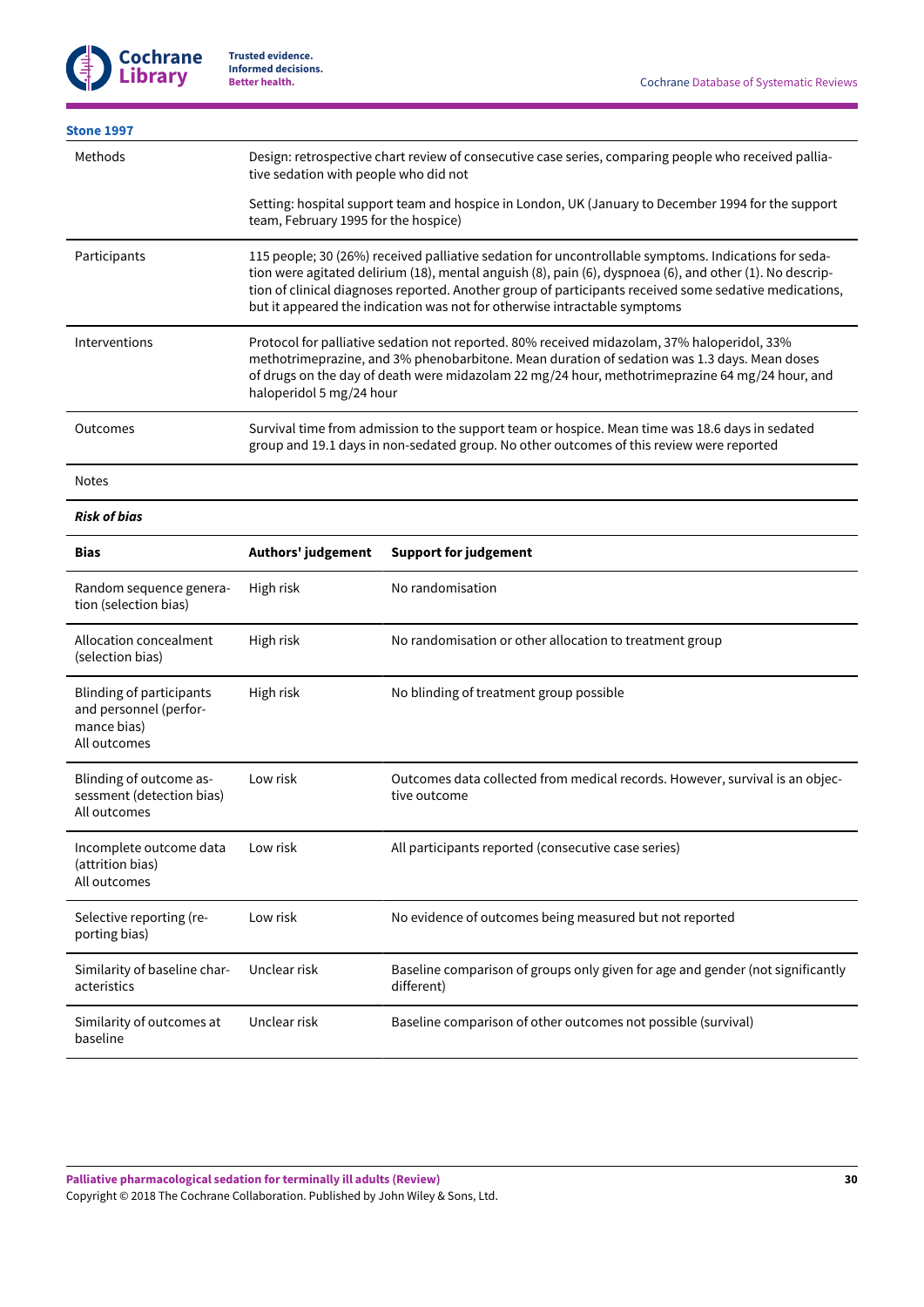| <b>Sykes 2003</b>                                                                        |                                                                                                                                                                                                                                                                                                                                           |                                                                                                    |  |
|------------------------------------------------------------------------------------------|-------------------------------------------------------------------------------------------------------------------------------------------------------------------------------------------------------------------------------------------------------------------------------------------------------------------------------------------|----------------------------------------------------------------------------------------------------|--|
| Methods                                                                                  | Design: retrospective chart review of consecutive case series in 1999 comparing people who received<br>palliative sedation with people who did not                                                                                                                                                                                        |                                                                                                    |  |
|                                                                                          | Setting: hospice in UK                                                                                                                                                                                                                                                                                                                    |                                                                                                    |  |
| Participants                                                                             | 237 consecutive participants who died in the hospice; 64 (27%) received palliative sedation in the last<br>48 hours of life; another 16 (7%) received palliative sedation for the last 7 days of life. These were com-<br>pared with people receiving no sedation or very low doses                                                       |                                                                                                    |  |
| Interventions                                                                            | dol                                                                                                                                                                                                                                                                                                                                       | Midazolam was used in most participants, with some people receiving methotrimeprazine or haloperi- |  |
| Outcomes                                                                                 | Survival time from admission to hospice. Mean time was 14.3 days (95% CI 11.2 to 17.4) in sedation in<br>the last 48 hours of life group, 36.6 days (95% CI 31.5 to 41.7) in sedation for the last 7 days of life group,<br>and 14.2 days (95% CI 12.7 to 15.7) in non-sedated group. No other outcomes of this review were re-<br>ported |                                                                                                    |  |
| <b>Notes</b>                                                                             |                                                                                                                                                                                                                                                                                                                                           |                                                                                                    |  |
| <b>Risk of bias</b>                                                                      |                                                                                                                                                                                                                                                                                                                                           |                                                                                                    |  |
| <b>Bias</b>                                                                              | Authors' judgement                                                                                                                                                                                                                                                                                                                        | <b>Support for judgement</b>                                                                       |  |
| Random sequence genera-<br>tion (selection bias)                                         | High risk                                                                                                                                                                                                                                                                                                                                 | No randomisation                                                                                   |  |
| Allocation concealment<br>(selection bias)                                               | High risk                                                                                                                                                                                                                                                                                                                                 | No randomisation or other allocation to treatment group                                            |  |
| <b>Blinding of participants</b><br>and personnel (perfor-<br>mance bias)<br>All outcomes | High risk                                                                                                                                                                                                                                                                                                                                 | No blinding of treatment group possible                                                            |  |
| Blinding of outcome as-<br>sessment (detection bias)<br>All outcomes                     | Low risk                                                                                                                                                                                                                                                                                                                                  | Outcomes data collected from medical records. However, survival is an objec-<br>tive outcome       |  |
| Incomplete outcome data Low risk<br>(attrition bias)<br>All outcomes                     |                                                                                                                                                                                                                                                                                                                                           | All participants reported (consecutive case series)                                                |  |
| Selective reporting (re-<br>porting bias)                                                | Low risk                                                                                                                                                                                                                                                                                                                                  | No evidence of outcomes being measured but not reported                                            |  |
| Similarity of baseline char-                                                             | Unclear risk                                                                                                                                                                                                                                                                                                                              | No baseline comparison of groups given                                                             |  |

Similarity of outcomes at baseline Unclear risk Baseline comparison of outcome not possible (survival)

#### **[Vitetta](#page-18-15) 2005**

acteristics

Methods Design: retrospective chart review of consecutive case series, comparing people who received palliative sedation with people who did not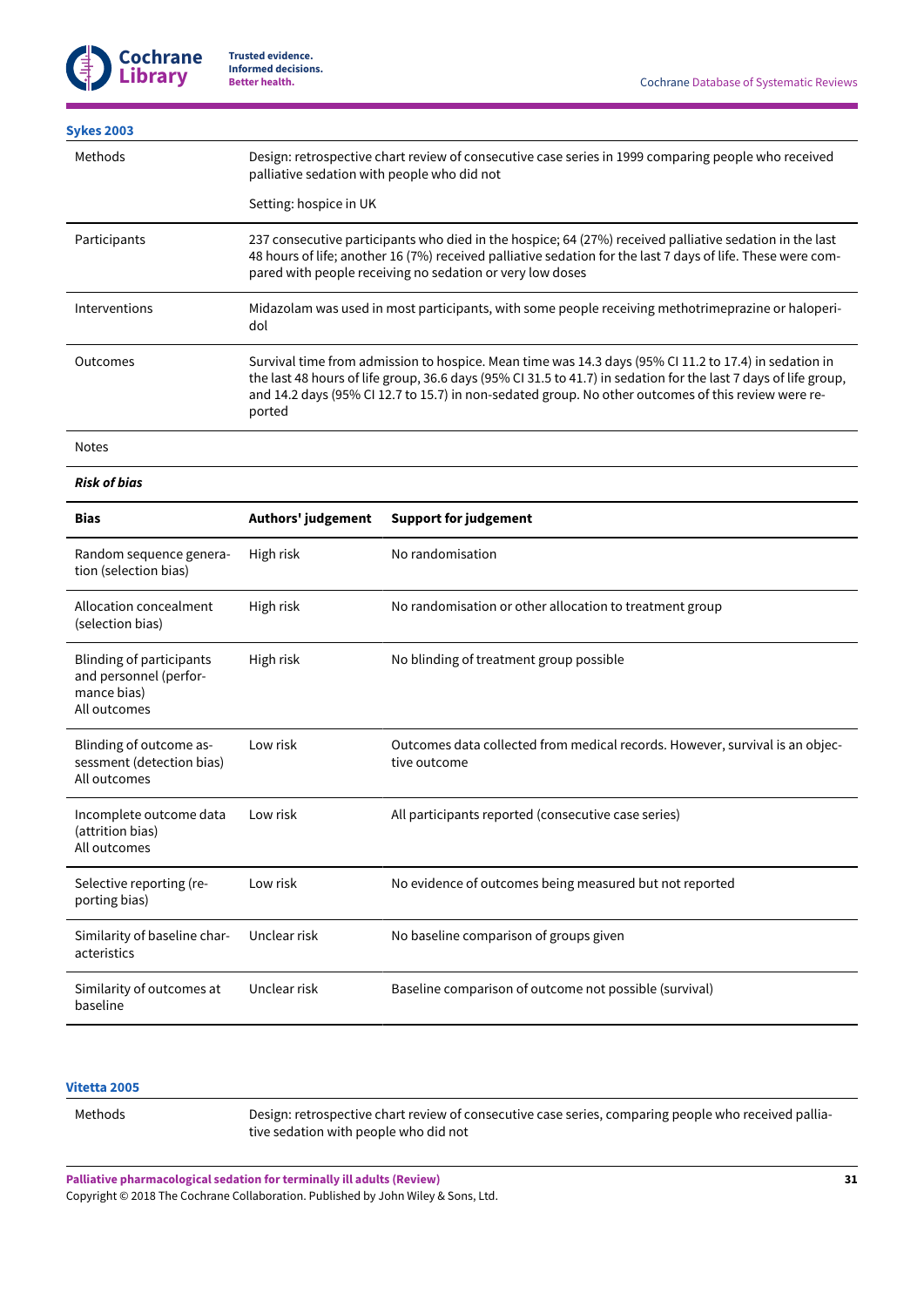| Vitetta 2005 (Continued) | Setting: hospice with dedicated palliative care beds in Melbourne, Australia                                                                                                                                                               |  |
|--------------------------|--------------------------------------------------------------------------------------------------------------------------------------------------------------------------------------------------------------------------------------------|--|
| Participants             | 102 people; 92% had cancer; 68 (67%) received sedation. Uncontrollable symptoms that led to seda-<br>tion were not stated. Terminal agitation developed in 38% after admission and 26% developed anxi-<br>ety/depression                   |  |
| Interventions            | 41% received haloperidol, 34% midazolam, and 28% clonazepam. Mean duration of sedation not re-<br>ported. Median doses of drugs on the day of death were midazolam 15 mg/24 hour, haloperidol 5<br>mg/24 hour, and clonazepam 2 mg/24 hour |  |
| Outcomes                 | Survival time from admission to the hospice. Mean time was 36.5 days in sedated group and 17.0 days<br>in non-sedated group. No other outcomes of this review were reported                                                                |  |
|                          |                                                                                                                                                                                                                                            |  |

Notes

*Risk of bias*

| <b>Bias</b>                                                                              | Authors' judgement | <b>Support for judgement</b>                                                                 |
|------------------------------------------------------------------------------------------|--------------------|----------------------------------------------------------------------------------------------|
| Random sequence genera-<br>tion (selection bias)                                         | High risk          | No randomisation                                                                             |
| Allocation concealment<br>(selection bias)                                               | High risk          | No randomisation or other allocation to treatment group                                      |
| <b>Blinding of participants</b><br>and personnel (perfor-<br>mance bias)<br>All outcomes | High risk          | No blinding of treatment group possible                                                      |
| Blinding of outcome as-<br>sessment (detection bias)<br>All outcomes                     | Low risk           | Outcomes data collected from medical records. However, survival is an objec-<br>tive outcome |
| Incomplete outcome data<br>(attrition bias)<br>All outcomes                              | Low risk           | All participants reported (consecutive case series)                                          |
| Selective reporting (re-<br>porting bias)                                                | Low risk           | No evidence of outcomes being measured but not reported                                      |
| Similarity of baseline char-<br>acteristics                                              | Unclear risk       | Baseline comparison of groups for demographic variables not reported                         |
| Similarity of outcomes at<br>baseline                                                    | Unclear risk       | Baseline comparison of survival outcome not possible                                         |

CI: confidence interval; NIH: National Institutes of Health; SD: standard deviation.

# <span id="page-33-0"></span>**Characteristics of excluded studies** *[ordered by study ID]*

| <b>Study</b>   | <b>Reason for exclusion</b>                          |
|----------------|------------------------------------------------------|
| Cameron 2004   | No comparison between sedated and non-sedated people |
| Claessens 2012 | No comparison between sedated and non-sedated people |

**Palliative pharmacological sedation for terminally ill adults (Review)**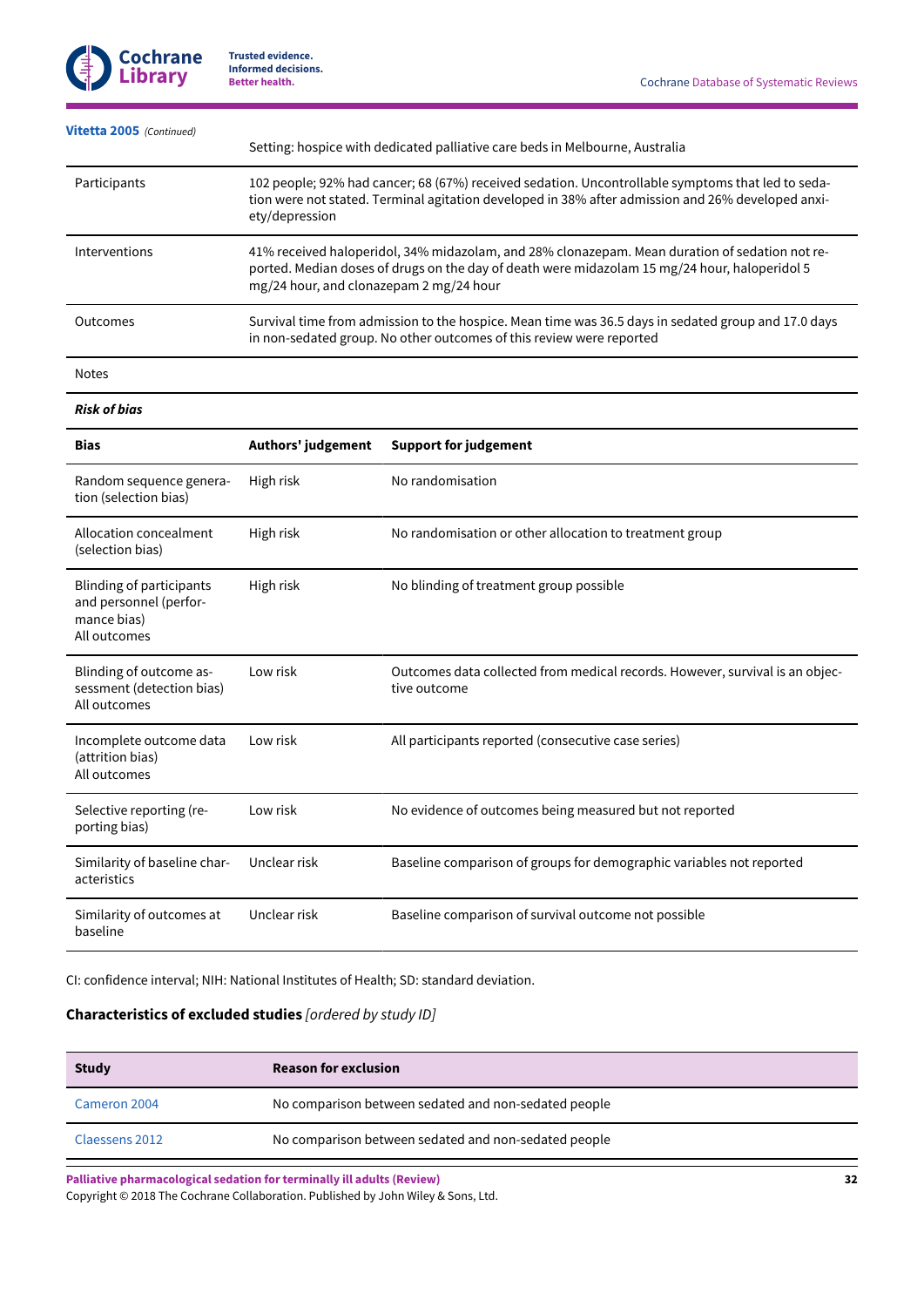

| <b>Study</b>          | <b>Reason for exclusion</b>                                                                 |
|-----------------------|---------------------------------------------------------------------------------------------|
| Cowan 2006            | No comparison between sedated and non-sedated people, except on participant characteristics |
| Da Costa Miranda 2011 | No comparison between sedated and non-sedated people                                        |
| Fainsinger 2000       | No comparison between sedated and non-sedated people                                        |
| Good 2005             | No comparison between sedated and non-sedated people                                        |
| Mercandante 2009      | No comparison between sedated and non-sedated people, except on participant characteristics |
| Morita 2005           | No comparison between sedated and non-sedated people                                        |
| Porzio 2010           | No comparison between sedated and non-sedated people                                        |
| Rosengarten 2009      | No comparison between sedated and non-sedated people                                        |
| van Dooren 2009       | No comparison between sedated and non-sedated people                                        |

### <span id="page-34-0"></span>**A P P E N D I C E S**

### <span id="page-34-1"></span>**Appendix 1.Search strategies**

#### **CENTRAL**

#1MeSH descriptor: [Central Nervous System Depressants] explode all trees

#2MeSH descriptor: [Anesthesia] explode all trees

#3MeSH descriptor: [Benzodiazepines] explode all trees

- #4MeSH descriptor: [Barbiturates] explode all trees
- #5MeSH descriptor: [Histamine Antagonists] explode all trees
- #6MeSH descriptor: [Psychotropic Drugs] explode all trees

#7(benzodiazepine\* or barbiturate\* or anaesthesia or anesthesia or opioid\* or antipsychotic\* or anti-psychotic\* or antihistamine\* or antihistamine\* or hypnotic\* or sedat\* or tranquil\*):ti,ab,kw (Word variations have been searched)

- #8(symptom\* near/6 (relie\* or control\*)):ti,ab,kw (Word variations have been searched)
- #9#1 or #2 or #3 or #4 or #5 or #6 or #7 or #8
- #10MeSH descriptor: [Palliative Care] this term only
- #11MeSH descriptor: [Terminal Care] explode all trees
- #12MeSH descriptor: [Terminally Ill] this term only
- #13palliat\*:ti,ab,kw (Word variations have been searched)
- #14(terminal\* near/6 (care or caring or ill\*)):ti,ab,kw (Word variations have been searched)
- #15(terminal-stage\* or terminal stage\* or dying or (close near/6 death)):ti,ab,kw (Word variations have been searched)
- #16(end near/3 life):ti,ab,kw (Word variations have been searched)
- #17hospice\*:ti,ab,kw (Word variations have been searched)
- #18((end-stage\* or end stage\*) near/6 (disease\* or ill\* or care or caring)):ti,ab,kw (Word variations have been searched)
- #19((incurable or advanced) near/6 (ill\* or disease\*)):ti,ab,kw (Word variations have been searched)
- #20#10 or #11 or #12 or #13 or #14 or #15 or #16 or #17 or #18 or #19
- #21#20 and #9

### **MEDLINE (Ovid)**

- 1 exp Central Nervous System Depressants/
- 2 exp Anesthesia/
- 3 exp Benzodiazepines/
- 4 exp Barbiturates/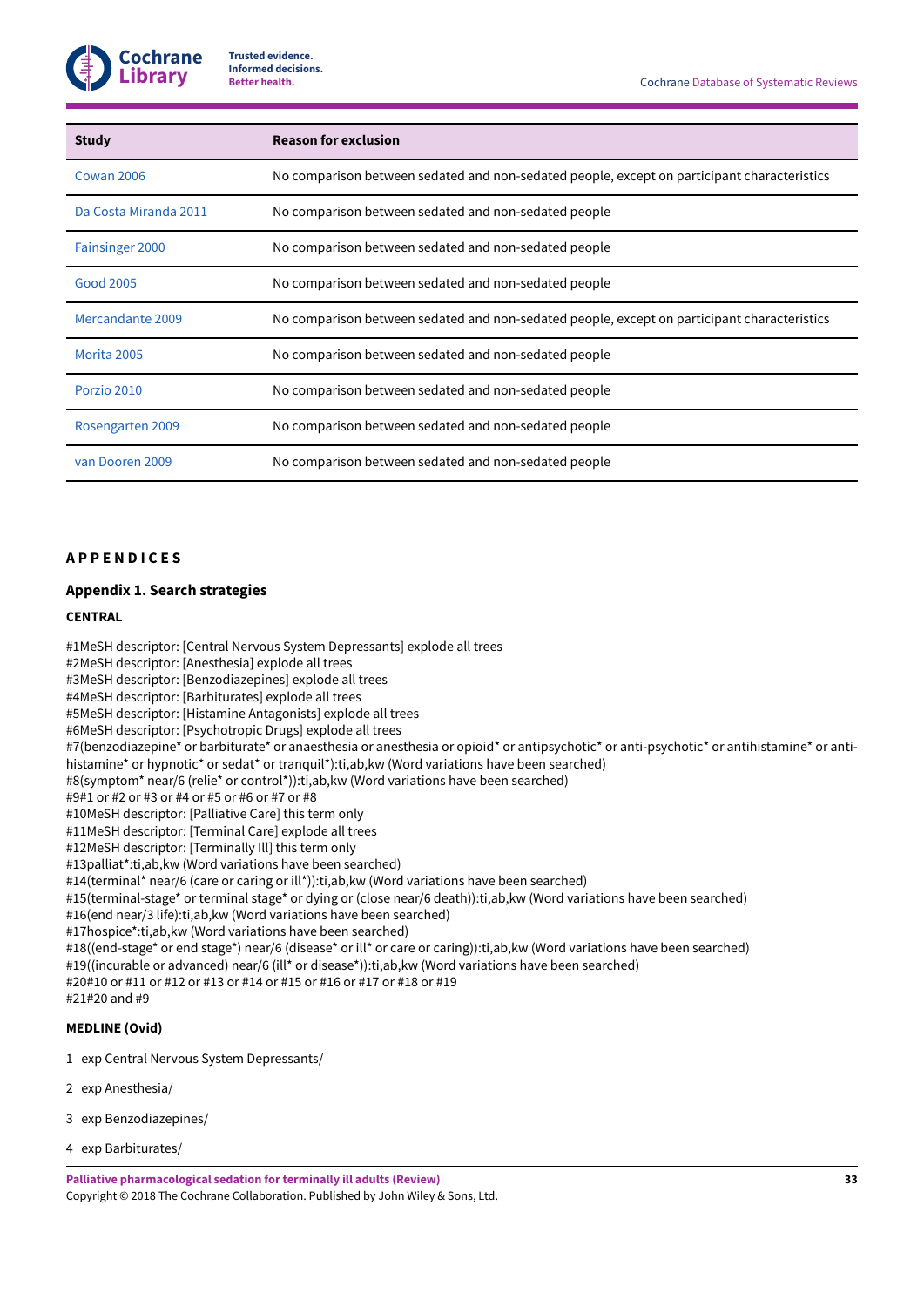

- exp Histamine Antagonists/
- exp Psychotropic Drugs/

 (benzodiazepine\* or barbiturate\* or anaesthesia or anesthesia or opioid\* or antipsychotic\* or anti-psychotic\* or antihistamine\* or antihistamine\* or hypnotic\* or sedat\* or tranquil\*).mp.

- (symptom\* adj6 (relie\* or control\*)).mp.
- 9 1 or 2 or 3 or 4 or 5 or 6 or 7 or 8
- Palliative Care/
- exp Terminal Care/
- Terminally Ill/
- palliat\*.mp.
- (terminal\* adj6 (care or caring or ill\*)).mp.
- (terminal-stage\* or terminal stage\* or dying or (close adj6 death)).mp.
- (end adj3 life).mp.
- hospice\*.mp.
- ((end-stage\* or end stage\*) adj6 (disease\* or ill\* or care or caring)).mp.
- ((incurable or advanced) adj6 (ill\* or disease\*)).mp.
- 20 10 or 11 or 12 or 13 or 14 or 15 or 16 or 17 or 18 or 19
- 21 9 and 20
- randomized controlled trial.pt.
- controlled clinical trial.pt.
- randomized.ab.
- placebo.ab.
- clinical trials as topic.sh.
- randomly.ab.
- trial.ti.
- exp Cohort Studies/

30 (cohort\* or observational\* or comparative\* or quantitative\* or (before and after) or (interrupted and time)).mp.

31 22 or 23 or 24 or 25 or 26 or 27 or 28 or 29 or 30

32 21 and 31

### **EMBASE (Ovid)**

- exp Central Nervous System Depressants/
- exp Anesthesia/
- exp Benzodiazepines/
- exp Barbiturates/
- exp Histamine Antagonists/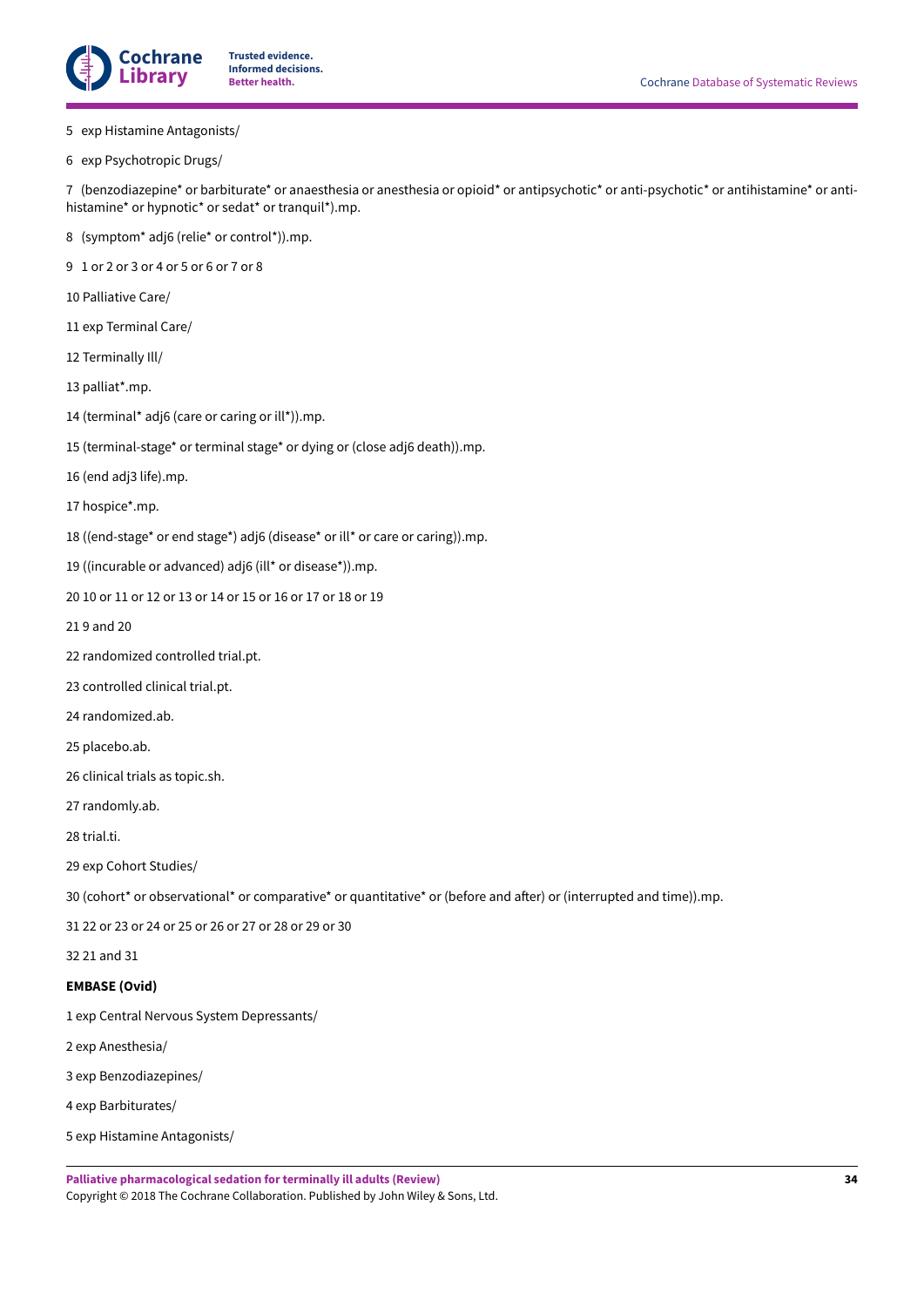

#### exp Psychotropic Drugs/

 (benzodiazepine\* or barbiturate\* or anaesthesia or anesthesia or opioid\* or antipsychotic\* or anti-psychotic\* or antihistamine\* or antihistamine\* or hypnotic\* or sedat\* or tranquil\*).tw.

(symptom\* adj6 (relie\* or control\*)).tw.

or/1-8

- Palliative Care/
- exp Terminal Care/
- Terminally Ill/
- palliat\*.tw.
- (terminal\* adj6 (care or caring or ill\*)).tw.
- (terminal-stage\* or terminal stage\* or dying or (close adj6 death)).tw.
- (end adj3 life).tw.
- hospice\*.tw.
- ((end-stage\* or end stage\*) adj6 (disease\* or ill\* or care or caring)).tw.
- ((incurable or advanced) adj6 (ill\* or disease\*)).tw.
- or/10-19
- 21 9 and 20
- "randomized controlled trial".tw.
- "controlled clinical trial".tw.
- randomized.ab.
- placebo.ab.
- "clinical trial (topic)"/
- randomly.ab.
- trial.ti.
- exp Cohort Studies/

30 (cohort\* or observational\* or comparative\* or quantitative\* or (before and after) or (interrupted and time)).mp.

- or/22-30
- 32 21 and 31

# <span id="page-36-0"></span>**W H A T ' S N E W**

| <b>Date</b>      | Event                     | <b>Description</b>                   |
|------------------|---------------------------|--------------------------------------|
| 22 November 2018 | Review declared as stable | Stable to 2024. See Published notes. |
| 22 November 2018 | Amended                   | Contact Person updated.              |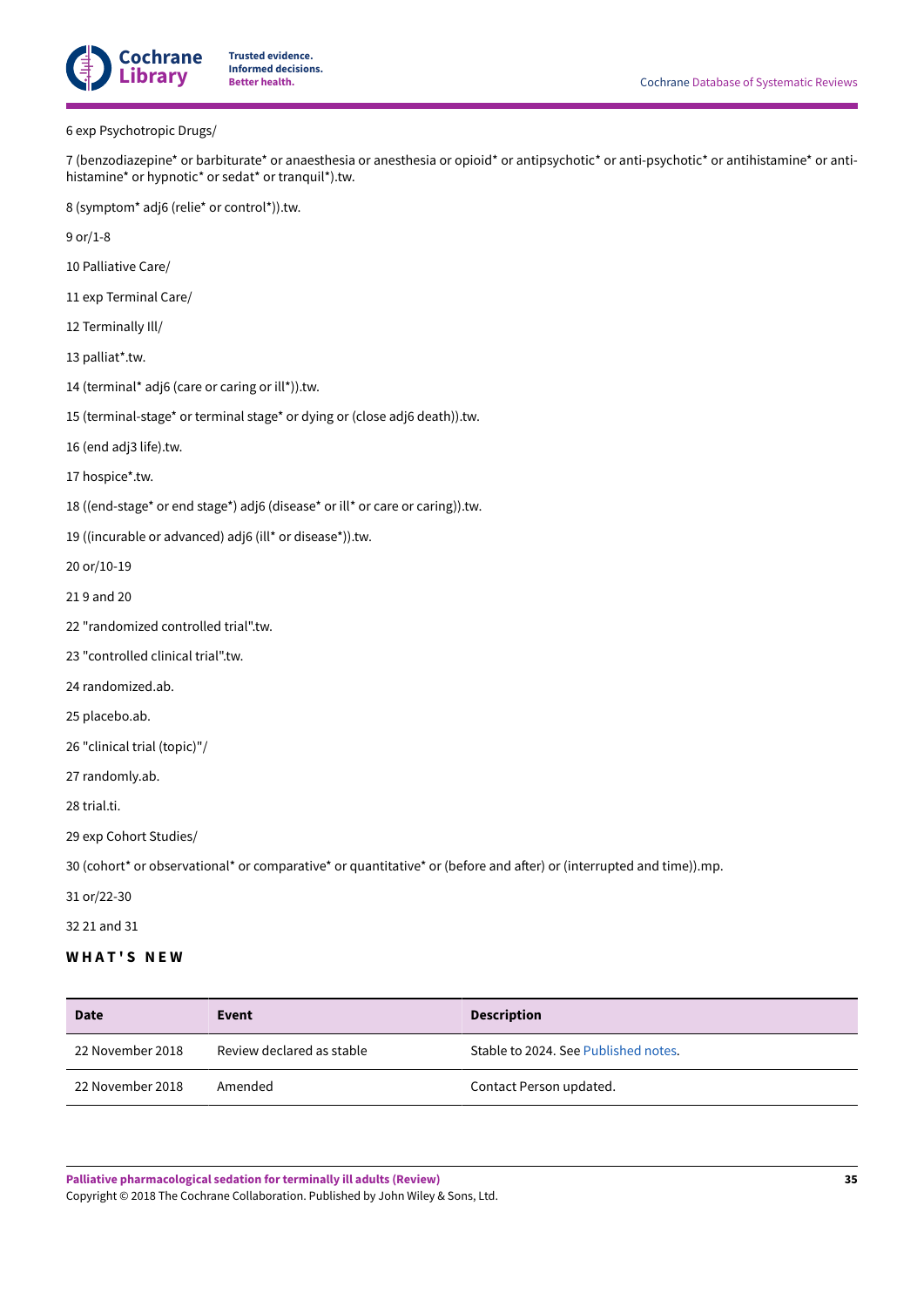

### <span id="page-37-0"></span>**H I S T O R Y**

Protocol first published: Issue 11, 2012 Review first published: Issue 1, 2015

| <b>Date</b>     | Event                     | <b>Description</b>   |
|-----------------|---------------------------|----------------------|
| 17 January 2017 | Review declared as stable | See Published notes. |

# <span id="page-37-1"></span>**C O N T R I B U T I O N S O F A U T H O R S**

Draft the protocol: Elaine Beller (EB), Mieke van Driel (MvD), Geoffrey Mitchell (GM).

Study selection: EB, MvD, GM as arbiter.

Extract data from studies: LM, ST, EB as arbiter.

Enter data into Review Manager 5 [\(RevMan](#page-19-11) 2014): EB.

Carry out the analysis: EB.

Interpret the analysis: EB, MvD, GM.

Write the final review: EB, MvD, GM, LM, ST.

Update the review: EB, MvD, GM.

# <span id="page-37-2"></span>**D E C L A R A T I O N S O F I N T E R E S T**

EB has no known conflicts of interest to declare that are relevant to this review.

MvD has no known conflicts of interest to declare that are relevant to this review.

LM has no known conflicts of interest to declare that are relevant to this review.

ST has no known conflicts of interest to declare that are relevant to this review.

GM has no known conflicts of interest to declare that are relevant to this review.

# <span id="page-37-3"></span>**S O U R C E S O F S U P P O R T**

### **Internal sources**

• No sources of support supplied

### **External sources**

- Funded in part by a National Health and Medical Research Council grant #527500, Australia.
- NIHR Cochrane Incentive Scheme 2013, UK.

Award Reference Number:**14/175/01**

### <span id="page-37-4"></span>**DIFFERENCES BETWEEN PROTOCOL AND REVIEW**

None noted. Where we planned other analyses, but were unable to perform them, we noted this in the text.

### <span id="page-37-5"></span>**N O T E S**

### **2017**

A restricted search in January 2017 did notidentify any potentially relevant studies likely to change the conclusions, although we are aware of one large study due to be published in 2017. Therefore, following discussion with the authors and editors, this review has now been stabilised for 12 months, at which point we will assess the review for updating.